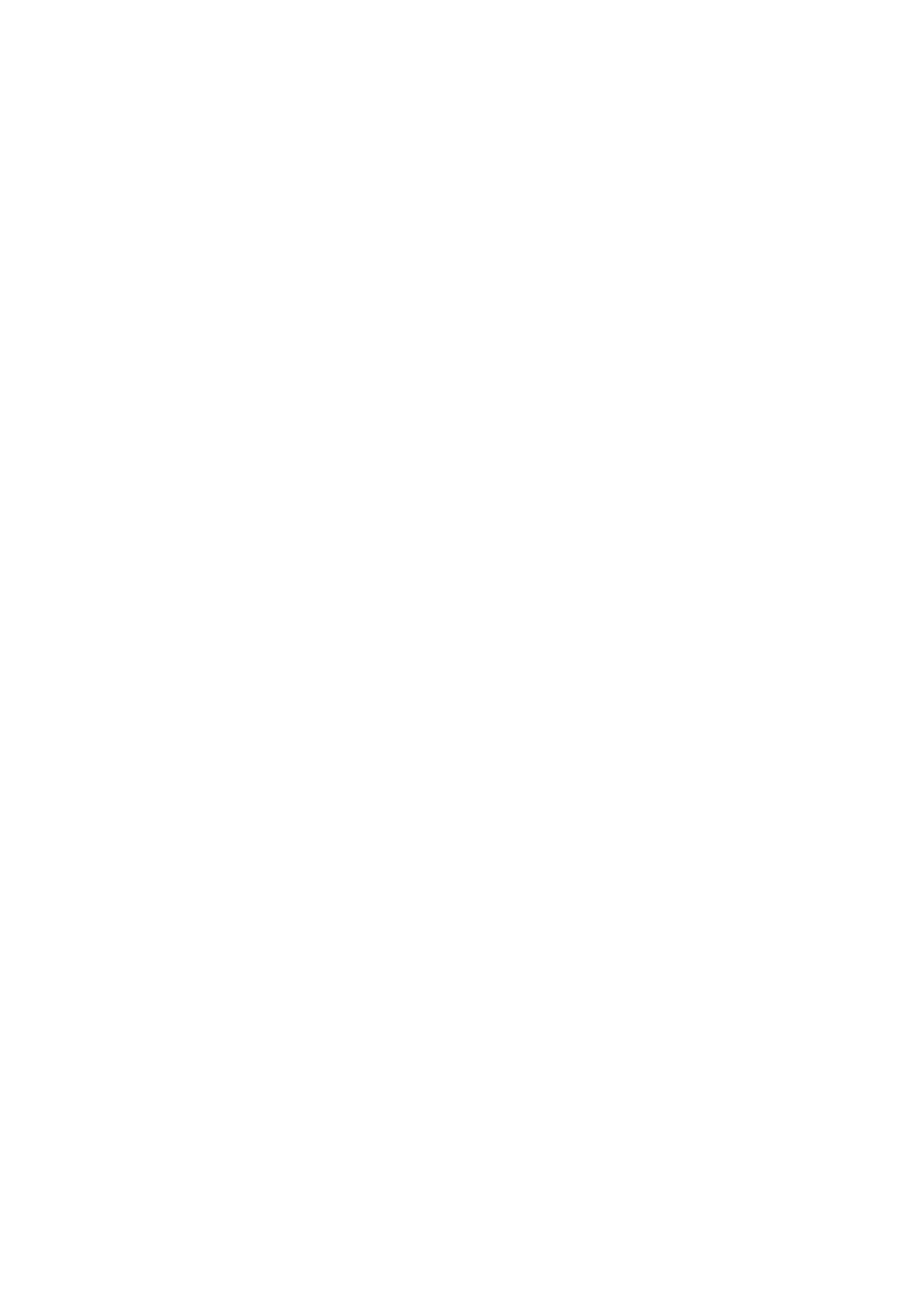# Policy Brief Structural Arrangements for Hate Crime Victim Support

This publication was published with the support of the OSCE Office for Democratic Institutions and Human Rights (ODIHR). The opinions and information it contains do not necessarily reflect the policy and position of ODIHR.

This report was funded by the European Union's Rights, Equality and Citizenship Programme (2014-2020). The content of this report represents the views of the author only and is his/her sole responsibility. The European Commission does not accept any responsibility for use that may be made of the information it contains.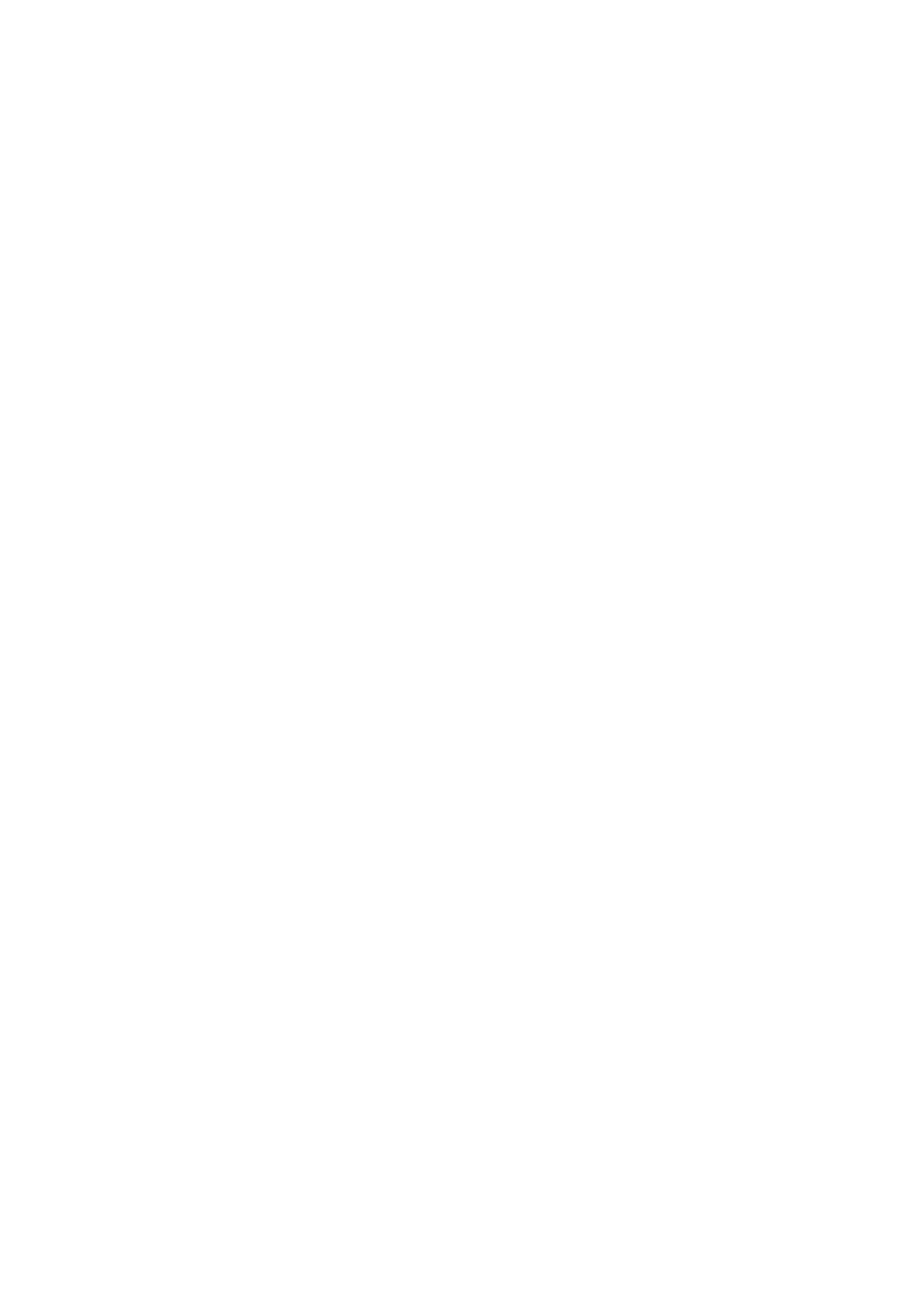# **Contents**

| 1. | What are structural arrangements for hate crime victim support? 14             |  |  |
|----|--------------------------------------------------------------------------------|--|--|
| 2. | Why are structural arrangements needed for effective hate crime                |  |  |
|    |                                                                                |  |  |
|    | Identifying and responding to hate crime victims' specific needs 17            |  |  |
|    | Ensuring meaningful access to justice for hate crime victims  18               |  |  |
|    |                                                                                |  |  |
| 3. | Challenges and gaps in structural arrangements for hate crime                  |  |  |
|    |                                                                                |  |  |
|    |                                                                                |  |  |
|    |                                                                                |  |  |
|    |                                                                                |  |  |
|    |                                                                                |  |  |
|    |                                                                                |  |  |
|    |                                                                                |  |  |
|    | Low awareness of hate crime victims' rights and insufficient information about |  |  |
|    |                                                                                |  |  |
| 4. | Recommendations: Establishing structural arrangements for the provision of     |  |  |
|    |                                                                                |  |  |
|    | Recognize and define hate crime and hate crime victims in legal                |  |  |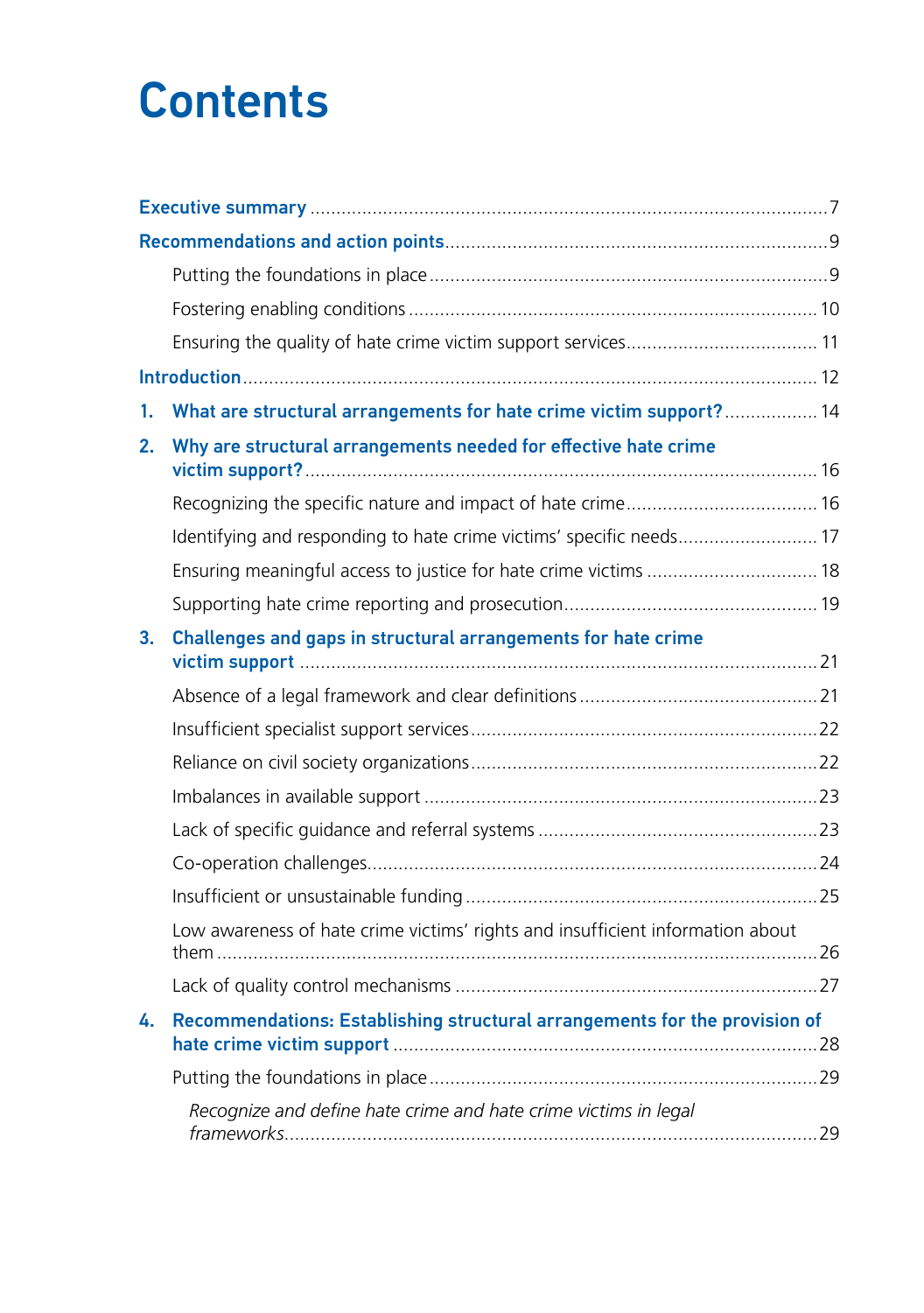|    | Collect comprehensive data on hate crime victim support services44 |  |
|----|--------------------------------------------------------------------|--|
| 5. |                                                                    |  |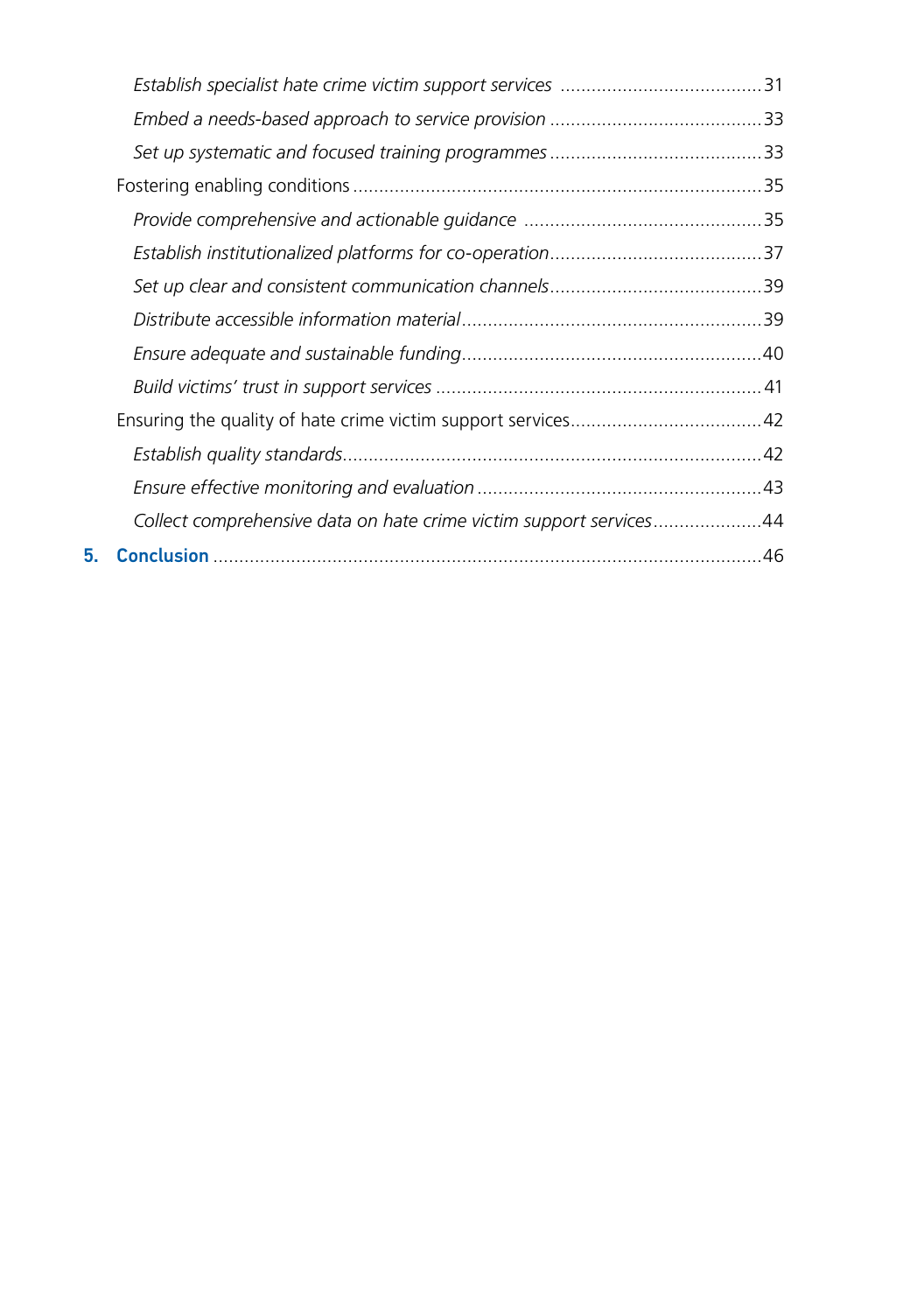# <span id="page-6-0"></span>Executive summary

Hate crime victim support requires that victims can access the services they need to fully recover from a hate crime, understand and participate in criminal justice processes and regain their agency. Yet in most countries, the structural arrangements required for an effective and comprehensive hate crime victim support system are not in place or need strengthening. These structural arrangements include the laws, polices, procedures, guidance and funding that underpin effective and sustainable services.

Evidence from across the OSCE region reveals profound gaps in the structural arrangements for hate crime victim support. Domestic legal and policy frameworks are, in many cases, underdeveloped or non-existent. Where they do exist, they commonly lack the necessary foundations for a comprehensive victim support structure. The absence of clear guidance for criminal justice practitioners on how to identify and respond to hate crime victims' needs results in inadequate responses because those support services are not based on an understanding of hate crime victims' needs and vulnerabilities.

Gaps in specialist service provision across the OSCE region means that general victim support services end up responsible for providing support to hate crime victims, despite lacking the necessary expertise. This results in limited availability of services or services that vary in quality, scope, accessibility and many other factors within national jurisdictions. While civil society organizations (CSOs) often take the lead in providing specialist support services to hate crime victims, they are often outside state co-ordination structures, do not receive state funding or are insufficiently funded. In addition, they are often not involved in government consultations on hate crime policymaking. Low levels of awareness of the available services among both criminal justice practitioners and victims and a lack of mechanisms to assess the quality of the services available undermine victims' ability to access the services they require.

While there is no single model for establishing and strengthening the structural arrangements necessary for effective hate crime victim support services, they should be built around specialist services specifically designed to respond to the needs of hate crime victims. Where specialist hate crime support as a standalone service does not exist, specialist support services can be provided through specific units integrated into general victim support services.

Specialist hate crime victim support services can be provided by states through designated units or staff in the criminal justice system, social work services or qualified civil society providers. For these to be effective, and to maximize the available expertise and resources, state and civil society actors should collaborate. Regardless of whether such services are provided by a public or non-public entity, the government must be involved in co-ordinating their availability and provision, ensuring their quality and securing their funding. Practical support, legal advice and representation, psychological and emotional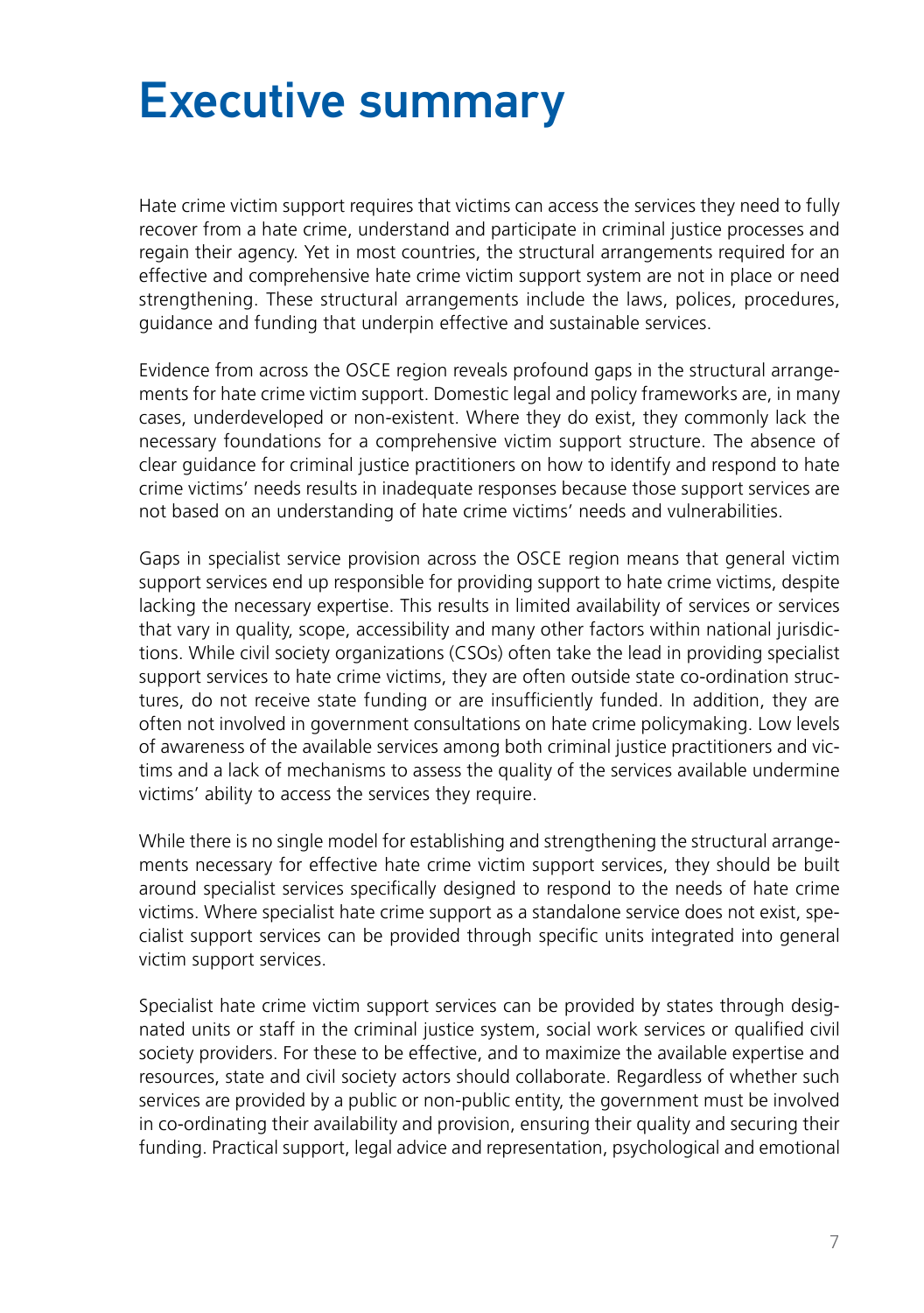assistance and counselling services should be available free of charge to all hate crime victims, wherever they are located and independently of whether they report the incident to the police.

Countries that take a comprehensive, rather than sectoral, approach to establishing and strengthening structural arrangements for hate crime victim support are more likely to address hate crime victims' specific needs and offer them effective support and protection. Such holistic approaches include appropriate legal and policy frameworks, clear and commonly agreed definitions of what constitutes a "hate crime" and a "hate crime victim", adequate and sustainable funding, robust quality standards for support provision, capacity-building, guidance for law enforcement and other criminal justice system professionals and structured co-operation between different actors. A comprehensive government response should also fully engage CSOs as partners in providing support for victims, and ensures that information on available services that meet quality standards is accessible to all, so that an effective referrals system can be triggered to meet the needs hate crime victims.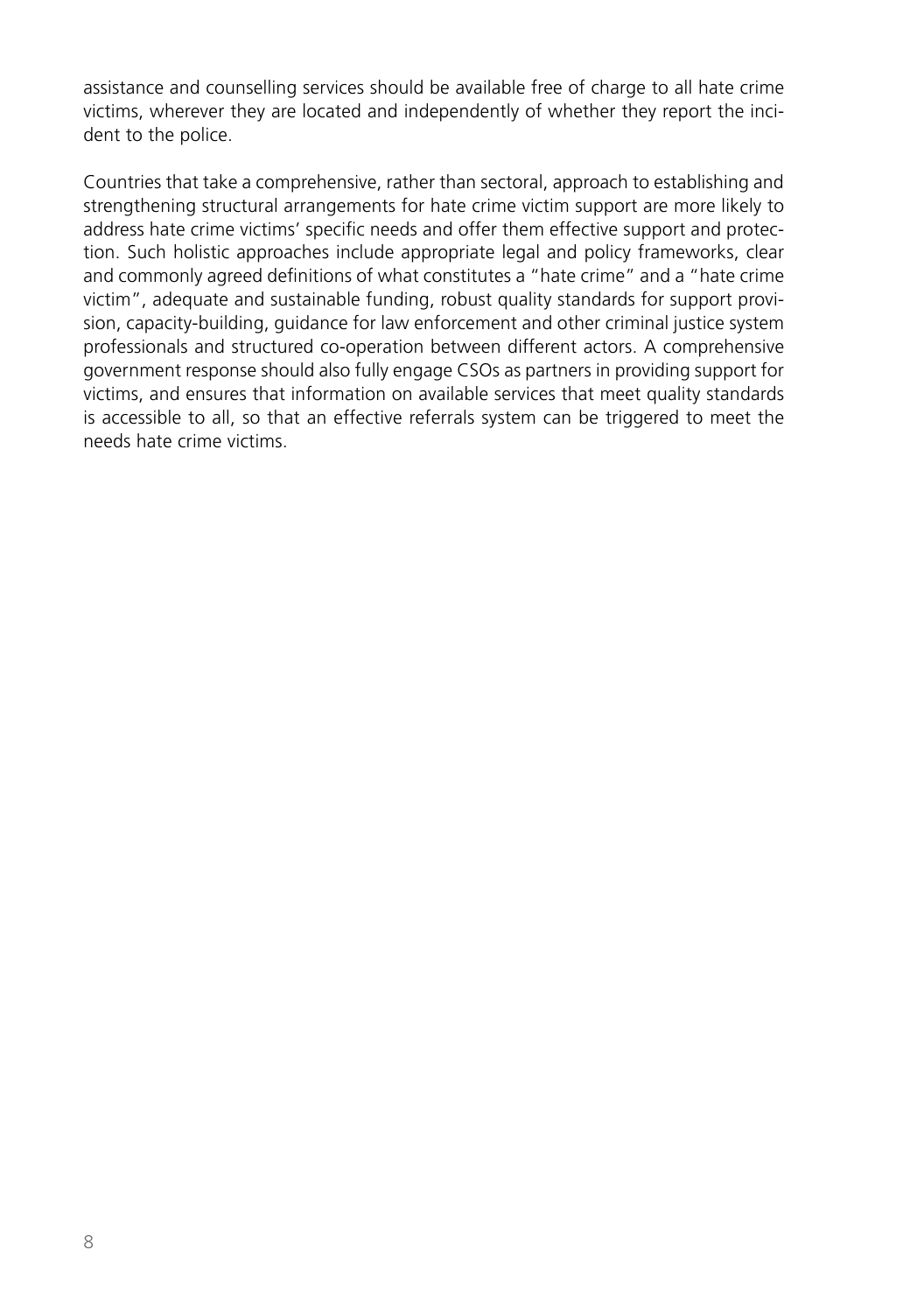# <span id="page-8-0"></span>Recommendations and action points

The following recommendations and action points provide an overview of the concrete steps and measures governments can take to establish or strengthen structural arrangements to make a comprehensive and needs-based hate crime victim support system a reality. The Policy proposals presented do not form an exhaustive list of measures that can be applied to improve structural arrangements for specialist hate crime victim support but make up the key measures required to strengthen and/or develop a robust hate crime victim support system.

These recommendations and action points are primarily directed at policymakers and decision makers in government who are responsible for designing or improving the provision of services for victims of hate crime. At each stage of implementing these recommendations, policymakers should co-operate closely with civil society providers and victims' groups to ensure their experiences and expertise are fully incorporated.

Successful structural arrangements advocate for an inclusive, victim-centred approach to hate crime victim support. Taken together, these action points provide a framework to establish or strengthen the structural arrangements needed to ensure the systematic provision of support to victims of hate crime. These recommendations focus on ensuring that each victim is treated as an individual with their own specific needs and puts the focus on empowering them to recover from their victimization.

### Putting the foundations in place

- Establish legal frameworks that recognize and define hate crimes, identify hate crime victims as a specific and particularly vulnerable category of victims with specific support needs, and set out specialist and general support services to which hate crime victims are entitled.
- Create comprehensive, free to access and standalone specialist services addressing the specific needs of hate crime victims. The minimum services provided and any eligibility criteria for accessing them should be set out in law. Access should be independent of whether the victim chooses to report the hate crime.
- Take steps to ensure that hate crime victims can access specialist support within general victim support services in cases where specialist hate crime victim support services are absent. For European Union (EU)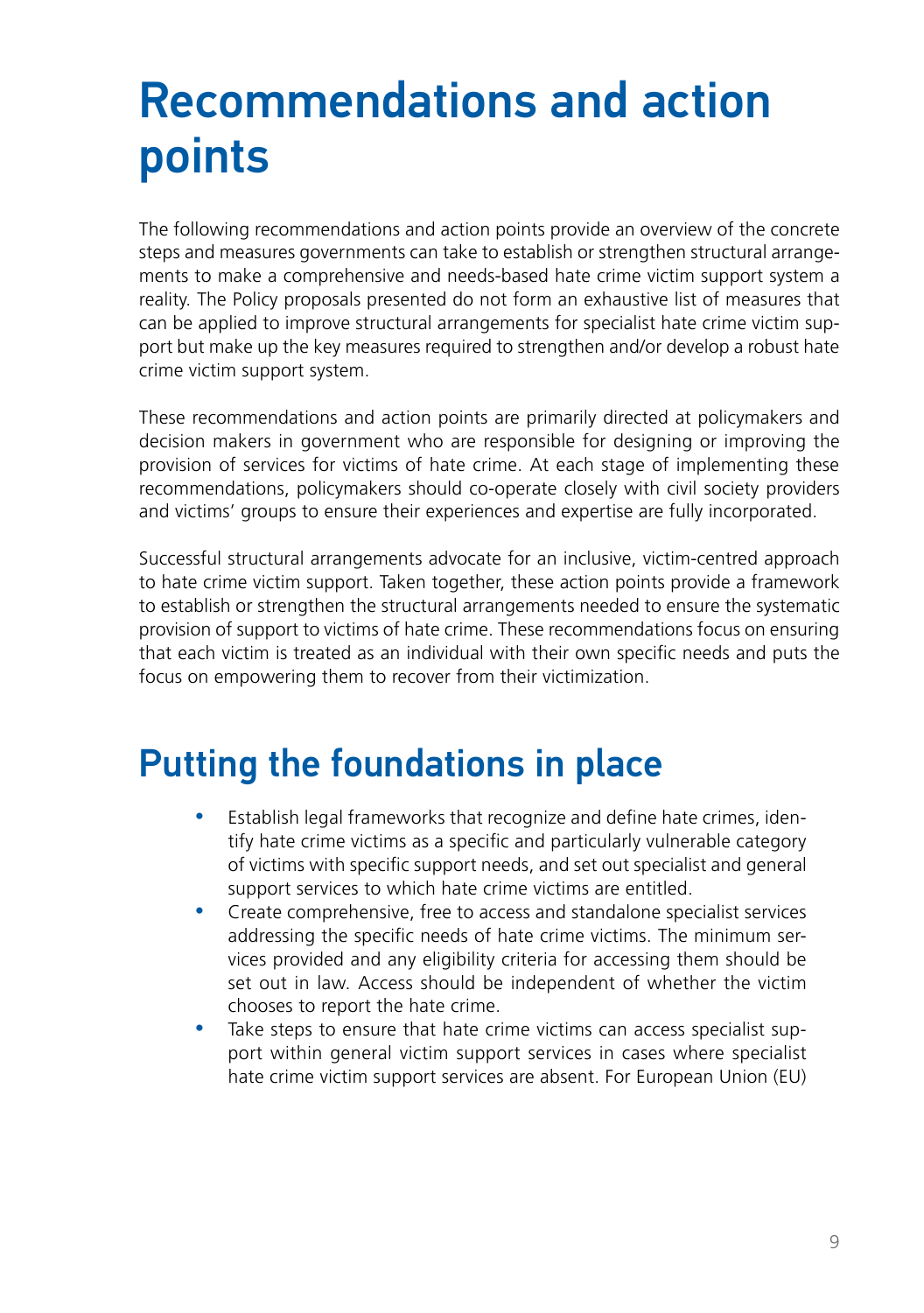Member States, general victim support services should, at a minimum, include those specified in the EU Victims' Rights Directive.<sup>1</sup>

- <span id="page-9-0"></span>• Embed a needs-based approach to service provision by establishing a robust individual needs assessment (INA) process that is repeated over time to capture changes in a victim's needs.<sup>2</sup>
- Set up systematic training programmes for people who work with hate crime victims. Training programmes should be developed and implemented through a collaborative process that incorporates the experiences and expertise of specialist CSO service providers working with hate crime victims, as well as victims themselves.

# Fostering enabling conditions

- Develop and distribute comprehensive and actionable guidance on how to design and deliver all elements of hate crime victim support. This guidance should be developed through an inclusive, multi-stakeholder approach.
- Create institutionalized multi-stakeholder co-operation platforms to facilitate both horizontal (across sector) and vertical (across governance level) collaboration, civil society support providers and among different specialist service providers.
- Establish modes of collaboration that include forums to discuss and strengthen co-operation, a list of identified contact points and procedures and a continuously updated overview of relevant hate crime victim support providers, and set out these modes of collaboration in formal written documents
- Institutionalize clear and consistent communication channels between criminal justice actors and CSO victim support services, particularly concerning INAs and referrals. Communication must be based on the victims' consent and must respect their privacy.
- Ensure adequate and sustainable funding for hate crime victim support services provided by the State and CSOs. Project-based funding should be long-term and complemented by core funding to avoid gaps in service provision.
- Prepare and disseminate accessible information in a range of different formats to ensure that hate crime victims and all support workers who encounter them are aware of victims' rights and available support services.

<sup>1</sup> [Directive 2012/29/EU of the European Parliament and of the Council of 25 October 2012, establish](https://eur-lex.europa.eu/legal-content/EN/TXT/?qid=1421925131614&uri=CELEX:32012L0029)[ing minimum standards on the rights, support and protection of victims of crime](https://eur-lex.europa.eu/legal-content/EN/TXT/?qid=1421925131614&uri=CELEX:32012L0029).

<sup>2</sup> A needs assessment, as it is stipulated in Article 22 of the [Directive 2012/29/EU,](https://eur-lex.europa.eu/legal-content/EN/TXT/?qid=1421925131614&uri=CELEX:32012L0029) is not sufficient for hate crime victims, who require a more comprehensive approach.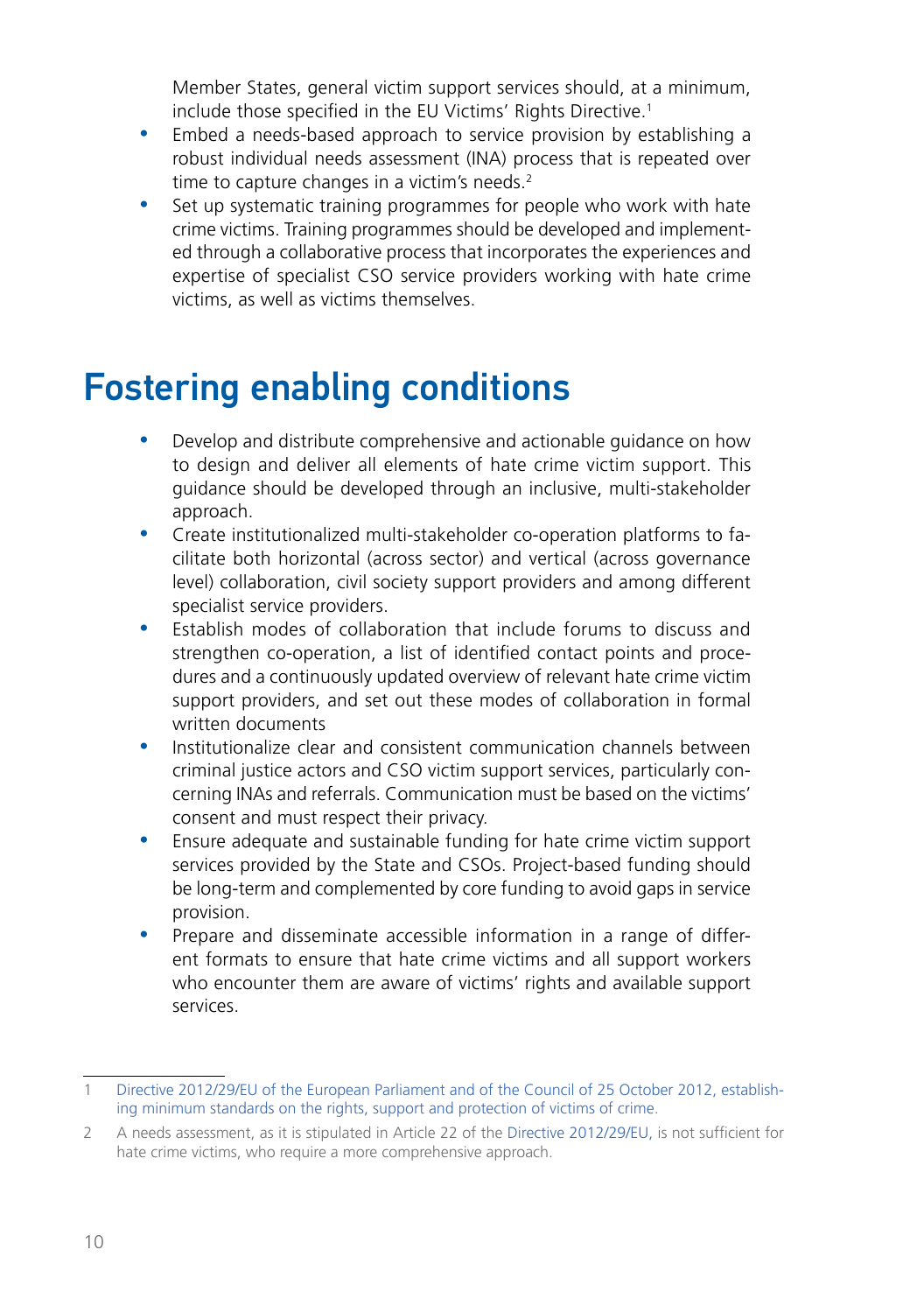- <span id="page-10-0"></span>• Implement sustainable measures to identify and address barriers to accessing victim support.
- Build victims' trust in support services and encourage them to seek and take up support.

## Ensuring the quality of hate crime victim support services

- Establish robust and comprehensive standards for the quality of victim support services provided by the government and CSOs. These standards should focus on ensuring victims' needs and rights are met. They should be developed in inclusive, multi-stakeholder processes.
- Develop and implement effective mechanisms to regularly monitor and evaluate the quality of service. These mechanisms should focus on the extent to which services meet victims' needs and quality checks should be conducted by external and independent experts.
- Collect comprehensive data on hate crime victim support services to identify what kind of support is most needed, including where it is needed most and by whom. Government data should be complemented by information from CSOs.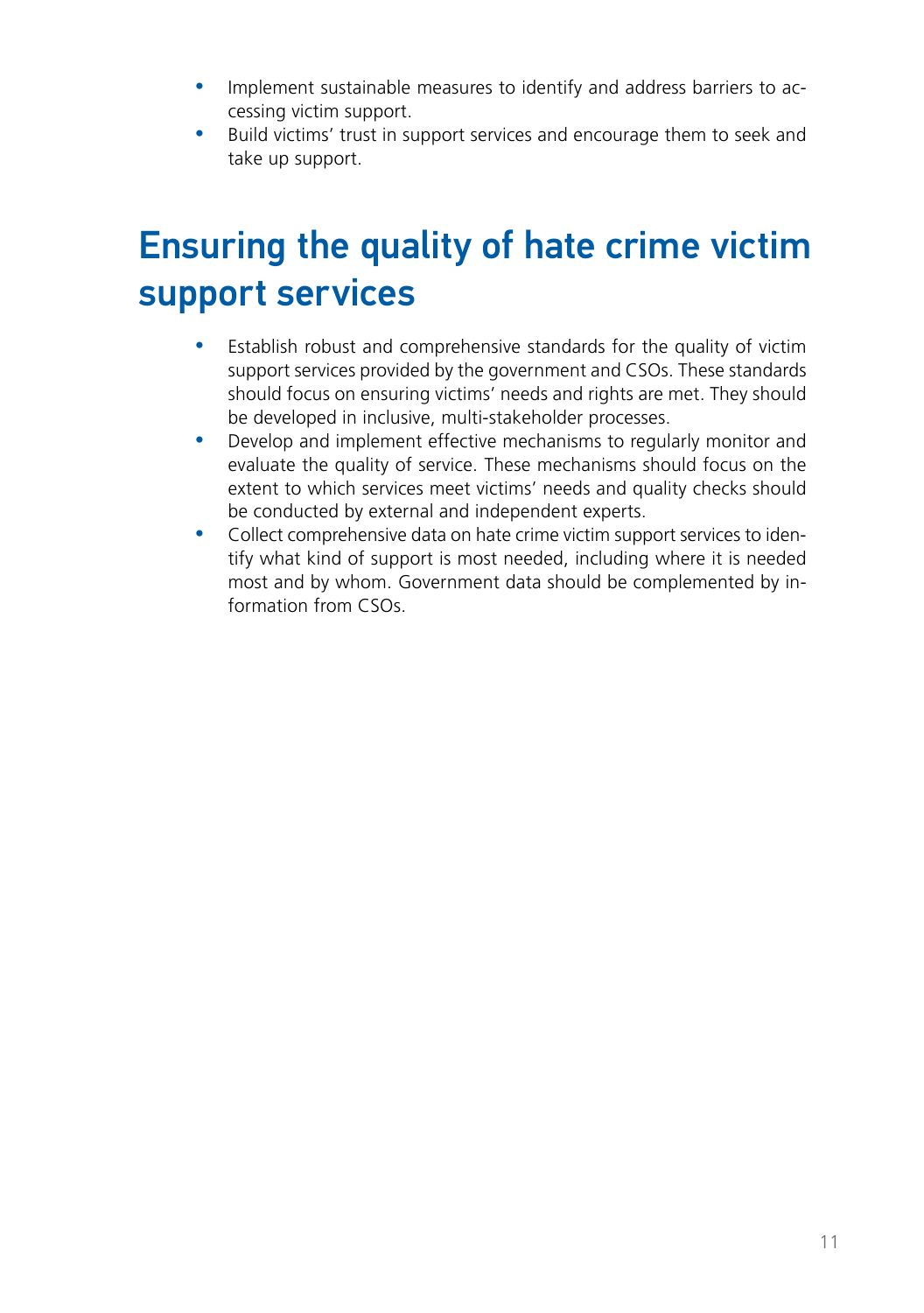# <span id="page-11-0"></span>Introduction

Participating States of the Organization for Security and Co-operation in Europe (OSCE) have committed to take action to address hate crime. They have agreed to encourage reporting, provide hate crime victims with effective access to justice and assistance, support organizations assisting victims and build the capacity of law enforcement to interact with victims of hate crimes.<sup>3</sup> Participating States that are also European Union (EU) Member States are additionally bound by legislation on countering racism and xenophobia and protecting victims' rights.4 In particular, Directive 2012/29/EU, establishing minimum standards on the rights, support and protection of victims of crime (Victims' Rights Directive) specifically delineates victims of hate crime as "particularly vulnerable victims" with specific protection and assistance needs. In addition, member states of the Council of Europe follow standards set out in the European Convention on the Compensation of Victims of Violent Crimes (1983) and related recommendations.<sup>5</sup>

All these commitments underline that the primary responsibility for putting in place the structural arrangements necessary to ensure that victims of hate crime receive support rests with states. These commitments also ensure that a victim-centered approach includes specialist support services. However, in practice many victims struggle to access the support they need. Legal frameworks, law enforcement and criminal justice bodies sometimes fail to acknowledge or recognize hate crimes and the resulting needs of hate crime victims, or do not adequately identify relevant support and direct victims to it. In many countries, victim support systems — including both generic services and specialist support for hate crime victims — are fragmented, underfunded or in the early stages of development. Many systems rely on CSOs as the primary providers of support to hate crime victims, often without dependable or sufficient funding.

Recognizing these challenges, the OSCE Office for Democratic Institutions and Human Rights (ODIHR),<sup>6</sup> in partnership with the Association of Counselling Centers for Victims of Right-wing, Racist and Antisemitic Violence in Germany (VBRG),<sup>7</sup> is implementing the

<sup>3</sup> See, in particular: OSCE Ministerial Council, Decision 9/09, ["Combating Hate Crimes",](http://www.osce.org/cio/40695) Athens, 2 December 2009; and Decision 13/06, ["Combating Intolerance and Discrimination and Promoting](http://www.osce.org/mc/23114)  [Mutual Respect and Understanding](http://www.osce.org/mc/23114)", Brussels, 5 December 2006.

<sup>4</sup> [Council Framework Decision 2008/913/JHA of 28 November 2008 on combating certain forms and](https://eur-lex.europa.eu/legal-content/en/ALL/?uri=CELEX%3A32008F0913)  [expressions of racism and xenophobia by means of criminal law](https://eur-lex.europa.eu/legal-content/en/ALL/?uri=CELEX%3A32008F0913); and [Directive 2012/29/EU](https://eur-lex.europa.eu/legal-content/EN/TXT/?qid=1421925131614&uri=CELEX:32012L0029), op. cit., note 1.

<sup>5</sup> Council of Europe, [European Convention on the Compensation of Victims of Violent Crimes](https://rm.coe.int/1680079751), 24 November 1983, ETS 116; and [Committee of Ministers Recommendation Rec\(2006\)8, On Assistance](https://rm.coe.int/16805afa5c)  [to Crime Victims](https://rm.coe.int/16805afa5c), 14 June 2006.

<sup>6</sup> ODIHR supports OSCE participating States and civil society to address intolerance and discrimination and has an extensive mandate relating to hate crime. For more information, see: *[ODIHR's Efforts to](https://www.osce.org/odihr/68668)  [Counter Hate Crime](https://www.osce.org/odihr/68668)* (Warsaw: OSCE/ODIHR, 2016).

<sup>7</sup> For more information, see [VRBG's website.](http://www.verband-brg.de/english/)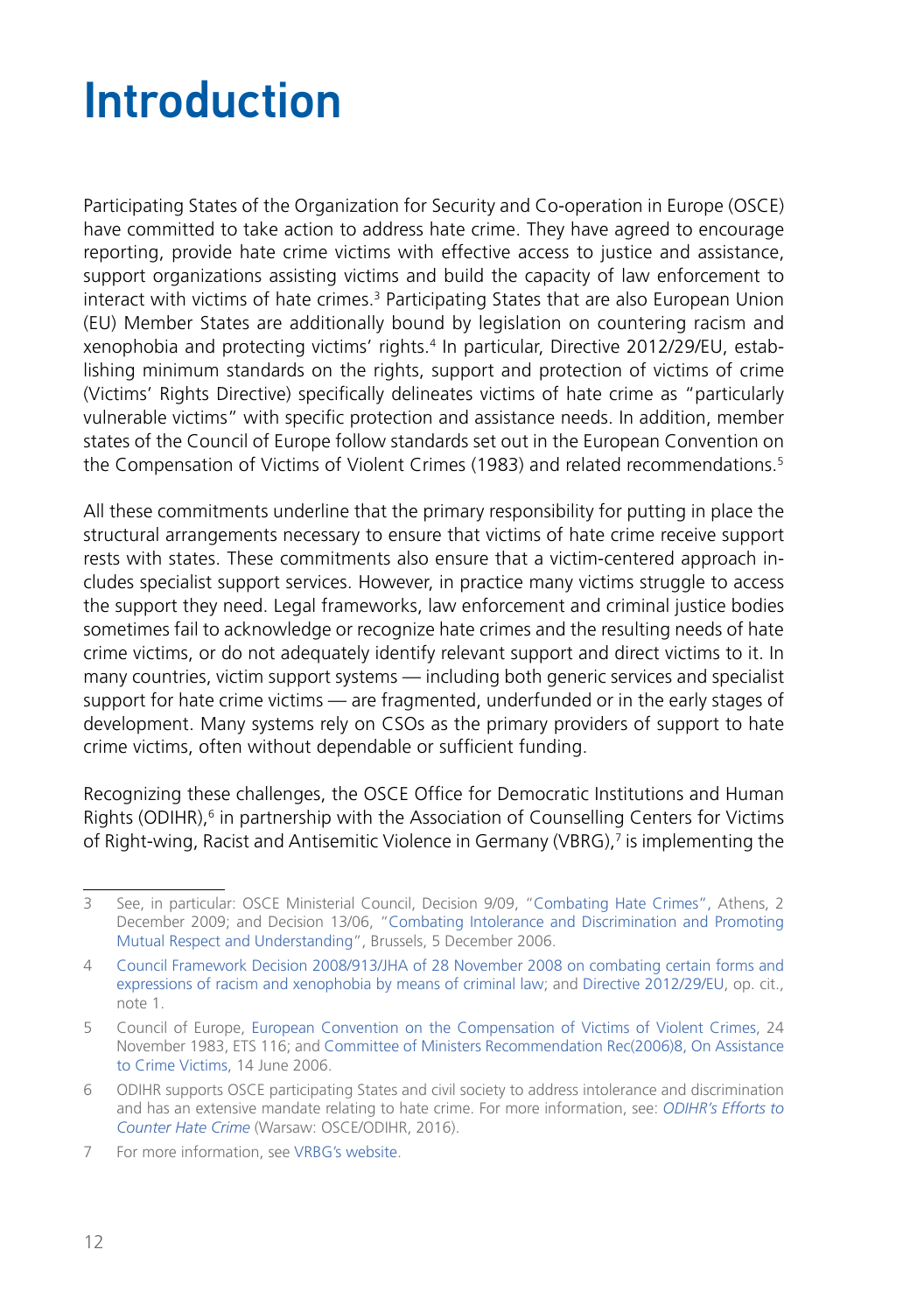Enhancing Stakeholder Awareness and Resources for Hate Crime Victim Support Project (EStAR).8 The project aims to equip state and civil society actors with tools and resources to ensure that hate crime victims are protected, enjoy full access to justice and receive tailored specialist support. The project covers 41 countries, all of which are participating States of the OSCE and Member States of the Council of Europe, and most of which are also EU Member States.

This policy brief outlines the structural arrangements necessary for the effective provision of hate crime victim support. It first addresses what is meant by structural arrangements for hate crime victim support and explores why they are needed. It then examines the current state of hate crime victim support structures in project countries and highlights gaps and shortcomings in these arrangements. The final section sets out how to effectively establish, organize and strengthen structural arrangements for the provision of hate crime victim support. Examples of promising practices are included throughout the report to capture different practical aspects of setting up hate crime victim support structures. For a holistic and comprehensive perspective, this brief should be read alongside other EStAR publications.<sup>9</sup>

The brief is primarily written for policymakers and decision makers, advisers, analysts and researchers responsible for designing, improving or providing services for victims of crime – in particular victims of hate crime – at the international and national level. It may also be of help to criminal justice and hate crime victim support practitioners, CSOs working with victims of hate crime and organizations working on issues related to human rights, inclusion and diversity.

This brief — like the EStAR project as a whole — takes a victim-centred and a gender-sensitive approach. This puts victims of hate crime at the centre of any action, approach or measure by criminal justice bodies, support providers or other entities. A victim-centred approach includes individualized treatment that views the victim as an individual with specific needs, and as a partner with agency throughout the process of recovering from a hate crime and through the criminal justice process, should the victim choose to take legal action. This brief is based on the understanding that hate crime victim protection and support must be embedded in, and form an integral part of, a comprehensive and co-ordinated approach to responding to hate crime.

<sup>8</sup> Albania, Armenia, Austria, Belgium, Bosnia and Herzegovina, Bulgaria, Croatia, Czech Republic, Denmark, Estonia, Finland, France, Georgia, Germany, Greece, Hungary, Iceland, Ireland, Italy, Latvia, Lithuania, Luxembourg, Malta, Moldova, Montenegro, the Netherlands, North Macedonia, Norway, Poland, Portugal, Cyprus, Romania, Serbia, Slovakia, Slovenia, Spain, Sweden, Switzerland, Turkey, Ukraine and the United Kingdom. See: EStAR, "[Enhancing hate crime victim support](https://www.osce.org/odihr/hate-crime-victim-support)", OSCE/ODIHR website for more information.

<sup>9</sup> See: EStAR*, "[Enhancing hate crime victim support](https://www.osce.org/odihr/hate-crime-victim-support)",* OSCE/ODIHR website for more information.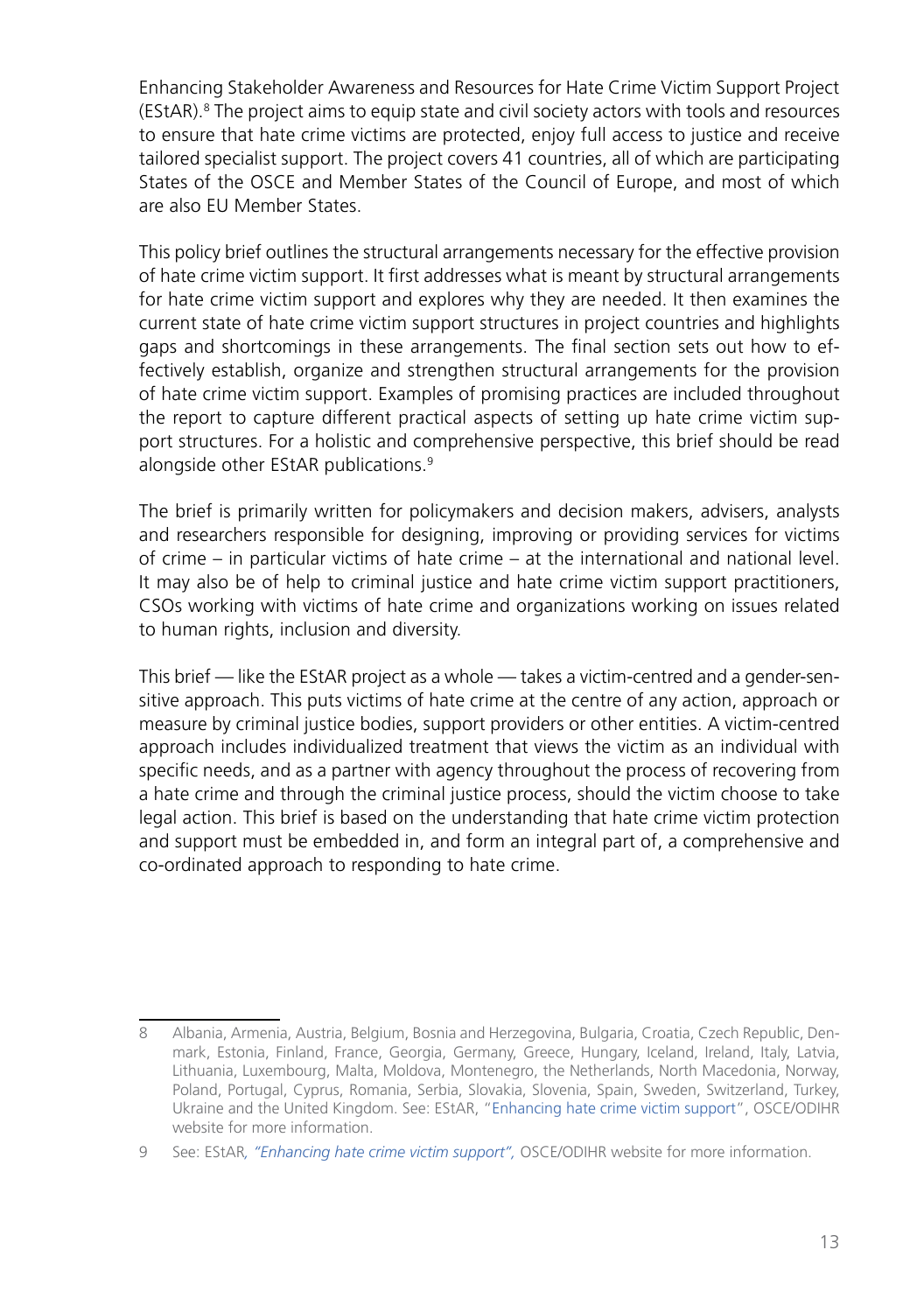# <span id="page-13-0"></span>1. What are structural arrangements for hate crime victim support?

Structural arrangements for hate crime victim support are the elements both within and outside of the criminal justice system that prescribe and govern the recognition, protection and support services provided to victims of hate crime.

Structural arrangements include:

- The legal and policy framework defining hate crimes and hate crime victims and their rights;
- Legislation and policies stipulating which services are provided to victims of hate crime and who can access them;
- Recognition of which organizations provide support to victims of hate crime and how they are funded; and
- Guidance and procedures for implementing laws and policies on hate crimes, the rights of hate crime victims and the services available to hate crime victims.

A more holistic and comprehensive understanding of structural arrangements incorporates the enabling conditions that make these laws and policies effective in practice.

Enabling conditions include:

- Arrangements to ensure the different actors involved co-operate efficiently;
- Guidance to ensure support services and criminal justice systems respond to the specific needs of individuals;
- Information to make sure victims are aware of their rights and how and where to access support; and
- Mechanisms to assess the quality of services provided.

While governments are responsible for establishing and strengthening structural arrangements for hate crime victim support, doing this effectively means engaging closely with, and drawing on the expertise of, other actors including civil society service providers and victims' groups. Civil society providers and, in particular, those offering specialist support services to hate crime victims, have a crucial role to play in ensuring that structural arrangements respond to, and meet the needs of, hate crime victims.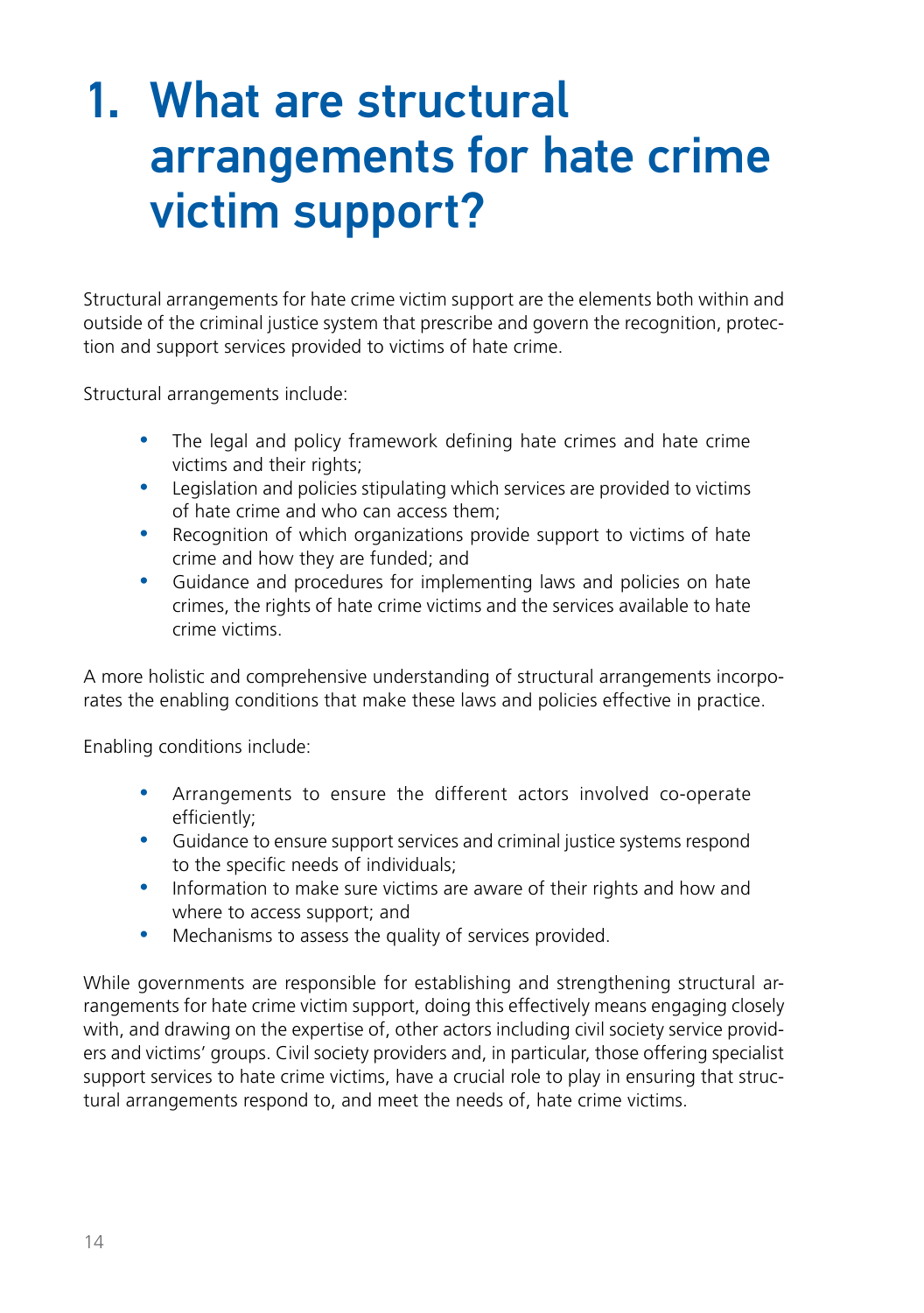#### **What do we mean by specialist hate crime victim support services?**

The term "specialist support service" refers to professional support that is given to hate crime victims by experts with an understanding of hate crime victimization and the specific needs and vulnerabilities of victims. Services can be offered by either or both state and non-government entities and can include legal representation and psychosocial and counselling services.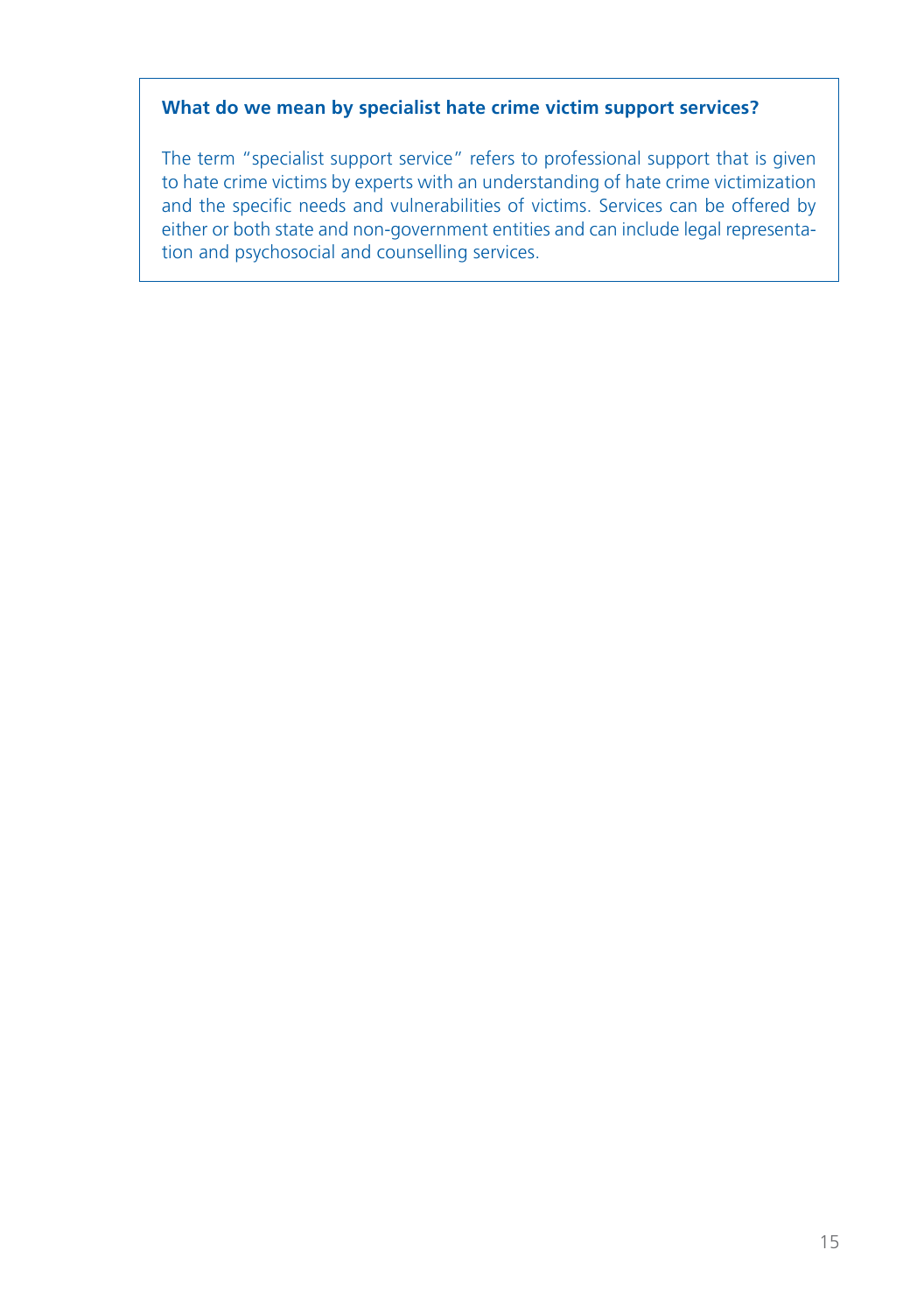# <span id="page-15-0"></span>2. Why are structural arrangements needed for effective hate crime victim support?

The specific nature and impact of hate crime on individuals, communities and wider society requires governments to put in place comprehensive structural arrangements to address the harms they cause. Without these institutionalized arrangements, victims will not receive the tailored support they need to recover from a hate crime, understand and – should they choose to – participate in criminal justice processes and regain their agency. Well-functioning hate crime victim support structures also facilitate reporting of hate crimes when they occur, enabling more effective policing and redress for hate crime victims.

## Recognizing the specific nature and impact of hate crime

Without legal frameworks to define hate crimes , hate crime victims and their rights, states – including law enforcement and criminal justice professionals – struggle to recognize and respond to the specific nature and impact of hate crime.10 Lack of specific legal recognition of hate crime and the rights of its victims can also undermine the political will to establish or strengthen specialist support structures. For the purpose of this policy brief hate crime victims are defined as natural persons who suffered harm as a result of a hate crime. The document also recognizes that, apart from direct victims, hate crimes affect a number of categories of individuals, who might require protection and support, such as relatives of the victim, witnesses, community members who share the same characteristics with the victim and members of other communities that faced historic or institutional discrimination and marginalization.<sup>11</sup>

Hate crimes comprise two core elements: the commitment of an offence under criminal law and a bias motive for the crime.12 A bias motive indicates that the perpetrator acts based on prejudice against an individual or group based on one or more protected characteristics, such as race, gender, language, religion or belief, ethnicity, nationality,

<sup>10</sup> *[Understanding the Needs of Hate Crime Victims](https://www.osce.org/odihr/463011)* (Warsaw: OSCE/ODIHR, 2020), p. 4.

<sup>11</sup> *Ibid*., pp. 9-10.

<sup>12</sup> *Ibid.,* p. 8.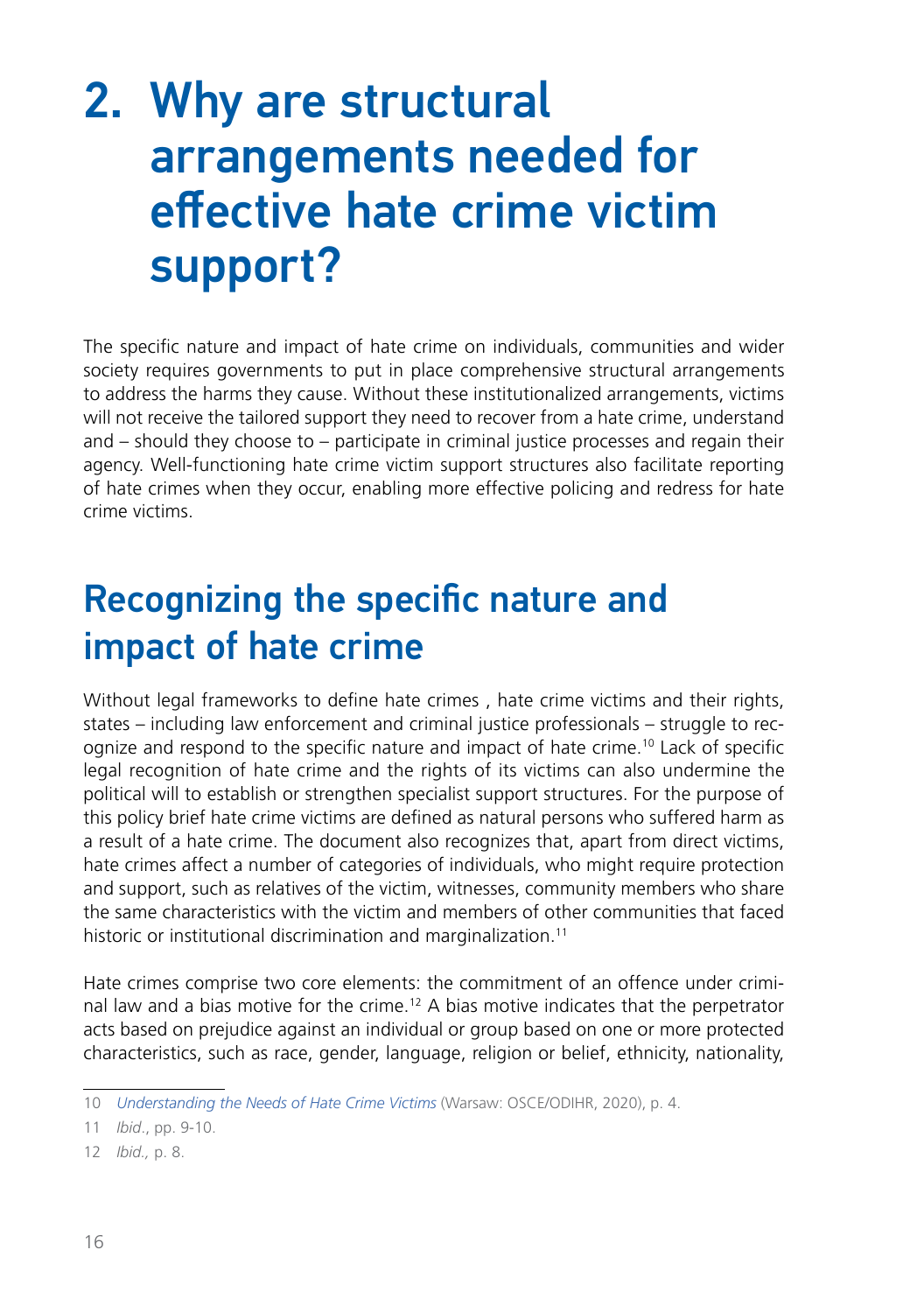<span id="page-16-0"></span>sexual orientation, gender identity, age or disability. Hate crimes can involve multiple or intersectional biases. For example, a Muslim woman may be targeted both because of her gender and her religion, or a Black man with a disability may be victimized because of his ethnicity and impairment. People professionally affiliated with or actively engaged on issues affecting particular groups within the population may also be targeted.

The existence of a bias motivation distinguishes hate crime from other offences and makes them particularly harmful. Victims of hate crimes are targeted because of one or more of their (assumed) personal characteristics, which are often unchangeable and lie at the core of their identity. In addition to the physical harm resulting from an attack, this can result in long-term emotional and psychological distress. Victims of hate crime are more likely to suffer depression and withdrawal, vulnerability, anxiety and nervousness, a sense of isolation and fear, psychosomatic symptoms, difficulties with their job or schoolwork, and tensions with family members or friends.13 Structural arrangements addressing these harms are crucial to enabling victims to recover after experiencing a hate crime.

The identity-based nature of hate crime also means that its impact extends well beyond the victim. Whole communities are victimized when a hate crime occurs, because the knowledge that an individual or property has been targeted because of a characteristic that is shared by other community members spreads fear of further attacks and both creates and exacerbates feelings of marginalization and exclusion. This can prompt people to change their behavior, such as by avoiding places or situations where they fear they could be subject to a hate crime, refrain from wearing or hiding religious or ethnic attire or symbols, etc. The message of rejection inherent to hate crimes can alienate targeted communities from the state and reduce trust in law enforcement, criminal justice bodies and public authorities. Hate crimes can also increase tensions between communities, potentially resulting in retaliatory attacks and, in extreme cases, civil unrest or conflict.<sup>14</sup>

## Identifying and responding to hate crime victims' specific needs

Effective structural arrangements are crucial for identifying and responding to hate crime victims' needs in a structured and comprehensive way. Hate crime victims are likely to have some needs in common with victims of other types of crime. However, the specific nature of hate crime often creates additional needs, which may be common to hate crime victims in general, linked to specific types of hate crime or related to other groups

<sup>13</sup> Paul Iganski, *[Understanding the Needs of Persons who Experience Homophobic or Transphobic Vio](https://eprints.lancs.ac.uk/id/eprint/83775/1/Understanding_the_Needs_of_Persons_Who_Experience_Homophobic_or_Transphobic_Violence_or_Harassment.pdf)[lence or Harassment: The Impact of Hate Crime](https://eprints.lancs.ac.uk/id/eprint/83775/1/Understanding_the_Needs_of_Persons_Who_Experience_Homophobic_or_Transphobic_Violence_or_Harassment.pdf)* (Warsaw: Campaign against Homophobia, 2016), p. 20.

<sup>14</sup> *[Hate Crime Victims in the Criminal Justice System: A Practical Guide](https://www.osce.org/odihr/447028)* (Warsaw: OSCE/ODIHR, 2020), p. 29.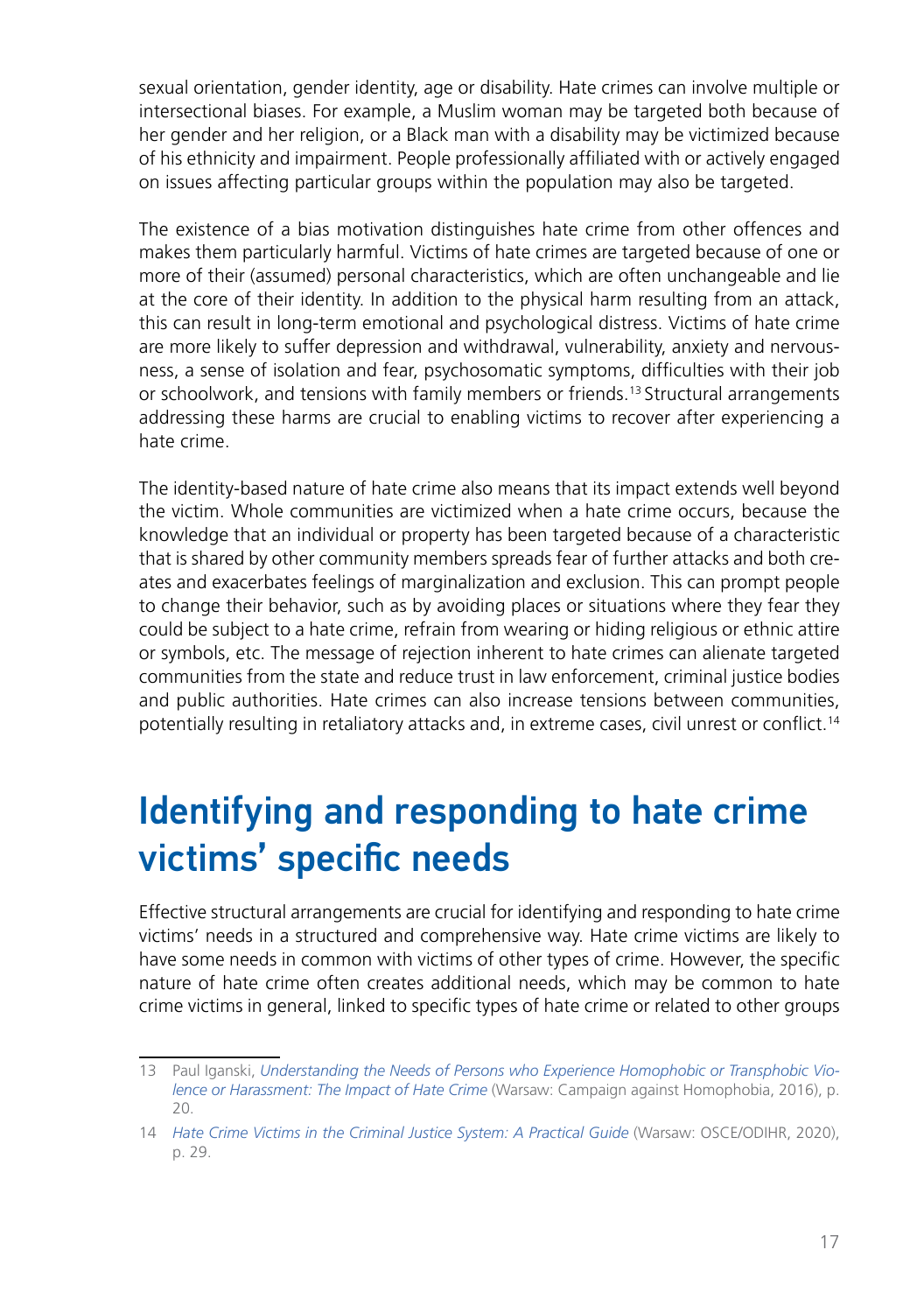<span id="page-17-0"></span>who share the same characteristic(s). These specific needs include support based on specific knowledge, understanding or experience related to the parts of the person's identity that were targeted in the attack and the traditions and social norms of their community. Hate crime victims may also need support overcoming barriers to accessing justice due to their residency status or communication needs, such as translation help or access to services and information for people with disabilities. Support must be tailored to the individual needs of each hate crime victim.

For EU countries, the Victims' Rights Directive<sup>15</sup> leaves it up to individual Member States to establish specialist services either separately or integrate them into general support services. However, general victim support services often lack a specific understanding of hate crime victimization or the expertise required to provide individualized support to the wide variety of people affected by hate crime. Evidence suggests that many victims of hate crime find it easier to confide in and rely on the expertise and solidarity of smaller, specialized organizations advocating for their rights. This often includes anti-discrimination organizations working on the protected characteristic for which the victim was targeted. For example, women's organizations supporting victims of genderbased violence or associations linked to specific ethnic groups supporting members the same ethnicity.<sup>16</sup>

## Ensuring meaningful access to justice for hate crime victims

Robust structural arrangements includes elements such as legal and policy frameworks, support system mechanisms to ensure the existence of specialist support services, coordinated individual needs assessment and referral practices, as well as measures and continuous training programmes to protect the sensitive and respectful treatment of victims.17 These conditions are all crucial to creating structures to address the impact and harm of bias-motivated hate crimes and empower victims to access justice through the criminal justice system, should they choose to do so. Access to justice is understood as the ability of the victim to seek and obtain — through national or international justice institutions — remedy for the harm they have suffered. Many victims of hate crimes who wish to pursue this form of redress struggle to play any significant role in criminal proceedings, beyond that of a witness, unless they receive competent and empowering assistance and support. Structural arrangements for effective hate crime victim support therefore play a critical role in ensuring that victims can access effective and meaningful justice that fully recognizes their rights by providing victims with expert advice and

<sup>15</sup> [Directive 2012/29/EU](https://eur-lex.europa.eu/legal-content/EN/TXT/?qid=1421925131614&uri=CELEX:32012L0029), *op. cit*., note 1.

<sup>16</sup> *[Proceedings that do justice – Justice for victims of violent crime, Part II](https://fra.europa.eu/en/publication/2019/proceedings-do-justice-justice-victims-violent-crime-part-ii)* (Luxembourg: EU Agency for Fundamental Rights (FRA), 2019), pp. 48-52.

<sup>17</sup> See more: *[Diagnostic Tool for Assessing National Hate Crime Victim Support Systems](https://www.osce.org/odihr/506386)* (Warsaw: OSCE/ ODIHR 2021).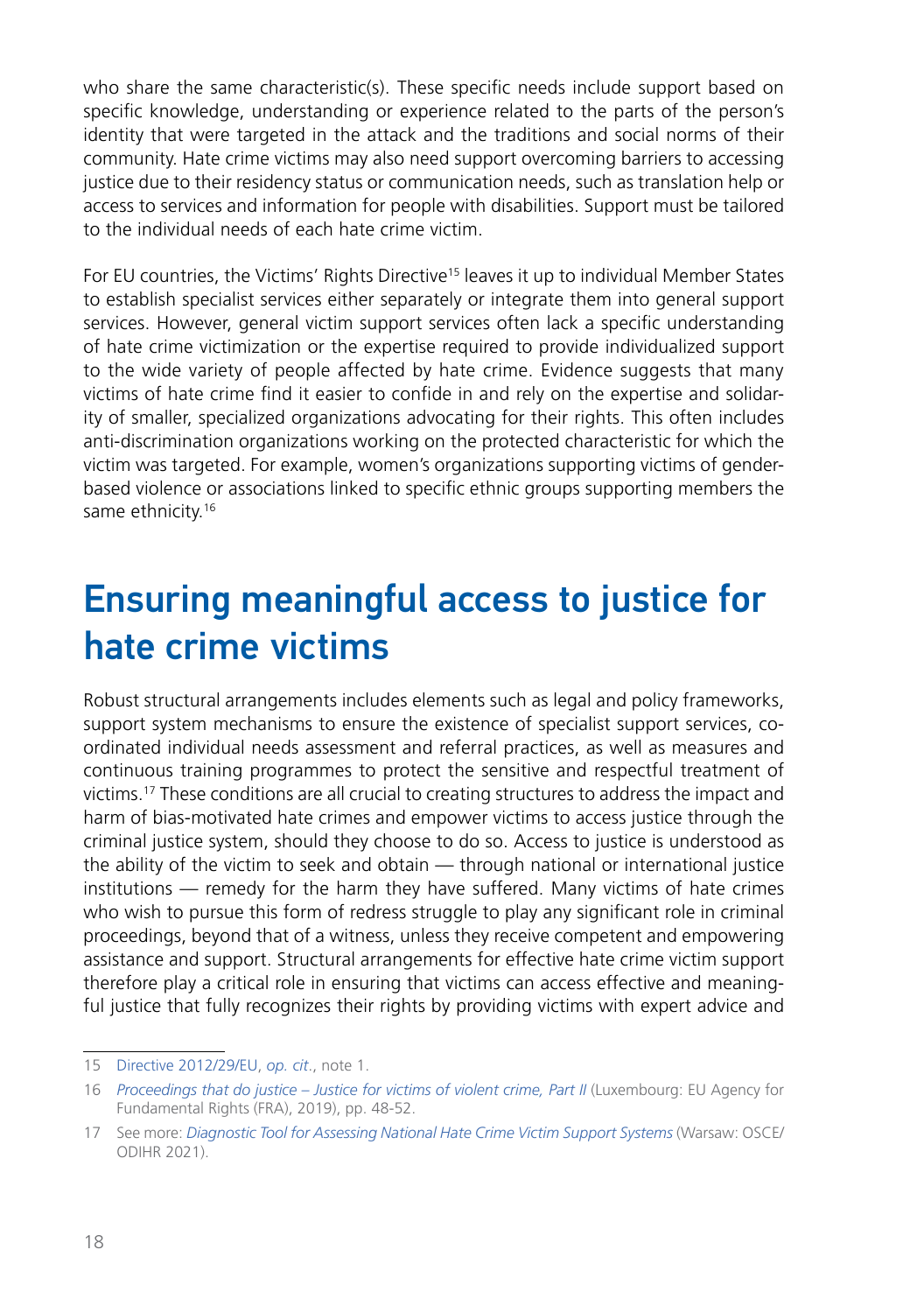<span id="page-18-0"></span>guidance. Research shows that victims credit support services with providing a crucial link between them and the criminal justice system, providing much-needed legal, emotional and practical support during criminal proceedings that are often long and difficult.<sup>18</sup>

It is important to recognize that the relevance of hate crime victim support structures extends far beyond criminal justice outcomes, irrespective of whether victims choose to pursue this type of redress. While securing concrete criminal justice outcomes will be a priority for many hate crime victims, specialist services are also a key source of support to recover from the attack, address its psychological impact and help victims reintegrate into work and family life.

# Supporting hate crime reporting and prosecution

Well-functioning hate crime victim support structures facilitate reporting and prosecution of hate crimes to help address the chronic underreporting of them.19 Despite measures in many countries to increase the police's capacity to detect hate crimes, members of targeted groups or those associated with them often do not trust the police to take their complaints seriously and investigate them effectively. They may also be fearful of the impact of entering into criminal justice proceedings due to concerns about having to confront the offender, retaliation and repeat victimization, the cost of legal assistance, and the potential for secondary victimization because of insensitive or unprofessional practices within the criminal justice system. This has a significant negative effect on the functioning of the criminal justice system, which relies on victims to report alleged crimes and to contribute to investigations and prosecutions.

Many hate crime victims will only pursue criminal proceedings if they feel confident that they can foresee the personal consequences of reporting a hate crime to the police in terms of their mental and physical well-being, the role they will be expected to play in criminal proceedings, and the length and cost of such proceedings. Hate crime victim support services can facilitate this process by providing advice and information about the different stages of the criminal justice process.

Research by the EU Agency for Fundamental Rights collecting the experiences of both support workers who encounter hate crime victims and hate crime victims themselves indicated that both groups believe greater availability of support services would significantly increase reporting rates.20 The study emphasized the importance of support services in providing moral support to help victims decide whether they wish to report

<sup>18</sup> *Ibid.*

<sup>19</sup> *Ibid., and [Ensuring justice for hate crime victims: professional perspectives](https://fra.europa.eu/en/publication/2016/ensuring-justice-hate-crime-victims-professional-perspectives) (Luxembourg: EU Agency* for Fundamental Rights (FRA), 2016), pp. 37-40.

<sup>20</sup> *Ibid.,* and *[Proceedings that do justice – Justice for victims of violent crime, Part II](https://fra.europa.eu/en/publication/2019/proceedings-do-justice-justice-victims-violent-crime-part-ii)*, *op. cit.,* note 16.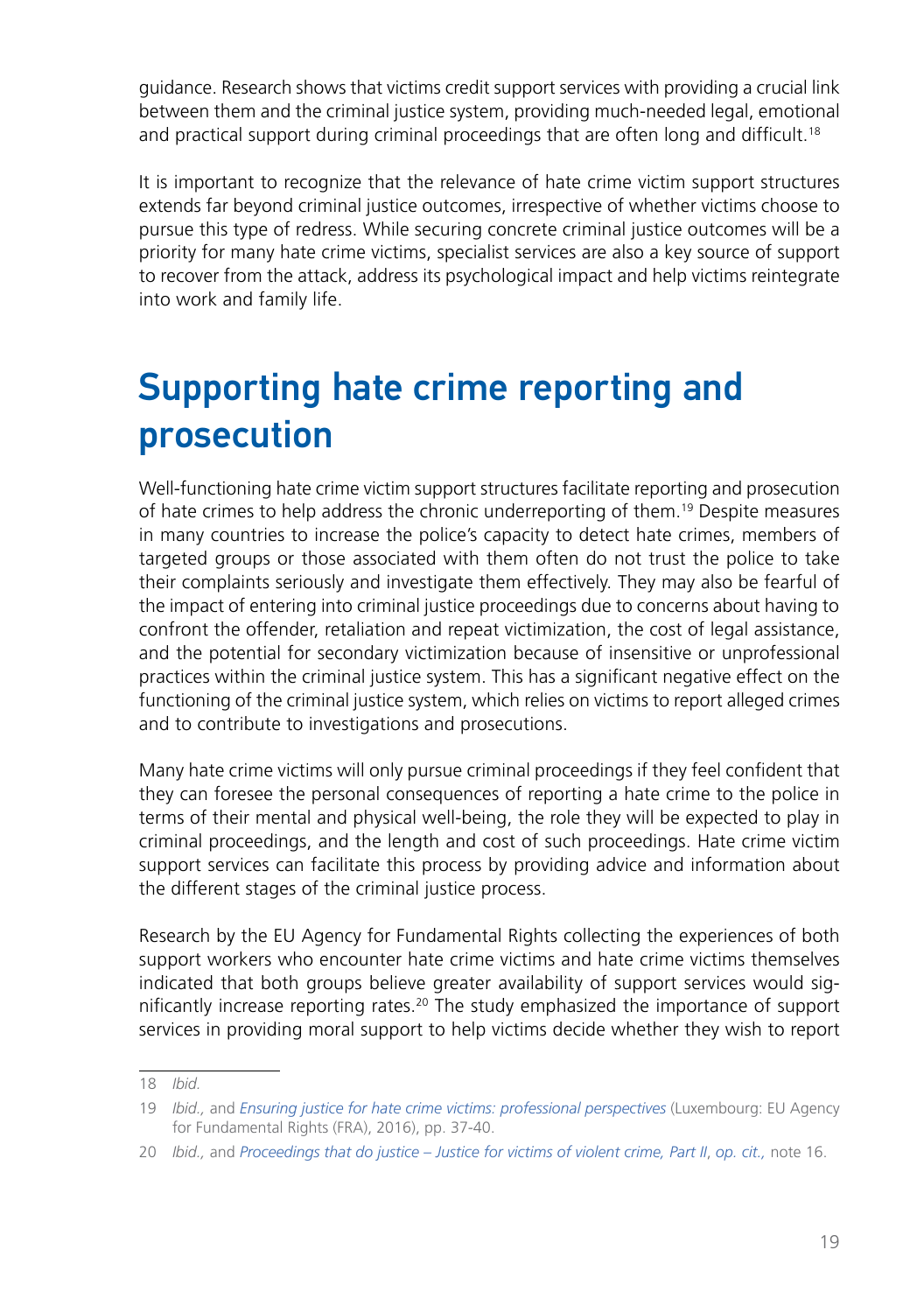a hate crime. The study also showed that it is often only after consulting a support organization that victims can make an informed decision about whether to report their victimization to the police. Starting proceedings on an informed basis is crucial to ensuring that victims feel their participation in criminal proceedings is empowering and helps them restore control over their lives.

In some OSCE participating States criminal proceedings may take an unduly long time, sometimes more than five years, presenting a heavy emotional burden for the victim. Provision of long-term emotional and psychological victim support may not only encourage individuals to report hate crimes, but also help ensure that cases are not dropped by the victim during the process.

#### **The importance of a victim-centred approach**

A victim-centred approach recognizes that hate crime victims often feel a lack of control and a loss of trust in institutions, services and communities. Rebuilding this trust requires making the victim's needs and rights the cornerstone of any action or approach undertaken by criminal justice bodies, victim support service providers, civil society actors and any person in direct contact with a victim throughout a hate crime case. Empowering the victim should inform the practice of both support services and any individuals working with the victim.21

Recognizing victims' rights, meeting their needs and supporting them to play an active role in the criminal justice process and their own recovery has wider benefits. A victim-centred approach can help to avoid secondary or repeat victimization and improve victims' trust in the criminal justice system and other institutions, encouraging them to report incidents and co-operate more actively with criminal justice bodies and other services. This, in turn, can enhance law enforcement and other actors' understanding of targeted communities' security needs and further improve the effectiveness and responsiveness of the criminal justice system and victim support services in future cases.

The EU Victims' Rights Directive<sup>22</sup> sets out the core elements of a victim-centred approach, which focuses on strengthening the rights, support, protection and participation of victims in criminal proceedings. At its heart is the requirement for criminal justice bodies to address victims' needs in an individualized way, based on an individual assessment and a targeted and participatory approach to the provision of information, support, protection and procedural rights.

<sup>21</sup> *[Hate Crime Victim Support in Europe: A Practical Guide](https://verband-brg.de/guidelines-hate-crime-victim-support-in-europe/)* (Dresden: RAA Sachsen e.V., 2016), p. 28.

<sup>22</sup> [Directive 2012/29/EU](https://eur-lex.europa.eu/legal-content/EN/TXT/?qid=1421925131614&uri=CELEX:32012L0029), op. cit., note 1.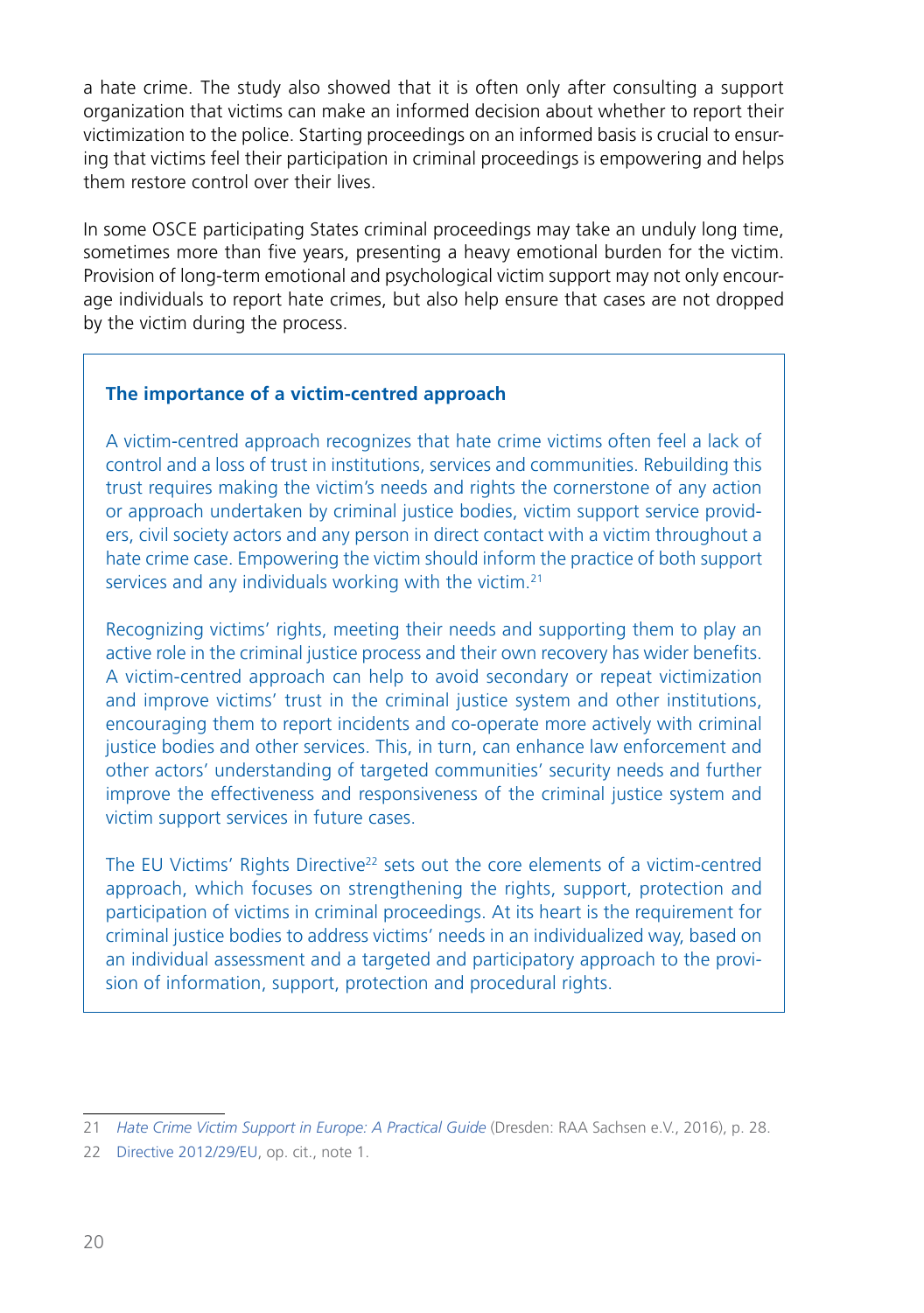# <span id="page-20-0"></span>3. Challenges and gaps in structural arrangements for hate crime victim support

The structural arrangements in place for hate crime victim support vary significantly across the OSCE region and are non-existent in some participating States. While some countries have more comprehensive systems, there remain several recurring, interconnected gaps in the structures underpinning the provision of hate crime victim support.

## Absence of a legal framework and clear definitions

Differences in the approaches and support available to hate crime victims in OSCE participating States reflect the various national legal traditions across the OSCE region. But gaps in the legal framework recognizing hate crime and the rights of hate crime victims also persist across EStAR project countries. When gaps exist in the legal framework it means law enforcement and other criminal justice officials may be unaware that hate crime victims require specialist support.

The Victims' Rights Directive recognizes hate crime victims as a specific category of particularly vulnerable victims. This definition is included in many EU Member States' legal frameworks, although in practice many of them still lack specialist support to deal with vulnerable hate crime victims<sup>23</sup>

Most countries participating in the EStAR project that are not EU Member States either lack a policy specifically focused on hate crime victims or include hate crime victims as part of broader groups of crime victims. In countries where primary legislation exists, it is not always supplemented by regulations or guidance providing the necessary detail for effective implementation. Even where such secondary legislation exists, it is often not consistently applied. In addition, legislation recognizing the specific situation of hate crime victims frequently does not define the term "hate crime victim" in both EU countries and those that are not covered by the EU legislation. This makes it difficult to operationalize policies, guidance or practices on the ground.

<sup>23</sup> *[The State of Support Structures and Specialist Services for Hate Crime Victims: Baseline Report](https://www.osce.org/odihr/467916)* (Warsaw: OSCE/ODIHR, 2020), p. 6.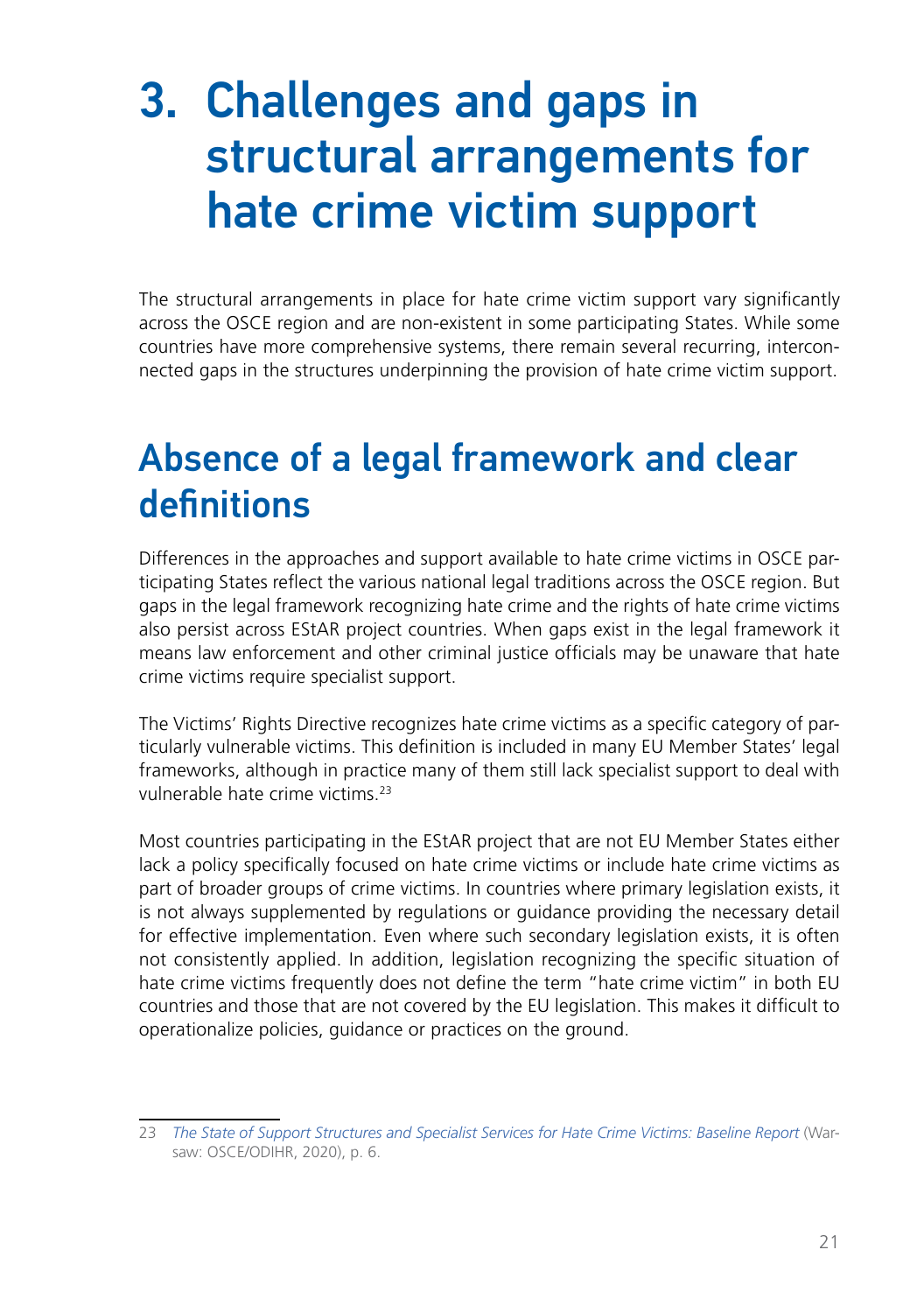#### <span id="page-21-0"></span>**Recognizing the specific needs of hate crime victims**

#### **Case Study: Czech Republic**

The Czech Republic enacted a victims' rights law in 2013 that established hate crime victims as victims with specific needs. This law gives hate crime victims the right to free legal aid and other professional assistance (psychological and social counselling), to avoid visual contact with the perpetrator, to be interviewed by a trained professional and to be interviewed by a person of a gender of the victim's choice in an especially sensitive manner. Moreover, the interview is performed in such a way that all necessary data is collected in one sitting, so questions need not be repeated later.

### Insufficient specialist support services

Victim-centred support structures designed specifically for victims of hate crime do not generally exist in EStAR project countries. Although hate crime victims' needs may also be met through a support system intended for general victims of crime, data from the OSCE region reveals that only a few states have a comprehensive system in place.<sup>24</sup> Often, the victim support services offered are largely limited to the criminal justice process and may depend on the victim's participation status in the legal procedure against the perpetrator. The criminal justice system and individuals within it often do not consider hate crime victims' specific needs and do not treat victims in a sensitive and respectful way.25

## Reliance on civil society organizations

Civil society often takes the lead in providing specialist services for hate crime victims. This support is frequently given on an ad hoc basis and is not co-ordinated with actors inside or outside the criminal justice system. CSOs often work closely with the communities they serve, applying the skills and knowledge they gain through listening to victims' needs and tailoring their services to meet them, despite minimal resources.

In many OSCE participating States, there are CSOs that support all victims of hate crime and those that support certain victim communities. These organizations also provide training and other capacity-building activities to law enforcement and criminal justice agencies. Despite this, state authorities often do not view CSOs as equal partners and do not include them in discussions regarding the development or improvement of victim support.<sup>26</sup>

<sup>24</sup> *Ibid.*

<sup>25</sup> *Ibid., p. 25.*

<sup>26</sup> *Ibid.* p. 4.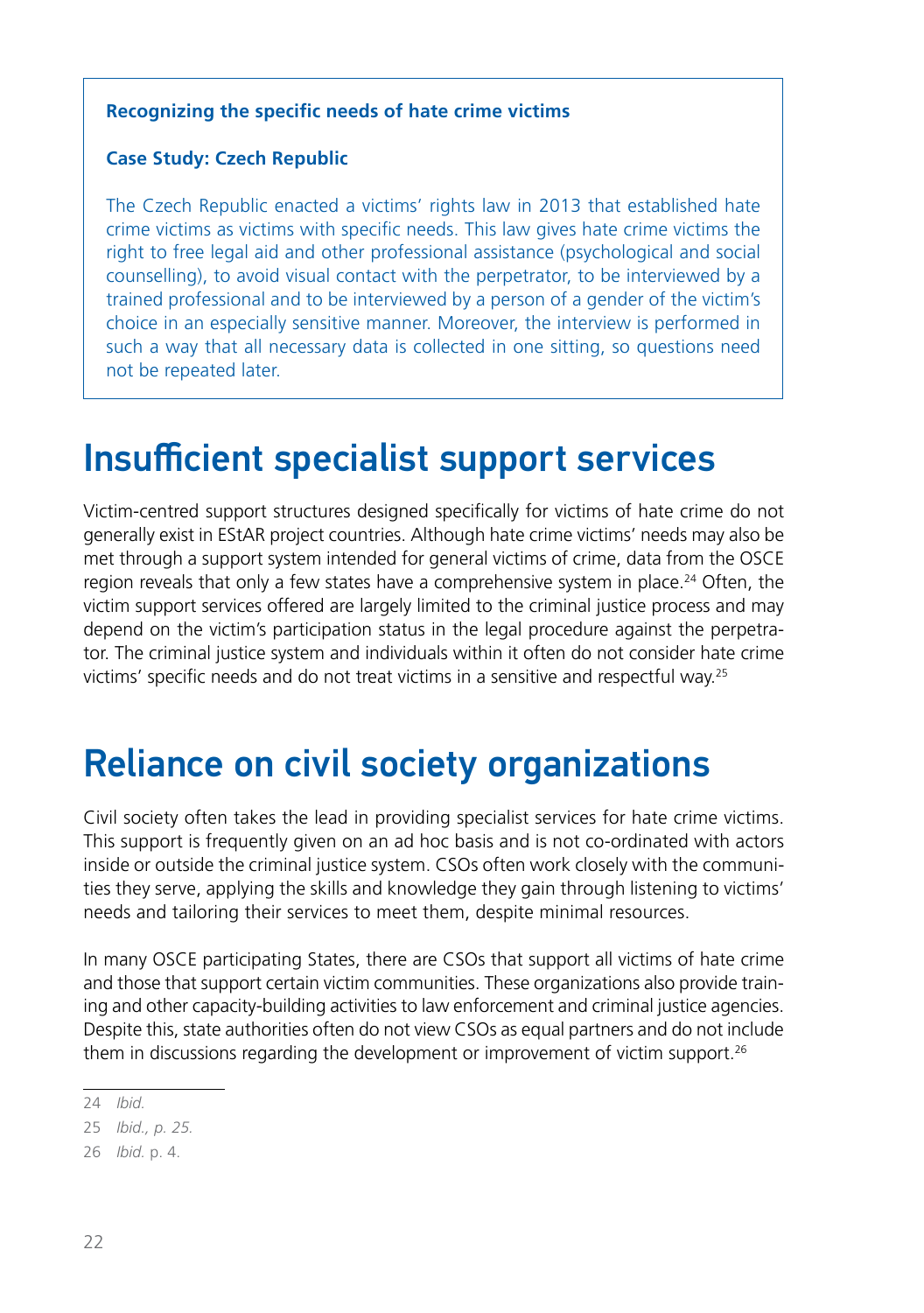## <span id="page-22-0"></span>Imbalances in available support

The availability of support services for hate crime victims is variable and fragmented.27 There are often regional discrepancies, with services frequently not available in rural areas and smaller towns, a lack of services addressing certain types of victimization, or gaps in the type of support provided. Often, these gaps coincide, so that an appropriate service may be available for a certain type of victimization in one particular region, but not for other forms of hate crime, or in other regions. Similarly, some services may be able to provide emotional support and counselling, but not legal advice. This patchwork of support leaves many hate crime victims without the necessary breadth of support. To access the appropriate services victims may need to travel long distances.

This is part of the reason why hate crime victims explicitly seek support from organizations that advocate on behalf of their community – for example victims of anti-Muslim or anti-Semitic hate crime – or in their geographical area. The local knowledge and nuanced understanding that CSOs hold can be instrumental in enabling them to provide effective support. Nevertheless, the fact that they are only available in certain areas or for certain groups of victims can add to the inconsistent nature of service provision. This can be particularly problematic for victims of hate crimes motivated by multiple or intersectional biases.

# Lack of specific guidance and referral systems

Despite growing recognition of the specific nature and impact of hate crime, the common needs of hate crime victims and how to identify an individual's particular needs, these topics are rarely addressed in the guidance available to those responsible for designing and providing specialized victim support. Often, guidance for criminal justice practitioners and staff working for hate crime victim support organizations falls under the generic guidelines for victims of all types of violence, with little explanation of the specific needs of hate crime victims. In addition, available guidance is generally centred on case workers and focuses on recommendations for the approach that practitioners should take when working with those affected by hate violence.<sup>28</sup> These gaps may result in a failure to take a victim-centred approach built around the victim's personal experience.

<sup>27</sup> *[Ensuring justice for hate crime victims: professional perspectives](https://fra.europa.eu/en/publication/2016/ensuring-justice-hate-crime-victims-professional-perspectives), op. cit.,* note 19, pp. 37-40; and *[Proceedings that do justice – Justice for victims of violent crime, Part II](https://fra.europa.eu/en/publication/2019/proceedings-do-justice-justice-victims-violent-crime-part-ii), op. cit.,* note 16.

<sup>28</sup> *[Hate Crime Victim Support in Europe: A Practical Guide](https://verband-brg.de/guidelines-hate-crime-victim-support-in-europe/), op. cit.,* note 21, p. 23.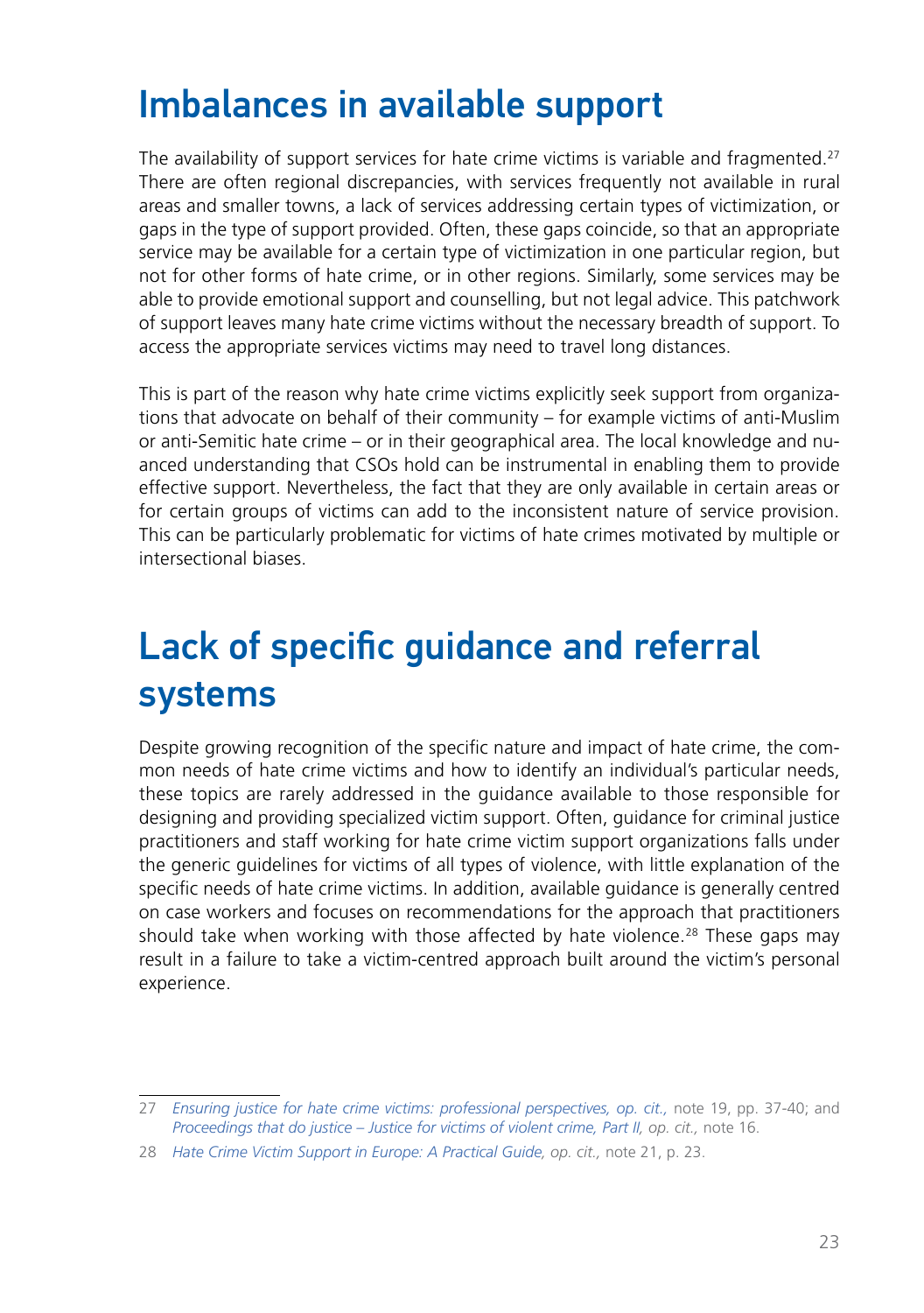<span id="page-23-0"></span>Many OSCE participating States also lack a structured system for referring victims to available support services, with referrals based on personal relationships between individual officers and specific service providers, or within networks of victim support providers.

#### **Facilitating referrals between specialist support providers**

#### **Case Study: Greece**

The Racist Violence Recording Network (RVRN) was established in Greece in 2011 and currently includes 51 non-governmental and civil society actors. RVRN members are often the first point of contact for hate crime victims and offer a range of services, including information, legal aid, psychosocial services, material support and other types of assistance. The network employs a staff member dedicated to facilitating and keeping track of referrals between member organizations, as well acting as a contact point for referrals from state authorities.

### Co-operation challenges

Data collected by the EStAR project indicates that only a few OSCE participating States have effective, formal mechanisms for communication between criminal justice bodies, government victim support units and CSO service providers.29 Very few also have mechanisms for CSOs to co-ordinate with one another. The countries that do have mechanisms in place are often those with a more robust overall response to hate crime, which typically involves co-operation with civil society in other areas of hate crime prevention and response.

Where they exist, co-operation mechanisms take different forms across project countries, including formal lists of approved specialist services, or inter-agency networks that bring together CSOs and law enforcement to co-ordinate the delivery of victim support. In some countries, equality bodies and CSOs are given a robust role in co-ordinating and providing support to victims as part of the government response through inclusion in inter-ministerial and cross-sectoral co-ordination mechanisms. In other cases, governments claim a monopoly on victim support, providing it solely within the criminal justice system. This frequently reflects a government response that lacks a needs-based approach to victims' rights and undervalues the expertise of CSOs.

<sup>29</sup> *[The State of Support Structures and Specialist Services for Hate Crime Victims: Baseline Report,](https://www.osce.org/odihr/467916) op. cit.,* note 23, p. 7.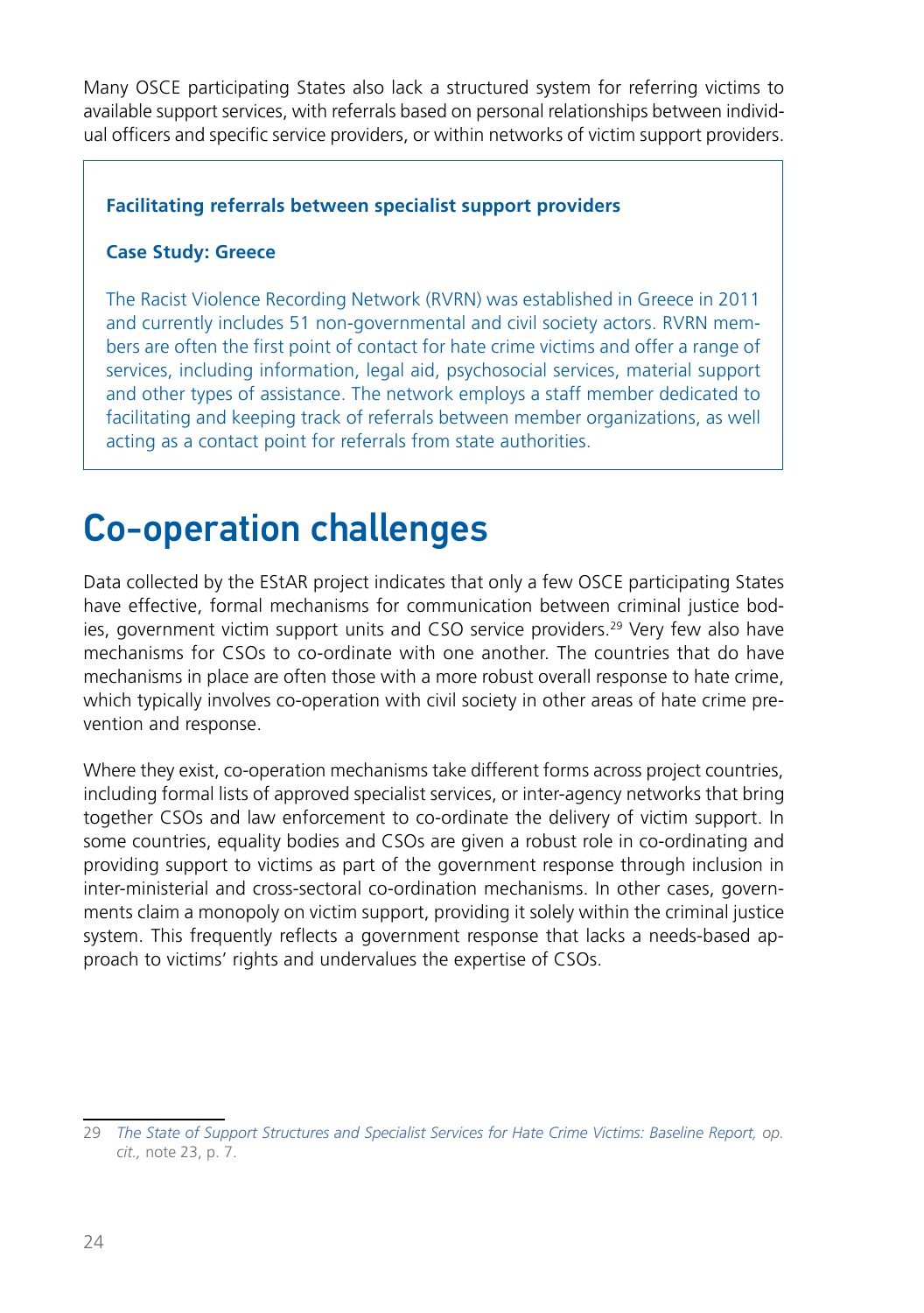<span id="page-24-0"></span>EStAR project research indicates four main types of co-operation between different actors providing hate crime victim support:<sup>30</sup>

- Government and CSOs share responsibility: The criminal justice system and CSOs collaborate to provide hate crime victim support, making CSOs an integral part of the national victim support system.
- **Single entity responsibility system:** Support is directly co-ordinated or led by one entity, such as an equality body or CSO, with other CSOs playing a supporting role. Placing the responsibility for support in one place can make co-ordination more effective. However, if the responsible entity does not operate efficiently, it affects the entire system, leading to a breakdown in support.
- **Governments and CSOs work in parallel:** Some CSO support providers do not want to become part of a more integrated government-run system through accreditation, connected funding or other processes. Effective dialogue can help parties reach an agreement on a framework for collaboration that avoids overlap, ensures the independence of CSOs and supports funding.
- **CSOs co-operate with each other:** CSOs working with hate crime victims from different communities have established long-standing cooperation. This helps them to improve their services by identifying what is and is not working and sharing good practices. They exchange information, complement each other's services, co-develop standards and guidelines, conduct joint trainings and become each other's allies and champions, joining forces to advocate for change.

In many countries, however, police rely on informal lists or prior knowledge of specialist support providers when they refer victims. Generally, there is little communication between the criminal justice system and supporting CSOs once criminal proceedings begin, beyond what is mandated in procedural law. Such communication happens most frequently when the CSO is providing legal representation to the victim.

# Insufficient or unsustainable funding

Hate crime victim support services are typically underfunded, limiting both the scope and quality of the services they can provide. CSOs that are not officially registered with the government are often not entitled to state funding. Those that do receive state funding frequently do not receive sufficient, multi-year funding, or may lose funding when governments change.

Many service providers rely on project-based rather than continuous and institutionalized funding. This undermines the sustainability of their activities, and their ability to plan

<sup>30</sup> *Ibid.*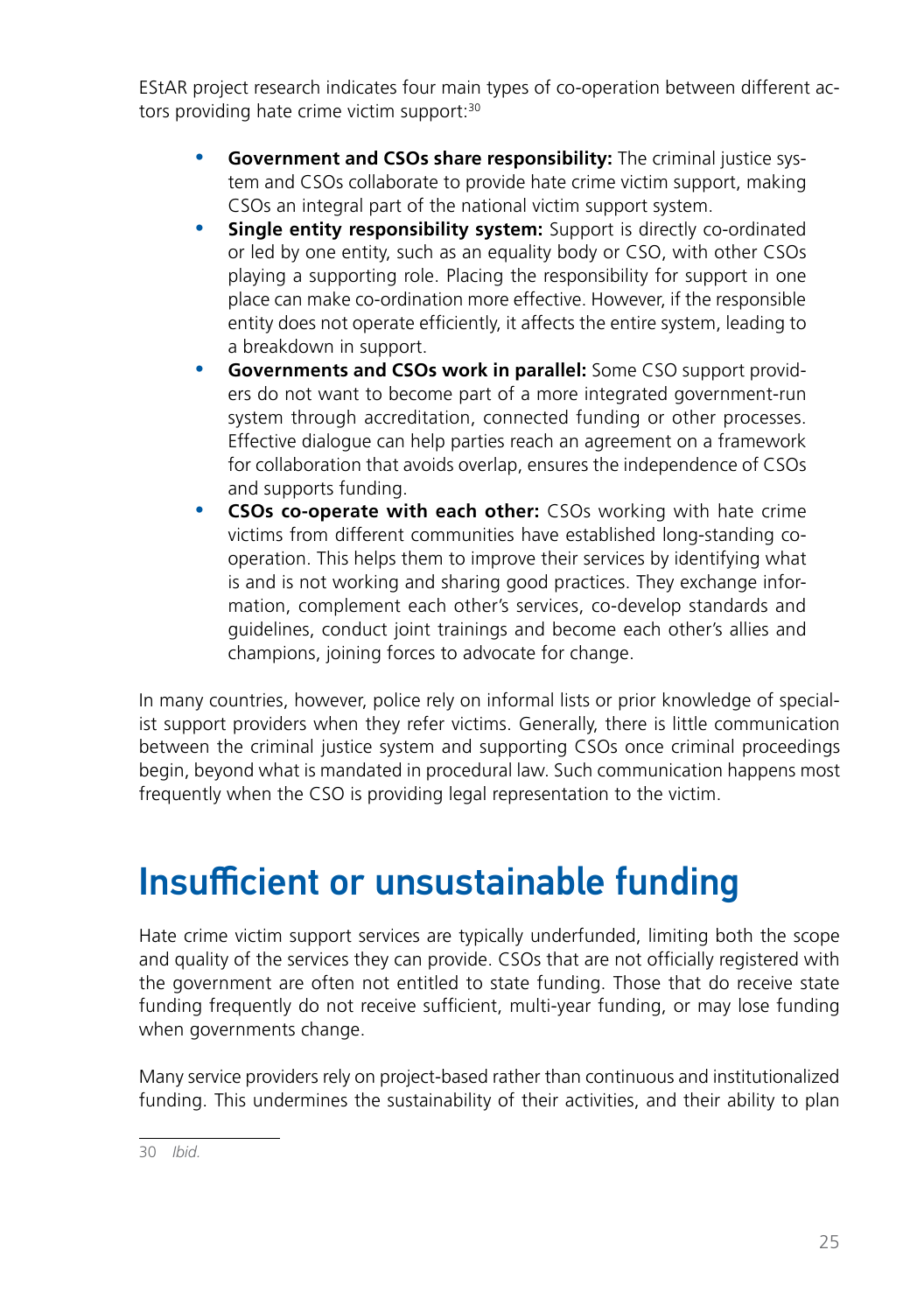<span id="page-25-0"></span>and provide long-term support. In addition, funding may come with various conditions preventing it from being used to hire staff or for certain activities.

# Low awareness of hate crime victims' rights and insufficient information about them

Many victims of hate crime are unaware of their status and the rights it confers on them, and do not know where to turn for specialist support.<sup>31</sup> Victims who do not speak the national language, lack internet access or have accessibility needs linked to a disability, face particular challenges in accessing the information they require. On the institutional side, many criminal justice practitioners also often lack awareness of victims' rights, as well as knowledge about available support services and the process for referring victims to them. These barriers to accessing specialist support sometimes result in demand for such services being underestimated significantly, which often erodes the political will required to establish or strengthen structural arrangements for hate crime victim support services and prevents them from working efficiently once set up.

#### **Resources for victims and practitioners**

#### **Case Study: United Kingdom**

[Truevision](http://www.report-it.org.uk/) is a web resource owned by the British National Police Chief's Council which provides information for victims about hate crime, including how to report a hate crime and what support services are available in the victim's local area.32 It also has a wide variety of resources for practitioners on issues such as prosecuting hate crimes, hate crimes during elections, hate crime data, information sharing agreements and personal safety, as well as a list of useful reports and research.

<sup>31</sup> *[Ensuring justice for hate crime victims: professional perspectives,](https://fra.europa.eu/en/publication/2016/ensuring-justice-hate-crime-victims-professional-perspectives) op. cit.,* note 19, pp. 37-40; and *[Proceedings that do justice – Justice for victims of violent crime, Part II,](https://fra.europa.eu/en/publication/2019/proceedings-do-justice-justice-victims-violent-crime-part-ii) op. cit.,* note 16.

<sup>32</sup> For more information, see [Truevision's website](https://www.report-it.org.uk/).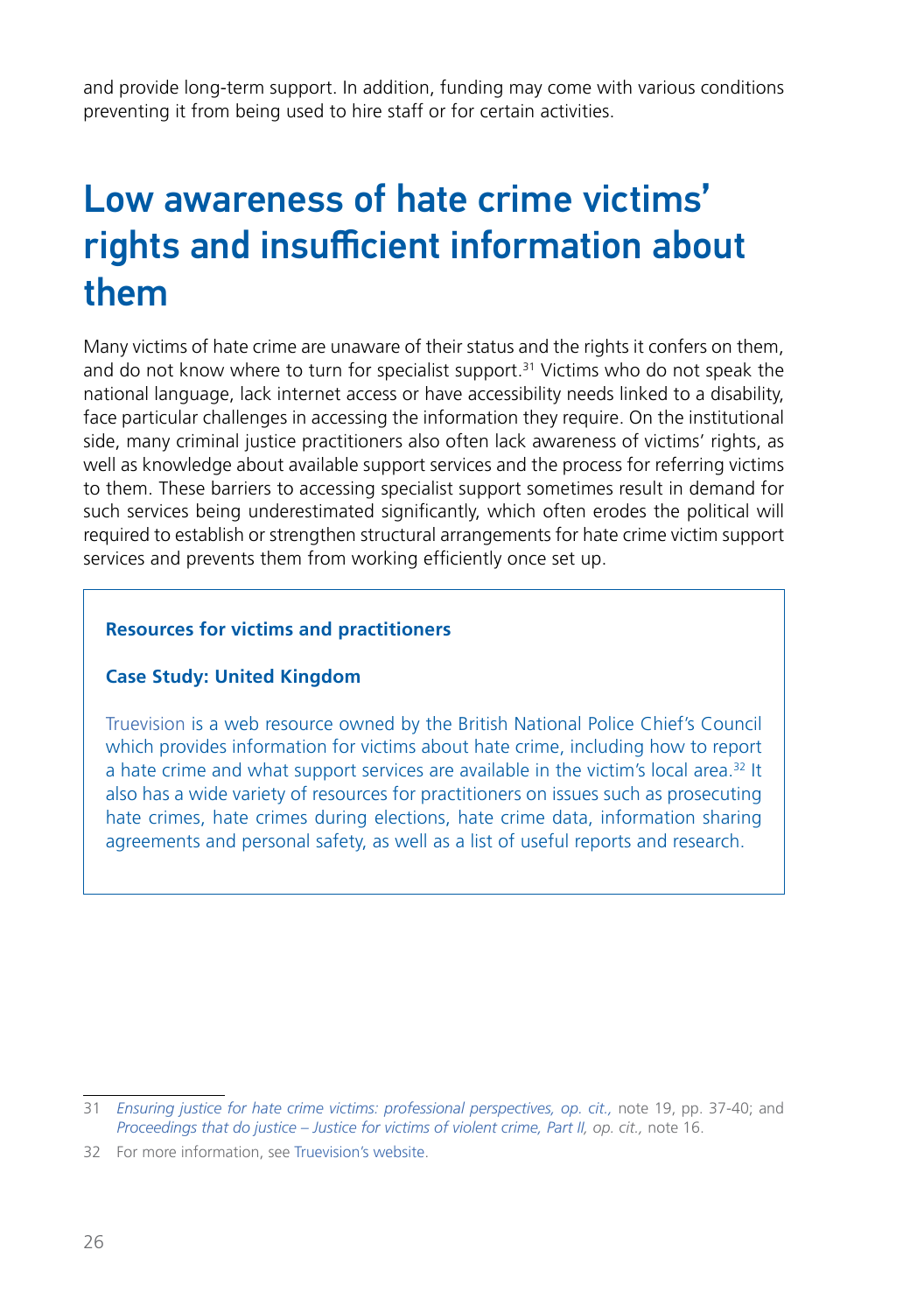#### <span id="page-26-0"></span>**Reaching out directly to hate crime victims**

#### **Case Study: Germany**

RAA Saxony — a German CSO providing counselling services for victims of hate crimes — employs a staff member to identify potential victims of hate crimes by monitoring media reports and police statements. They then send a letter for the police to forward on to the victim introducing the organization and the services they provide. In addition, an arrangement with the police ensures that information leaflets about the organization are available in every police station.

## Lack of quality control mechanisms

Most project countries lack an established mechanism for assessing the quality of hate crime victim support services. In a few EStAR project countries, professional service providers have quality standards or accreditation requirements that are treated as standards for the provision of services. Some providers carry out self-evaluations or collect feedback and satisfaction surveys from their clients, but these are rare. Where quality control instruments were reported by project countries, they often took the form of evaluations of project targets that largely focused on implementation activity or presenting quantitative data related to the number of interventions rather than the quality of the services provided.<sup>33</sup>

Requiring service providers to be accredited can provide a rudimentary form of quality control. However, organizations accredited as service providers often do not provide any or all relevant specialist services for hate crime victims, or they end up providing them only to certain groups of victims.34 In contrast, overly onerous accreditation requirements for CSOs may prevent them from providing much-needed specialist services to hate crime victims. Accreditation requirements may also be used to exclude certain types of organizations or impede the work of specialist services providing support to victims for specific types of hate crime, for example homophobic hate crime.

<sup>33</sup> *[The State of Support Structures and Specialist Services for Hate Crime Victims: Baseline Report](https://www.osce.org/odihr/467916), op. cit.,* note 23, p. 9.

<sup>34</sup> *Ibid*., p. 9.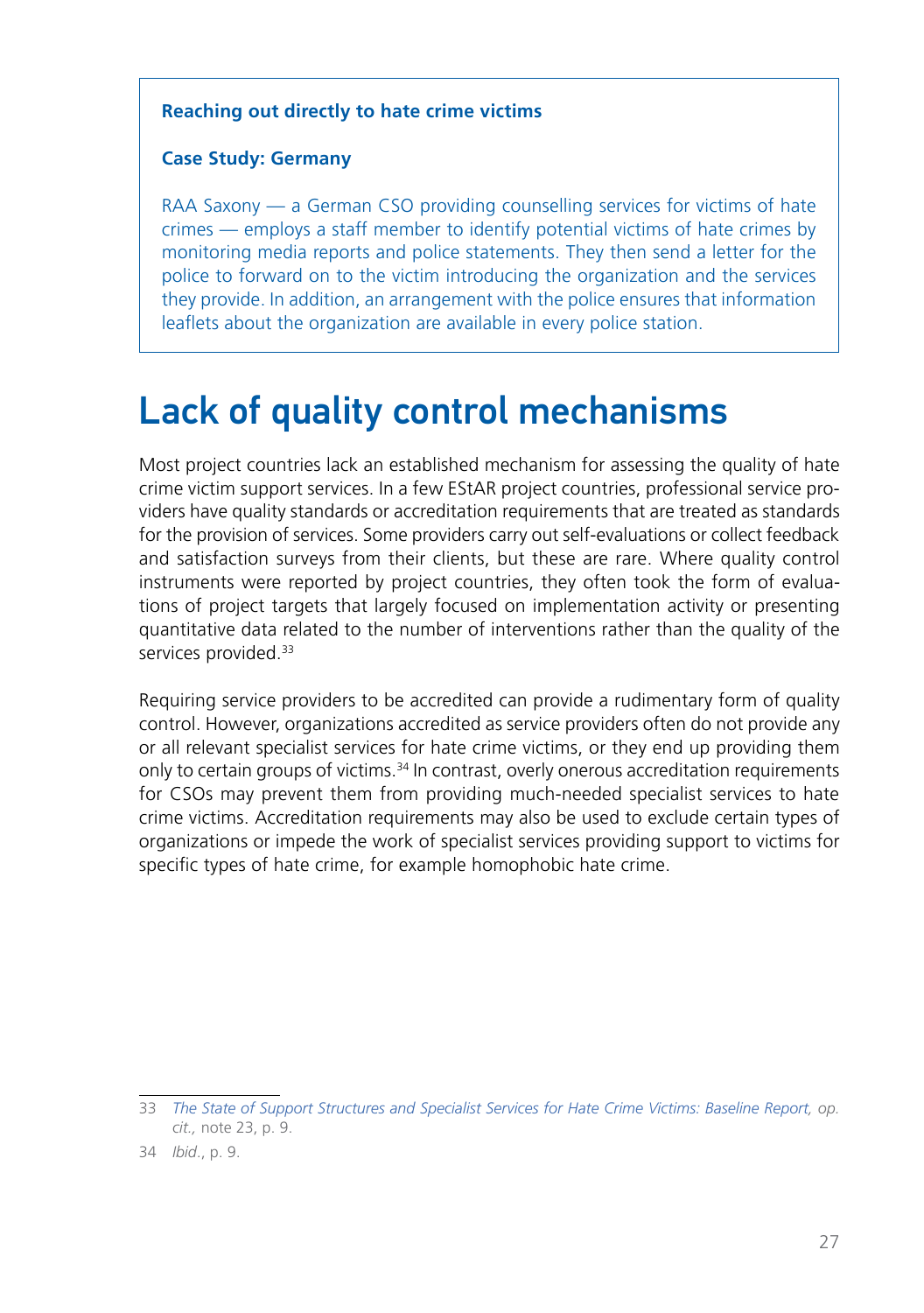# <span id="page-27-0"></span>4. Recommendations: Establishing structural arrangements for the provision of hate crime victim support

Establishing structural arrangements for the provision of effective hate crime victim support requires a comprehensive set of measures. The elements below are consecutive and interconnected building blocks of a successful, needs-based support system:35

- The first set of recommendations focuses on building the foundations of a functioning hate crime victim support system;
- The second group of recommendations examine the conditions that need to be in place to enable services to develop effectively and sustainably; and
- The third set of measures ensure that the services provided are of a sufficiently high quality to meet victims' needs.

Countries setting up specialist hate crime victim support structures for the first time can establish pilots in collaboration with CSO victim support organizations and communitybased CSOs. However, creating a holistic, sustainable and effective model of hate crime victim support means implementing such pilots or policy leads within police, criminal justice system, social services and the relevant ministries as part of a systematic approach.

#### **Learning from experiences with other victim groups**

While hate crime victims' needs are specific, inspiration can be drawn from successes providing support to other types of victims, particularly other groups of particularly vulnerable victims. For example, many OSCE participating States have established solid frameworks to support victims of domestic abuse or gender-based violence, with targeted funding, automatic referrals from police to specialist service providers and institutionalized co-operation between CSOs and public authorities and between general CSOs and those working in a specific field. There are also examples of large-scale media campaigns to raise awareness of available victim

<sup>35</sup> For further guidance, see *Ibid.,* and *[Hate Crime Victim Support in Europe: A Practical Guide](https://verband-brg.de/guidelines-hate-crime-victim-support-in-europe/), op. cit.,*  note 21.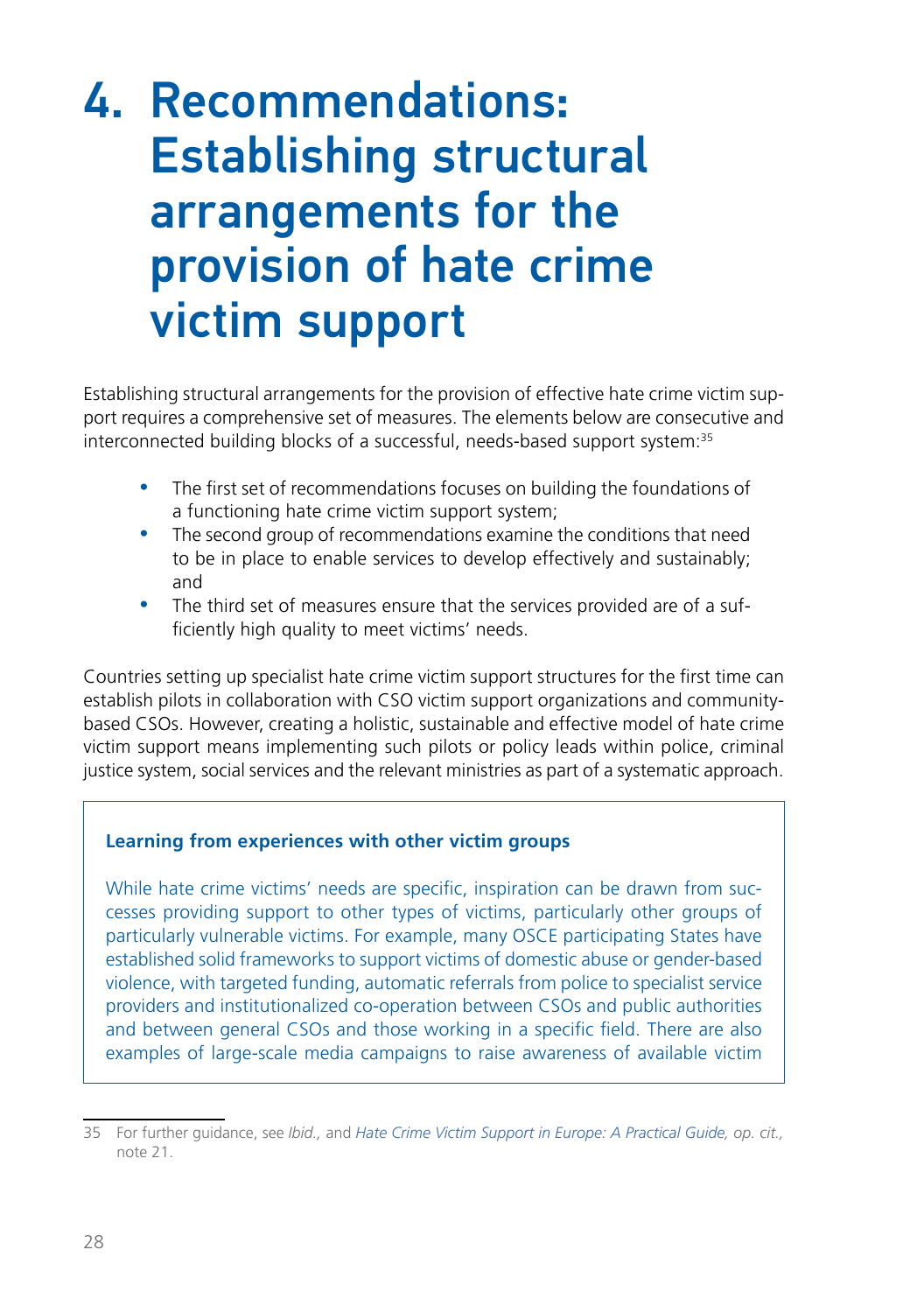<span id="page-28-0"></span>support services. Elements of these support structures and experiences could be applied to the context of hate crime to improve outreach, encourage reporting and build the capacity of service providers to meet victims' needs.

## Putting the foundations in place

### Recognize and define hate crime and hate crime victims in legal frameworks

Defining hate crime victims' protection and support entitlements and enshrining their ability to access these services in law is a crucial first step towards ensuring that hate crime victims are able to access the services they need.<sup>36</sup> This would provide legal clarity for all actors involved in hate crime cases and support services and help raise awareness of the specific impact of hate crime on victims and what support they need. Any legal framework on hate crime should be mindful that:

- Legal frameworks should specifically recognize hate crimes: Frameworks should be clear that hate crimes differ from other crimes by virtue of their bias motivation. This recognition should reflect the wide range of protected characteristics that can be targeted in a hate crime and avoid giving greater weight to certain bias motivations. Within the OSCE region, "race", national origin, and ethnicity are the characteristics most commonly given protected status by states, closely followed by religion or belief. Other frequently protected characteristics include gender, age, disability and sexual orientation.37
- y **Hate crime victims should be defined in law as a specific and particularly vulnerable category of victims**: If hate crime victims are included as a sub-group of another category of particularly vulnerable victims, they should be explicitly mentioned in the law. The definition of a "hate crime victim" should not lead to a restrictive understanding of the term.
- Legislation should set out the general and specialist support ser**vices available to hate crime victims**. General and specialist support services should – at a minimum for EU Member States – include those stemming from Article 9 of the Victims' Rights Directive (see below). Access to, and availability of, support should be guaranteed in law and apply irrespective of whether the victim reports the crime to the

<sup>36</sup> ODIHR's definition of hate crime can provide guidance. See: *[Understanding the Needs of Hate Crime](https://www.osce.org/odihr/463011) [Victims](https://www.osce.org/odihr/463011)*, *op. cit.,* note 10, p. 8; and ["What is Hate Crime"](https://hatecrime.osce.org/), OSCE/ODIHR Hate Crime website.

<sup>37</sup> *[Hate Crime Laws: A Practical Guide](https://www.osce.org/files/f/documents/3/e/36426.pdf)* (Warsaw: OSCE/ODIHR 2009), pp. 40-44.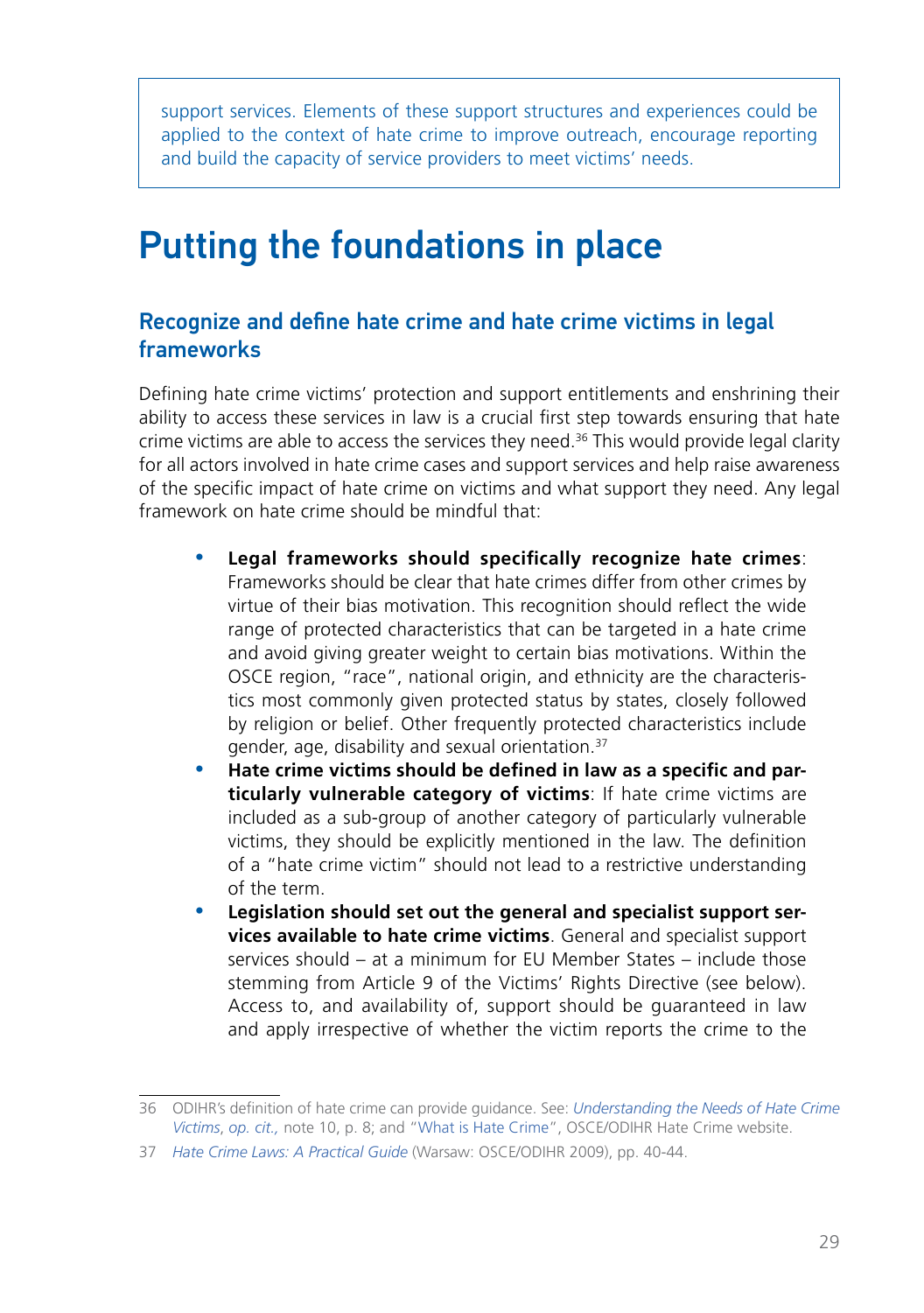authorities or participates in a criminal proceeding. Support should also be available to all persons in the country.

Where legal frameworks are not in place or still in their infancy, governments should develop strategies setting out their proposals to recognize hate crime and hate crime victimization in law. Such policy documents help to set a clear direction and timeframe for establishing legal frameworks and can serve as a basis for consultation with other relevant actors.

Developing a common understanding of what constitutes a hate crime and hate crime victim also enables greater experience-sharing across countries. Intergovernmental organizations, including the OSCE, the Council of Europe and the EU, can help to promote the sharing of good practices of hate crime provisions in legal frameworks.

#### **Establishing victims' rights in law and practice**

The EU Victims' Rights Directive establishes minimum standards on the rights, support and protection of victims of crime. It includes measures to ensure that victims are recognized, treated with respect, and receive proper protection, support and access to justice. While only legally binding for EU Member States, the Directive offers a conceptual framework that can support the establishment or strengthening of legislation elsewhere.

One of the core provisions of the Victims' Rights Directive is Article 8. It grants victims the right to access "confidential victim support services, free of charge, acting in the interests of the victims before, during and for an appropriate time after criminal proceedings".38 Article 9 requires that such services include, at a minimum:

- Information about victims' rights and victims' potential role in the proceedings;
- Information about or referral to relevant specialist support services;
- Emotional and psychological support;
- Advice concerning practical and financial issues; and
- Advice concerning the risk of and prevention of secondary and repeat victimization.

The Directive leaves it up to individual countries to establish specialist services separately or integrate them into general support services. However, these specialist services must provide shelter or other appropriate interim accommodation for victims at imminent risk of secondary and repeat victimization. They must also provide targeted and integrated support for victims with specific needs.

<sup>38</sup> [Directive 2012/29/EU](https://eur-lex.europa.eu/legal-content/EN/TXT/?qid=1421925131614&uri=CELEX:32012L0029), op. cit., note 1.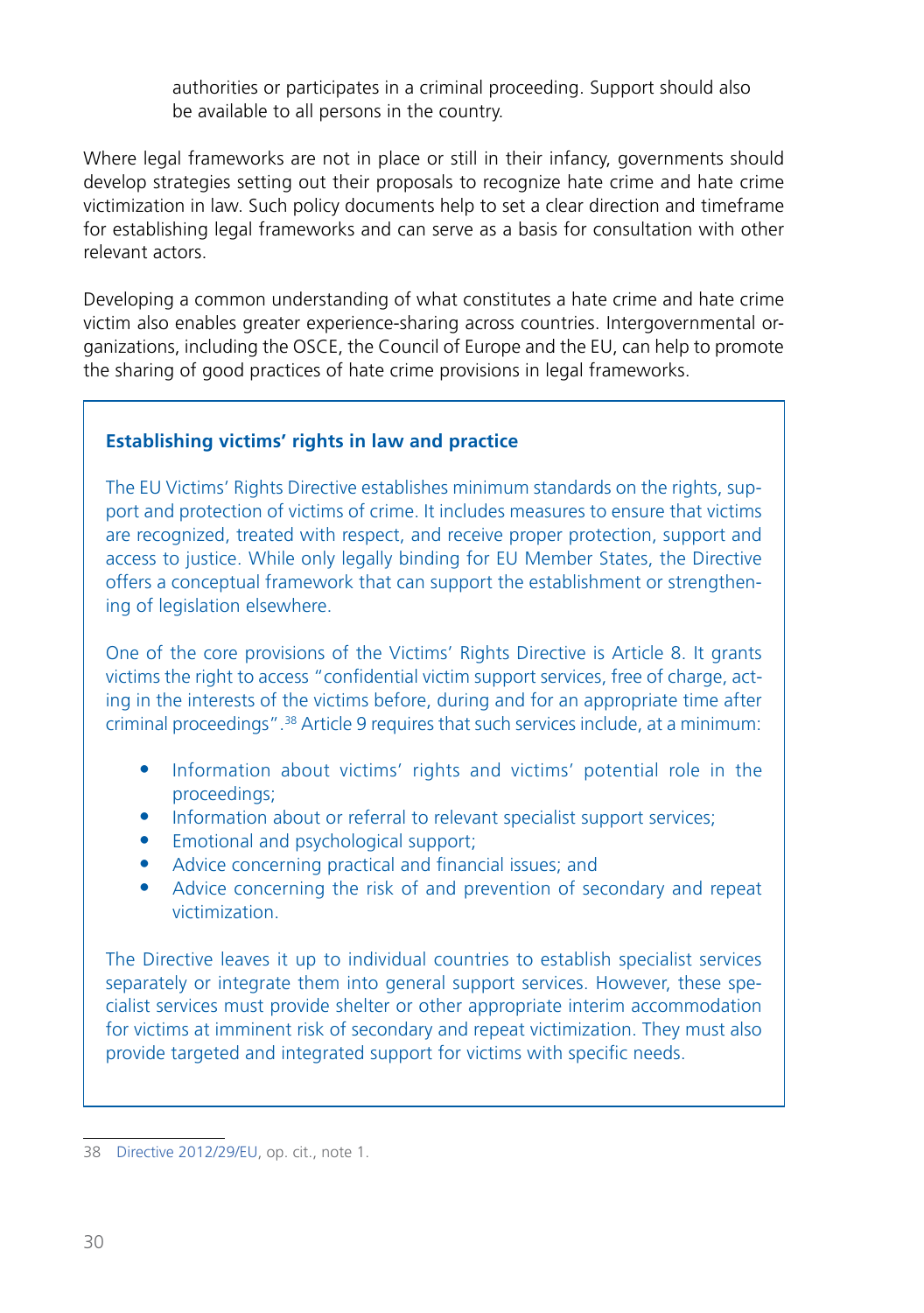<span id="page-30-0"></span>The Directive underlines the need to take the specific nature of hate crime into account. In particular, Article 22 requires states to ensure that victims receive a timely and individual assessment to identify their specific protection needs and that particular attention be paid to victims of crimes committed with a bias or discriminatory motive.

The Directive also requires that EU countries ensure appropriate training on victims' needs for officials, such as police officers, court staff, and support workers, who are likely to encounter victims in the course of their work.

### Establish specialist hate crime victim support services

The legal framework provides a basis for establishing or strengthening a specialist hate crime victim support system, which includes policies, procedures, guidance and services as part of a holistic state response specifically designed to address the particular needs of hate crime victims. Standalone hate crime victim support services that exist alongside and in addition to general victim support services are often best placed to respond to the specific needs of hate crime victims. These services should be provided free of charge, irrespective of whether the crime has been reported to the authorities. These services should also help facilitate a victim's participation in criminal proceedings if they choose to pursue this form of redress.

Support services should address the impact of hate crime on both individuals and their communities and include, at a minimum:

- At the individual level:
	- Medical, legal and psychosocial support;
	- Language support, including interpretation;
	- Provision of information:
	- Financial assistance to cover immediate needs:
	- A person to accompany the victim throughout criminal proceedings; and
	- Shelter or other temporary accommodation.
- At the community level:
	- Awareness-raising on discrimination, hate crime and victims' rights;
	- Information on where to access specialist support and what support is available; and
	- Trust-building measures to encourage victims to seek support.

Specialist support services should be designed and delivered by both governmental agencies and CSO stakeholders with the understanding that the physical, emotional and behavioural impacts of a hate crime are severe and long-lasting and may change over time. Support services should also combine an understanding of discrimination and of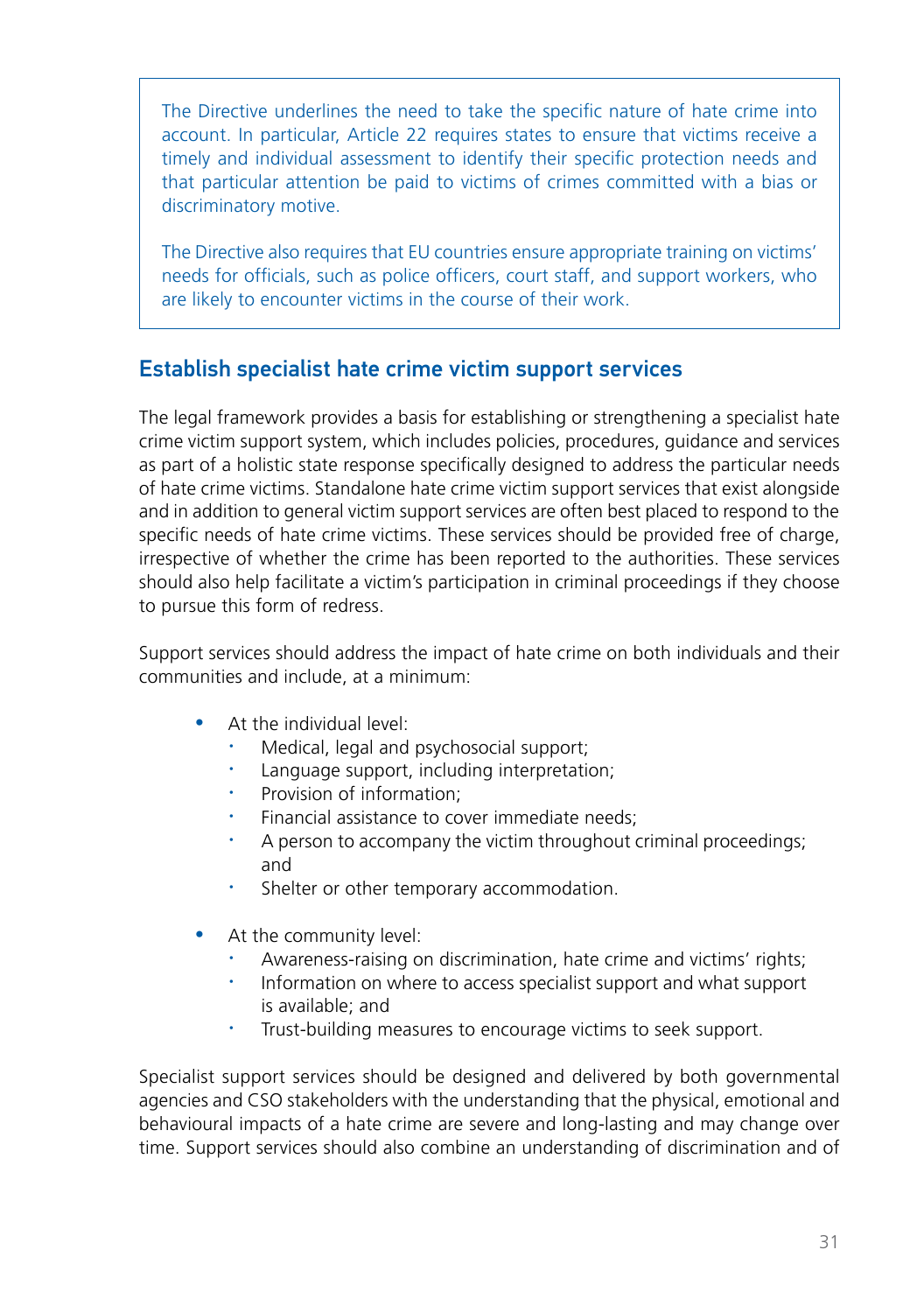anti-discrimination policies with expertise in criminal justice matters and the situation and rights of victims in criminal proceedings. They should recognize that while some needs are likely to be common across most or all hate crime victims, others may be specific to particular forms of hate crime.

These services can be provided by specialist victim support units operated by the government, supported by qualified civil society providers. Irrespective of whether such services are provided by public or non-public entities, the government must be involved in coordinating their availability and provision, ensuring their quality and securing their funding. Information on services that meet the quality standard requirements must be accessible to all relevant law enforcement practitioners so that effective referrals can be made easily.

#### **Providing specialist support to hate crime victims**

#### **Case Study: Malta**

The Government of Malta's Hate Crime and Speech Unit provides specialized services, including professional support and legal assistance, to hate crime victims. Its goal is to strengthen the support and services provided by the Police Victim Support Unit. The multidisciplinary unit consists of specialist service providers from different professional disciplines, such as psychology, social work and legal aid, enabling it to provide a wide range of support to meet victims' diverse needs.

#### **Case Study: Germany**

Germany has specialized civil society counselling centres for victims of hate crimes in each federal state. They are financed mainly through a federal Ministry programme called "Demokratie leben!" (Live Democracy) and co-financed from the respective federal state, and in some cases by the municipalities or the EU. The counselling centres support victims and witnesses of right-wing extremist, racist and antisemitic attacks with free, confidential, pro-victim and long-term services, including emotional support, information about legal options, a person to accompany victims to the police station or court, information on financial support and help with public relations.

In the absence of standalone hate crime victim support services, countries should ensure hate crime victims can access specialist support through general victim support services. These services should incorporate the same minimum elements of specialist support set out in the bulleted list above.

To ensure that hate crime victims' rights to specialized support services are institutionalized, the obligations of state bodies, any criteria for accessing such services and standards for the provision of support, should be formalized in written agreements or policies and referred to in publicly available documents. These could include victims' rights charters or hate crime strategies, which should be regularly reviewed and evaluated.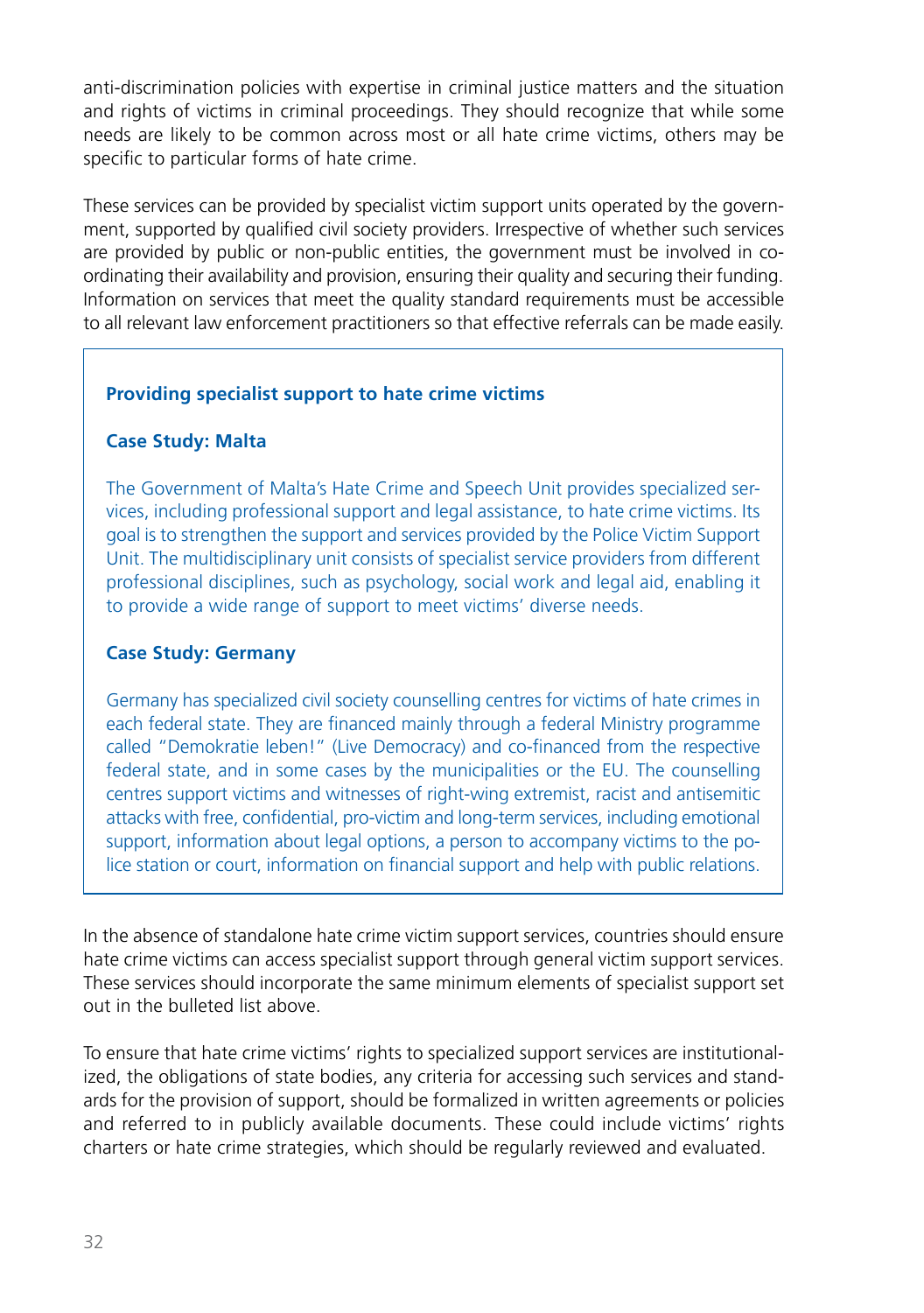### <span id="page-32-0"></span>Embed a needs-based approach to service provision

Support for victims of hate crime should be provided based on an understanding of the particular experiences of hate crime victims.39 The services provided to each individual victim should then be tailored to their specific needs. This requires identifying the victim's needs, which may include medical, legal, psychosocial support, language and financial needs. Support practitioners may also need to find out relevant information such as the victim's residency status. An individual needs assessment (INA) must also consider victims' personal characteristics, including age, gender, gender identity, ethnicity, religion or belief, sexual orientation, disability and also any details about the bias motivation of the perpetrator.

Achieving this means establishing a robust INA process that law enforcement and/or CSO providers are required to trigger on first contact with a victim. The information gathered should then feed into an individual protection strategy for the victim, which should be the basis for referrals to required support services. This strategy should be updated and amended over time to reflect any evolution in the victim's need for assistance.40 To ensure transferability of INA outcomes across the victim support system, state and civil society actors should establish minimum elements of a consistent methodology for conducting INAs. The process for conducting an INA should be accompanied by instructions, practical guidance and training for police and civil society practitioners on hate crime victimization and how to conduct INAs in a respectful and sensitive manner.

The particular vulnerability of hate crime victims and their common concern about engaging with the criminal justice system means it is especially important to protect victims' privacy and ensure their full consent in the INA process. Victims may not want to disclose information about their needs to other actors and this should be respected.<sup>41</sup> INAs should only collect necessary information and access to and sharing of data must be carefully controlled. However, suitably anonymized data from INAs can be used to inform the design of services and the type of services different victims are entitled to, ensuring they meet the needs of hate crime victims.

### Set up systematic and focused training programmes

Everyone who works with hate crime victims – including law enforcement, medical and psychological services, lawyers and legal services, social workers and staff at civil society victim support services – must have the skills necessary to respond to a victim's needs and know where to refer victims for additional specialist support. Detailing staff skill

<sup>39</sup> See: *[Understanding the Needs of Hate Crime Victims](https://www.osce.org/odihr/463011)*, *op. cit.,* note 10.

<sup>40</sup> See EStAR's publication for guidance on how to design, adapt and implement an effective INA process: *[Model Guidance on Individual Needs Assessments of Hate Crime Victims](https://www.osce.org/files/f/documents/5/9/489782_0.pdf)* (Warsaw: OSCE/ODI-HR, 2021).

<sup>41</sup> *Ibid.*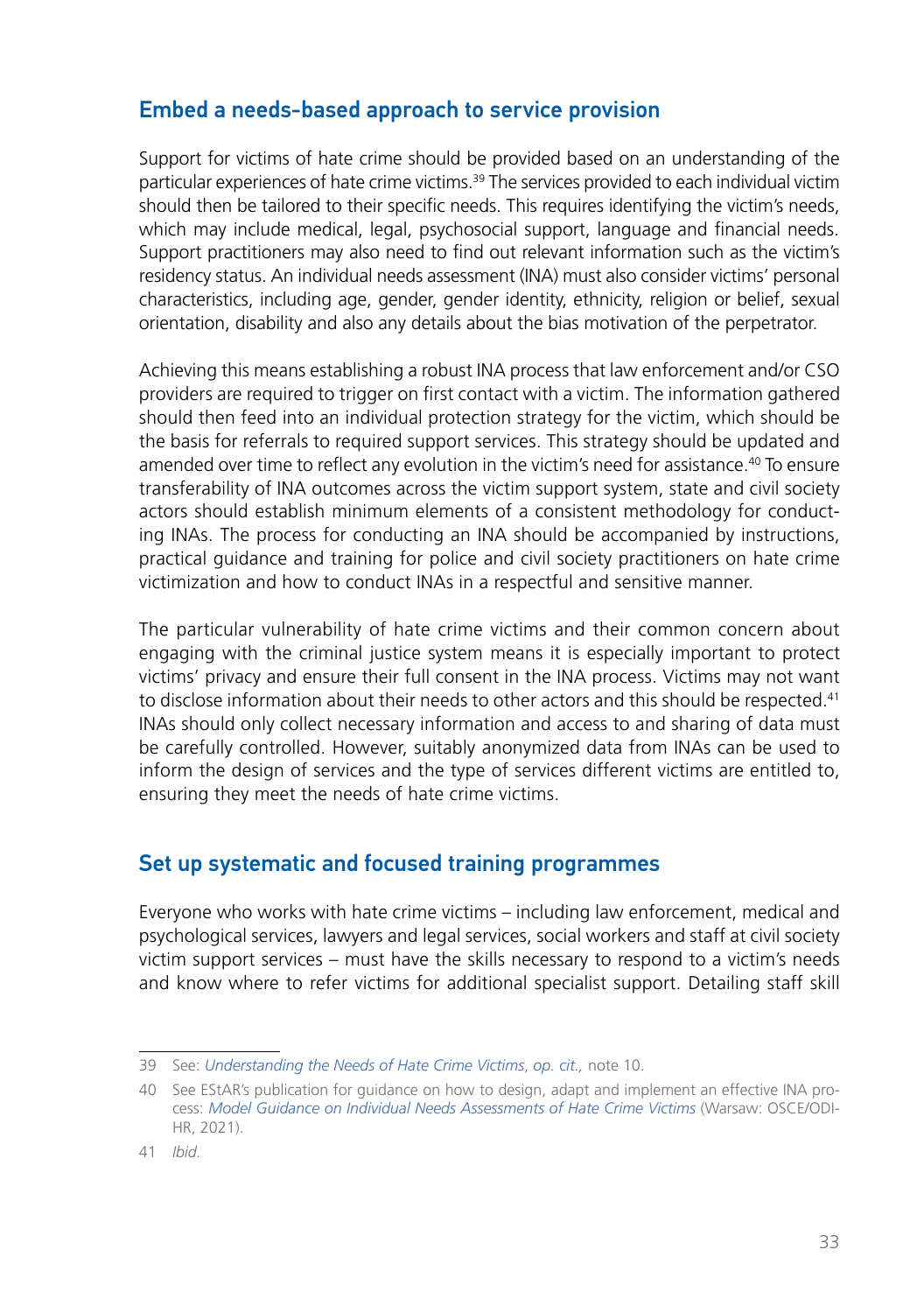requirements in support quality standards and/or introducing accreditation requirements for service providers helps to make training more systematic and targeted.

Training programmes should be comprehensive and ongoing, covering issues such as:

- The rights of victims of crime, including victims of hate crime;
- Hate crime victimization, including the particular challenges facing victims targeted because of different personal characteristics;
- Avoiding and addressing conscious and unconscious bias;
- Avoiding secondary victimization;
- Support services available and referral processes for specialist support;
- Conducting individual needs assessments and risk assessments;
- Sensitive and respectful treatment of hate crime victims.<sup>42</sup>

The development and implementation of training programmes should be collaborative and draw on the experience of specialist CSOs that have experience working with hate crime victims, national human rights bodies and hate crime victims themselves. Involving these actors in training for police and criminal justice practitioners helps to ensure a victim-centred and human rights-based approach.

Approaches to training whereby CSOs co-operate to build each other's capacity makes them better placed to address intersectionality in their work. Training systems should also be part of a continuous learning structure to reinforce behavioural changes and learning objectives. Mechanisms should be in place to monitor learning plans and respond to additional training needs.

#### **Training for law enforcement and civil society hate crime victim support providers**

#### **Case Study: CEPOL**

The European Union Agency for Law Enforcement Training (CEPOL) organizes regular webinars for law enforcement offers dealing with victims of hate crimes motivated by a range of different biases. They train officers on various issues, including:

- The nature, prevalence and specific features of different types of hate crime;
- How to recognize hate crime;
- Best practices when dealing with hate crime victims; and
- Protection measures including referral to specialist support services.<sup>43</sup>

<sup>42</sup> For more on this, see: *[Model Guidance on Sensitive and Respectful Treatment of Hate Crime Victims](https://www.osce.org/odihr/499513)  [in the Criminal Justice System](https://www.osce.org/odihr/499513)* (Warsaw, OSCE/ODIHR: 2021).

<sup>43</sup> "[Hate Crime"](http://www.cepol.europa.eu/tags/hate-crime), EU Agency for Law Enforcement Training, November 2021.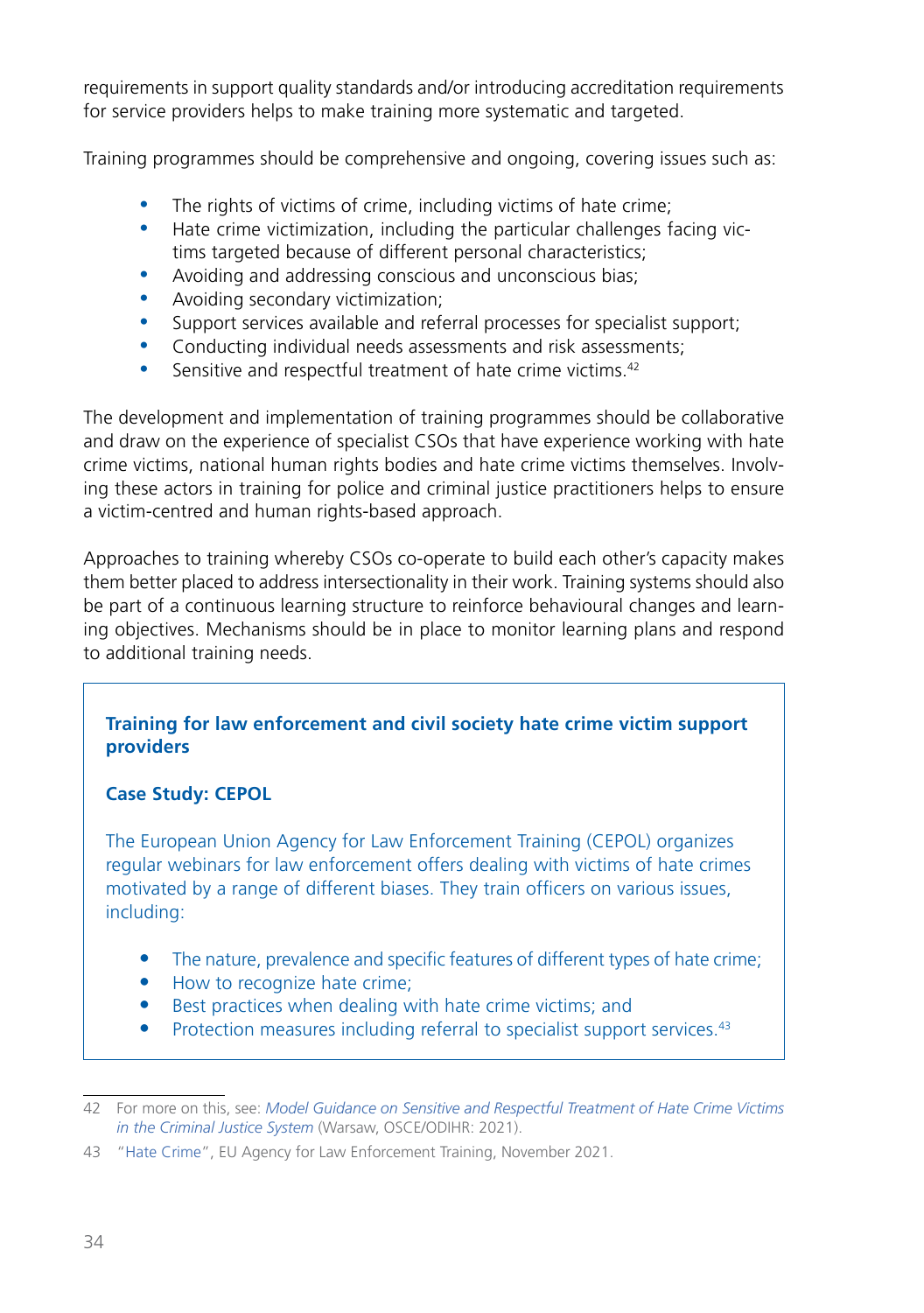#### <span id="page-34-0"></span>**Case Study: Germany**

The VBRG in Germany requires hate crime counsellors to attend a basic training programme comprising roughly 100 hours of learning split across eight modules. Counsellors are also required to undertake additional ongoing capacity-building training, including an in-house training programme. The eight-module training programme is broken down into the following topics:

- Introduction to counselling for people affected by right-wing, racist and antisemitic violence;
- Introduction to collegial case counselling;
- Victimization, trauma and dealing with difficult situations;
- Legal issues in counselling:
- Social compensation law and other compensation benefits;
- Counselling for victims of violence from a systemic perspective;
- Working with interpreters;
- Group counselling for affected persons, relatives and witnesses.

#### **Case Study: Sweden**

In 2019-2020, Victim Support Sweden (VSS) and the Swedish Police Authority implemented the joint Swevic project to collect best practices in hate crime victim support and to educate the police, staff and volunteers at VSS. The project was funded by the European Commission. The project has trained over 550 people in hate crime victim support and offers a web course in hate crime victim support that is continuously available to all employees in the Swedish Police Authority and VSS, including volunteers.

### Fostering enabling conditions

### Provide comprehensive and actionable guidance

While a strong legal framework recognizing the rights of hate crime victims and their need for support forms the foundation for effective victim support structures, translating these provisions into practice requires governments to develop clear and actionable guidance. Such guidance should cover all stages of the design and delivery of hate crime victim support, including the roles and responsibilities of relevant actors and the requirements during different phases of the criminal justice process therefore collaboration with CSOs is essential. It is also crucial that guidance is developed through an inclusive multi-stakeholder approach that incorporates the experience and expertise of specialist CSO service providers and victims' organizations.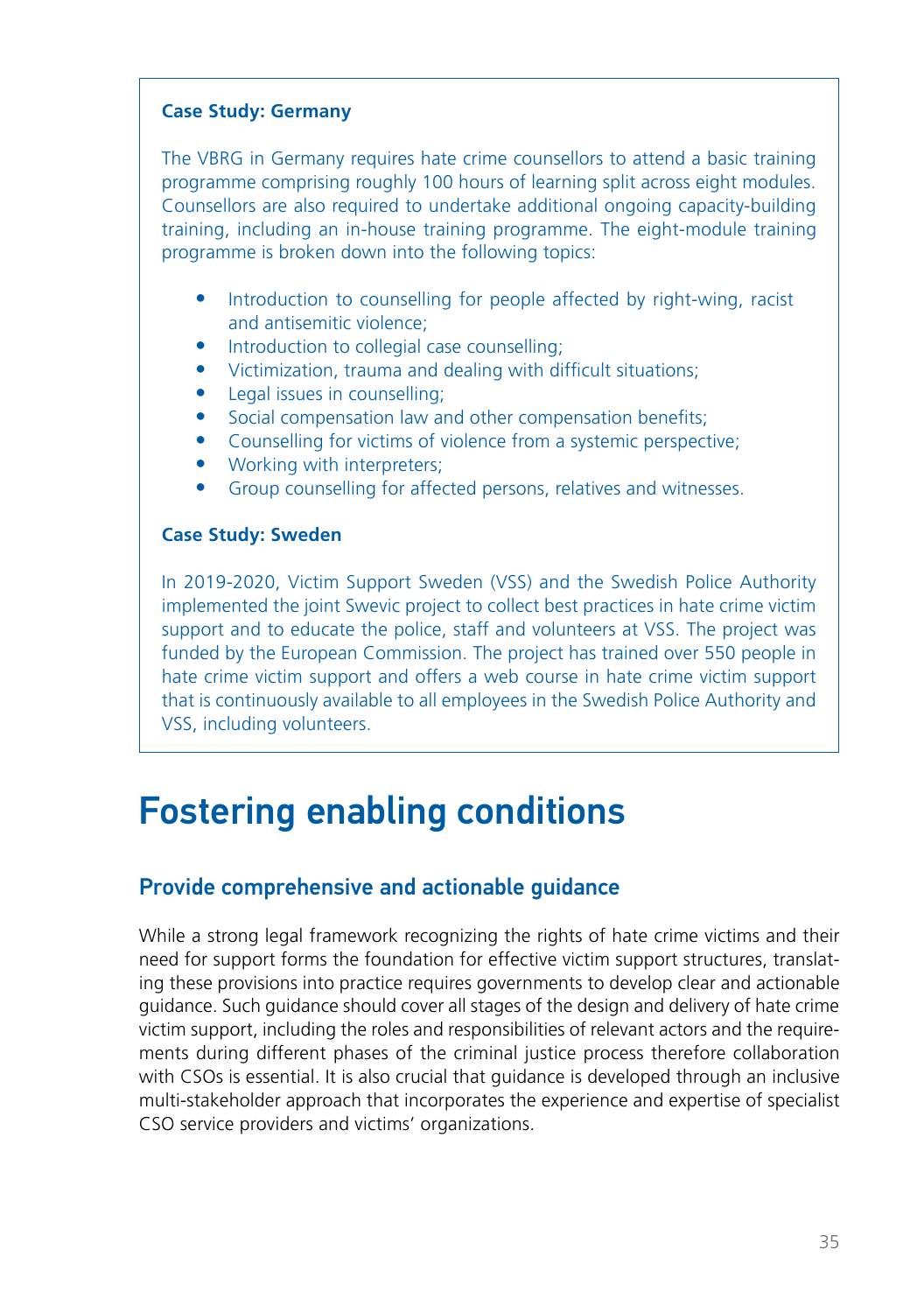A useful starting point is for governments to map the existing measures outlined in legislation and the procedural codes relevant to hate crime victim support. Then governments should identify any existing guidance on how to implement those measures in practice. This gap analysis provides an overview of where further guidance is needed to enable service providers and practitioners to implement legal and procedural standards in their work. This exercise should complement a clear elaboration of hate crime victims' needs, and the central importance of shaping structures to ensure that they can meet victims' needs as identified through INAs.

#### **Operational guidance for law enforcement in the treatment of hate crime victims**

#### **Case Study: United Kingdom**

The British College of Policing's *Authorised Professional Practice Guidance on Hate Crime* is a comprehensive training manual for law enforcement on hate crime. It provides practical advice and good practices on hate crime investigation, response and treatment of victims, family liaison, community engagement, third-party reporting, service delivery for the victims of hate crime and practical approaches to victim care.<sup>44</sup>

#### **Case Study: Spain**

The Action Plan to Combat Hate Crime developed by the Spanish government encompasses four pillars:

- Training of the security forces;
- Prevention:
- Assistance to victims: and
- Response to hate crime.

It not only lays out government actions to address hate crime, but also describes where additional guidance for law enforcement can be found.

Provisions of the Action Plan are complemented by the "Protocol for action by law enforcement agencies for hate crime in breach of the legal provisions on discrimination", which provides guidance for Spanish officers on how to handle hate crime. This protocol is accessible to all police officers through the police intranet to ensure that all evidence that allows the determination of hate motivation is evidenced. One of its main objectives is to facilitate close and professional treatment of victims, guaranteeing their right for protection, information, support, assistance,

<sup>44</sup> "Authorised Professional Practice Guidance on Hate Crime", The British College of Policing, 20 October 2020. More information about the latest update of the guidance is available at the [website of](https://www.college.police.uk/article/new-national-hate-crime-guidance-published)  [the College of Policing](https://www.college.police.uk/article/new-national-hate-crime-guidance-published).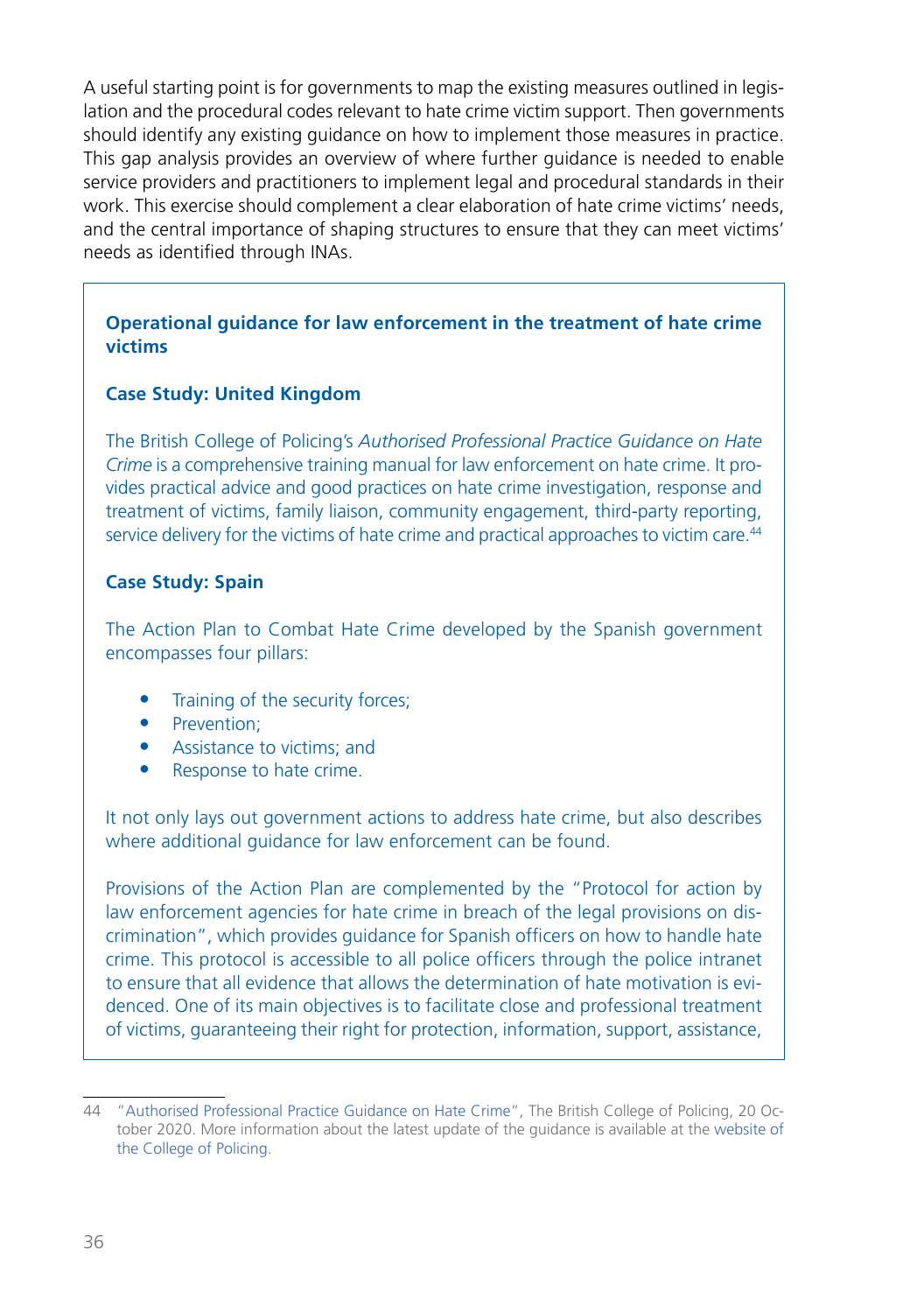<span id="page-36-0"></span>care and active participation in the criminal justice process and the process of recovery from a hate crime without discrimination of any kind.45

### Establish institutionalized platforms for co-operation

The extent and variety of hate crime victims' support needs requires the involvement of many different government and non-government actors across a range of fields, at the national, regional and local levels. Effective and systematic co-operation among them is critical to integrating the services of specialist providers into the overall system and ensuring access to comprehensive victim support. This includes both horizontal (across different actors) and vertical (across different levels of governance) collaboration between:

- **Government and CSOs:** CSOs are often victims' first point of contact because they enjoy greater levels of trust than law enforcement and provide specialist services that the government does not offer. Government and CSOs working together will be able to offer a more victim-centred and comprehensive approach to victim support. However, the co-operation should follow a clear strategy that addresses the need for specialized support services or ensures that general victim support services have personnel trained in hate crime victimization.
- **Different CSOs:** Co-operation among all types of victim support CSOs – including those supporting all victims of hate crime, those assisting certain victim communities and those working on hate crime more broad- $Iy$  – has been shown to yield positive results.<sup>46</sup> Different organizations have different areas of expertise. For example, some might be experts of victimization but have less knowledge on law and policy regarding victims' rights.
- **Specialist service providers:** Many actors both governmental and civil society — are not able to provide all the services hate crime victims may require, from legal advice to physical and mental healthcare, financial assistance and accommodation. Effective co-operation between these providers is crucial to ensuring holistic support to victims.

Co-operation between CSOs and the police and other criminal justice organizations can be challenging because they often have very different organizational and operational

<sup>45</sup> ["Action Plan to Combat Hate Crime"](http://www.interior.gob.es/documents/10180/13073/ACTION_PLAN_TO_COMBAT_HATE_CRIMES/1df7e295-133c-4afb-a6a1-7301fb54845e), Spanish Security Forces, 2019; and "[Protocol for action by law](http://www.interior.gob.es/documents/642012/3479677/PROTOCOLO+DE+ACTUACION+DE+LAS+FUERZAS+Y+CUERPOS+DE+SEGURIDAD+PARA+LOS+DELITOS+DE+ODIO+Y+CONDUCTAS+QUE+VULNERAN+LAS+NORMAS+LEGALES+SOBRE+DISCRIMINACION+%28english+version%29/7c5e693b-cfd2-4cb3-bc47-6c0550641891) [enforcement agencies for hate crime in breach of the legal provisions on discrimination"](http://www.interior.gob.es/documents/642012/3479677/PROTOCOLO+DE+ACTUACION+DE+LAS+FUERZAS+Y+CUERPOS+DE+SEGURIDAD+PARA+LOS+DELITOS+DE+ODIO+Y+CONDUCTAS+QUE+VULNERAN+LAS+NORMAS+LEGALES+SOBRE+DISCRIMINACION+%28english+version%29/7c5e693b-cfd2-4cb3-bc47-6c0550641891), Secretary of State for Security, Ministry of Interior (2014, updated 2015 and 2020). The Spanish authorities, in cooperation with civil society organizations, have also developed dedicated guidelines aiming to support police officers when investigating hate crimes against persons with disabilities and dealing with the victims: "[Guide to action with people with developmental disabilities who are victims of](http://www.interior.gob.es/documents/642012/0/Gu%C3%ADa+de+actuaci%C3%B3n+con+v%C3%ADctimas+de+delitos+de+odio+con+discapacidad+del+desarrollo.pdf/c6413d6c-71fb-464b-b456-18e35c022099) [hate crime"](http://www.interior.gob.es/documents/642012/0/Gu%C3%ADa+de+actuaci%C3%B3n+con+v%C3%ADctimas+de+delitos+de+odio+con+discapacidad+del+desarrollo.pdf/c6413d6c-71fb-464b-b456-18e35c022099) Secretary of State for Security, Ministry of Interior, 2020.

<sup>46</sup> *[The State of Support Structures and Specialist Services for Hate Crime Victims: Baseline Report](https://www.osce.org/odihr/467916), op. cit.,* note 23, p. 17.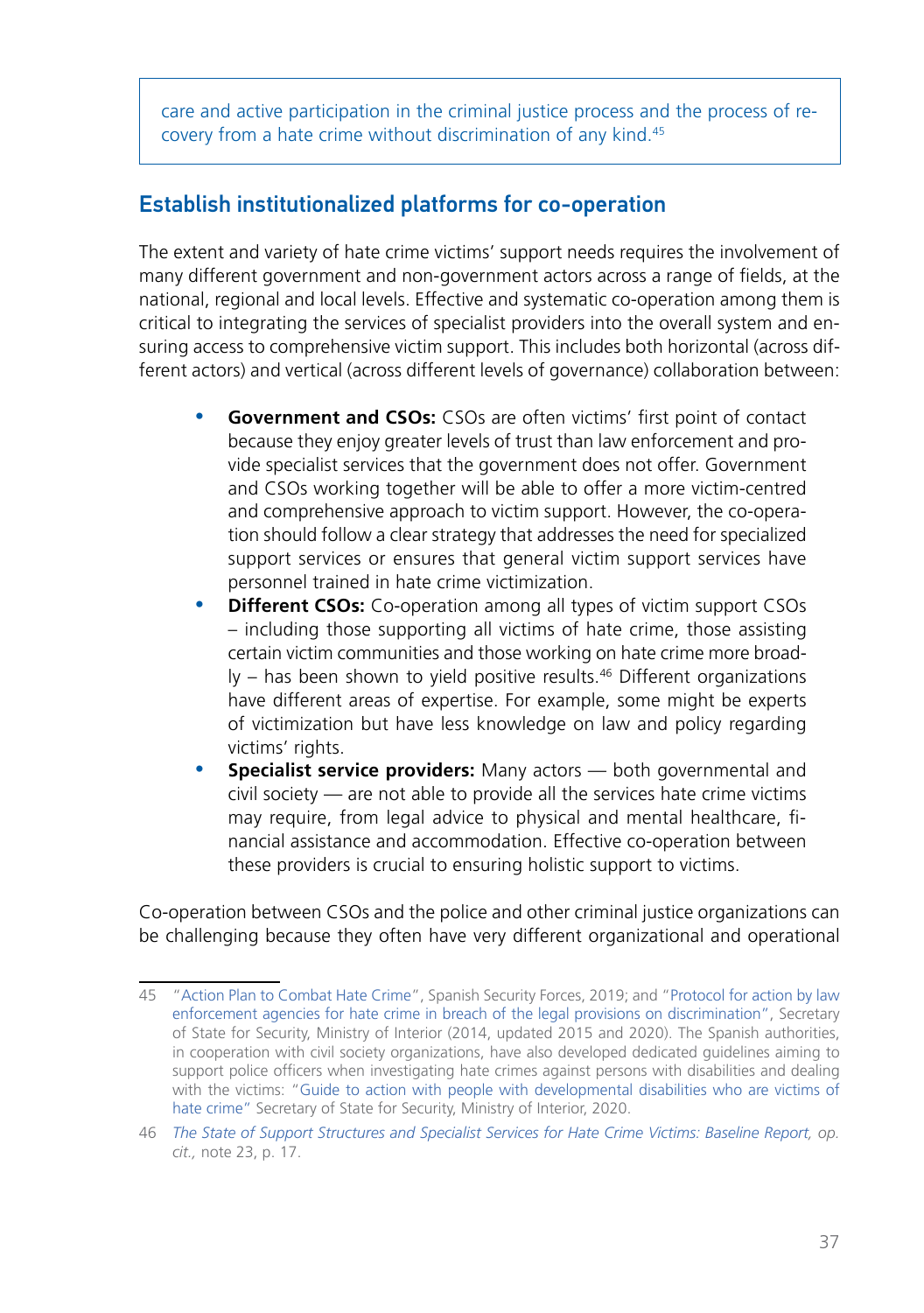styles. For example, CSOs often want to maintain their independence from the government since there is often a lack of trust in the criminal justice system's commitment to victims. The absence of initiative from the criminal justice system to actively engage with CSO support providers and recognize them as valuable partners presents additional obstacles.

Nevertheless, it is crucial to establish mechanisms of collaboration to share information (with victims' consent), enable referrals, avoid gaps in service provision and effectively respond to victims' needs. Successful engagement also enables mutual learning, including the opportunity for police to learn from CSOs' empirical experiences and knowledge of emerging trends. In addition to national, regional and local co-ordination structures, international bodies, such as ODIHR, the Council of Europe and the EU, can support international knowledge exchange between hate crime victim support providers.

There is no single model for effective co-operation. However, any approach must establish structures to enable collaboration with – and integration of – specialist service providers and set these out clearly in formal written documents, and include:

- y **Memoranda of understanding or other framework agreements:**  These should set out clear, consistent operating procedures and the roles and responsibilities of all entities. These partnership agreements should cover all aspects of victim support, seek to align methodologies for specialist services, set out criteria for accreditation and address any gaps or overlaps in service provision.
- **Forums to discuss and strengthen co-operation: Regular exchanges** enable discussions of recurring or emerging challenges and trends and help parties identify steps to address them and exchange good practices. Any co-ordination mechanism or working groups must be cross-sectoral and incorporate a wide range of different actors.
- **Clearly identified contact points and procedures: Government enti**ties and CSOs should establish contact points to co-ordinate collaboration and communication, including procedures for ensuring that information reaches its intended recipient. Some support providers have had positive experiences with specialized hate crime police officers.
- y **A continuously updated database of CSOs and specialist support providers working with hate crime victims at the national, regional and local levels**: This will enable law enforcement and other criminal justice system actors to effectively refer victims on the basis of their needs. The database should be regularly updated with new service providers and reflect assessments of service quality.

Structured co-operation mechanisms will be stronger and more useful when all parties trust each other. Trust-building measures or exercises between the different entities involved, such as round-table discussions, regular meetings or outreach programmes to victimized communities, would be helpful for making mechanisms a success, especially at the outset.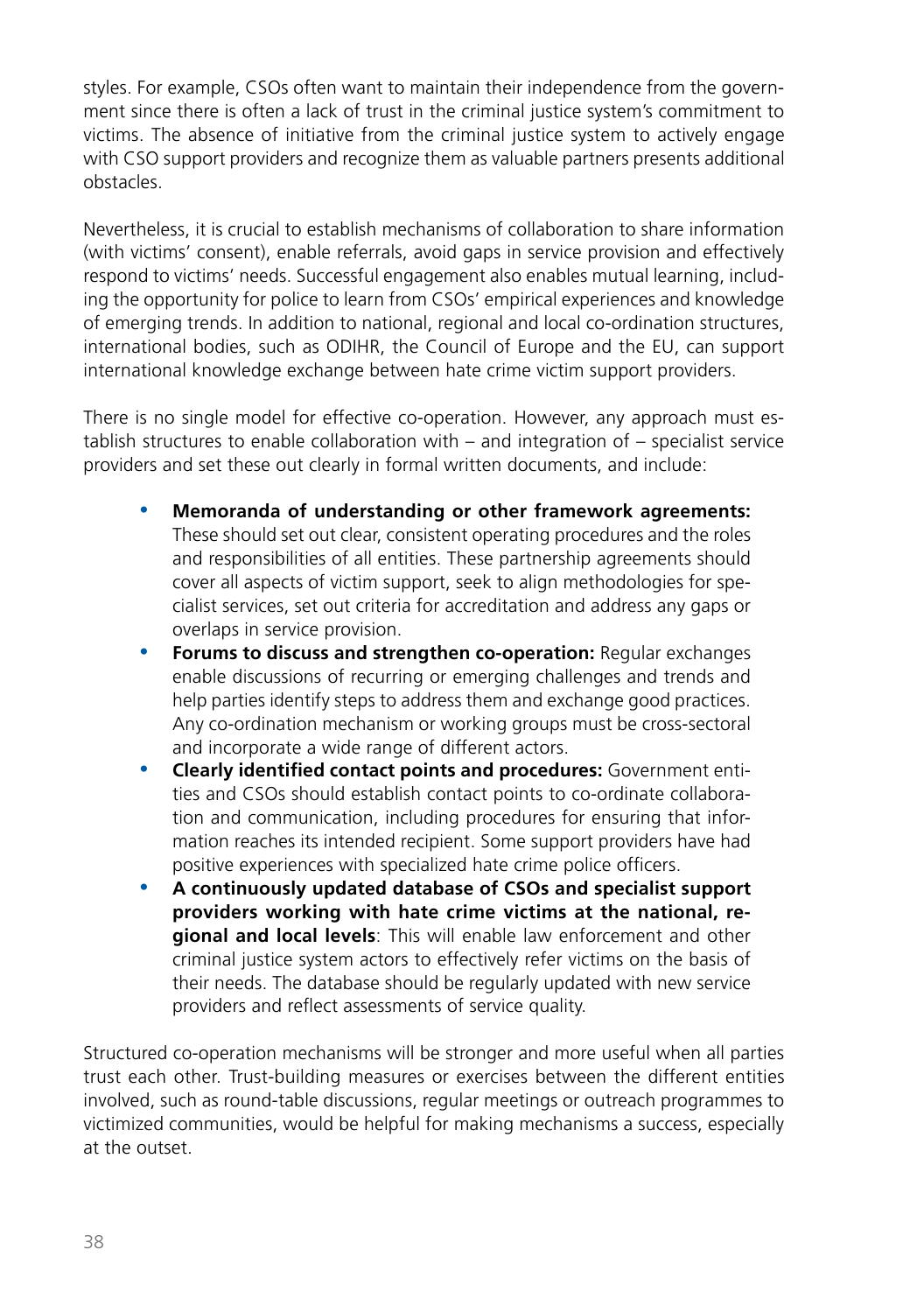#### <span id="page-38-0"></span>**Ensuring structured co-operation**

#### **Case Study: France**

In France, specialized hate crime victim support CSOs, including "*SOS Racisme"* and the International League Against Racism and Anti-Semitism, partner with the general victim support organization "*France Victimes"* to ensure that hate crime victims can access multidisciplinary support. Co-operation between CSOs and the authorities is institutionalized through agreements specifying funding and assigning objectives. This allows for clear assessment of the quality of services provided.

#### **Case Study: Belgium**

The Belgian Interfederal Centre for Equal Opportunities and against Discrimination and Racism (UNIA) plays an active role in co-ordinating and offering victim support, including through co-operation with police, specialist support service providers and CSOs. Each case is treated independently and confidentially and UNIA works with each victim to determine the next steps.

### Set up clear and consistent communication channels

Survey data and long-standing good practices show that focusing on strengthening communication channels is critical for building an effective support system.47 Governments should institutionalize communication around INAs and referrals between the criminal justice system and CSOs providing support to hate crime victims. This could be done, for example, by establishing clear contact points. These channels should also be used to share the outcomes of an INA between entities to avoid repeatedly questioning the victim and to ensure that protection measures implemented in criminal proceedings are relevant to the victim.

Any exchange of information between service providers and criminal justice bodies should be done with the explicit consent of the victim and should respect their need for confidentiality.

### Distribute accessible information material

Governments have a responsibility to ensure that both hate crime victims and practitioners are aware of victims' rights and have information about what services are available to support them to claim these rights. Such information should be provided in a variety of different formats, such as online portals, helplines, social media, brochures, leaflets and posters in public places, to reflect the different ways people access information. To

<sup>47</sup> *Ibid*., p. 11.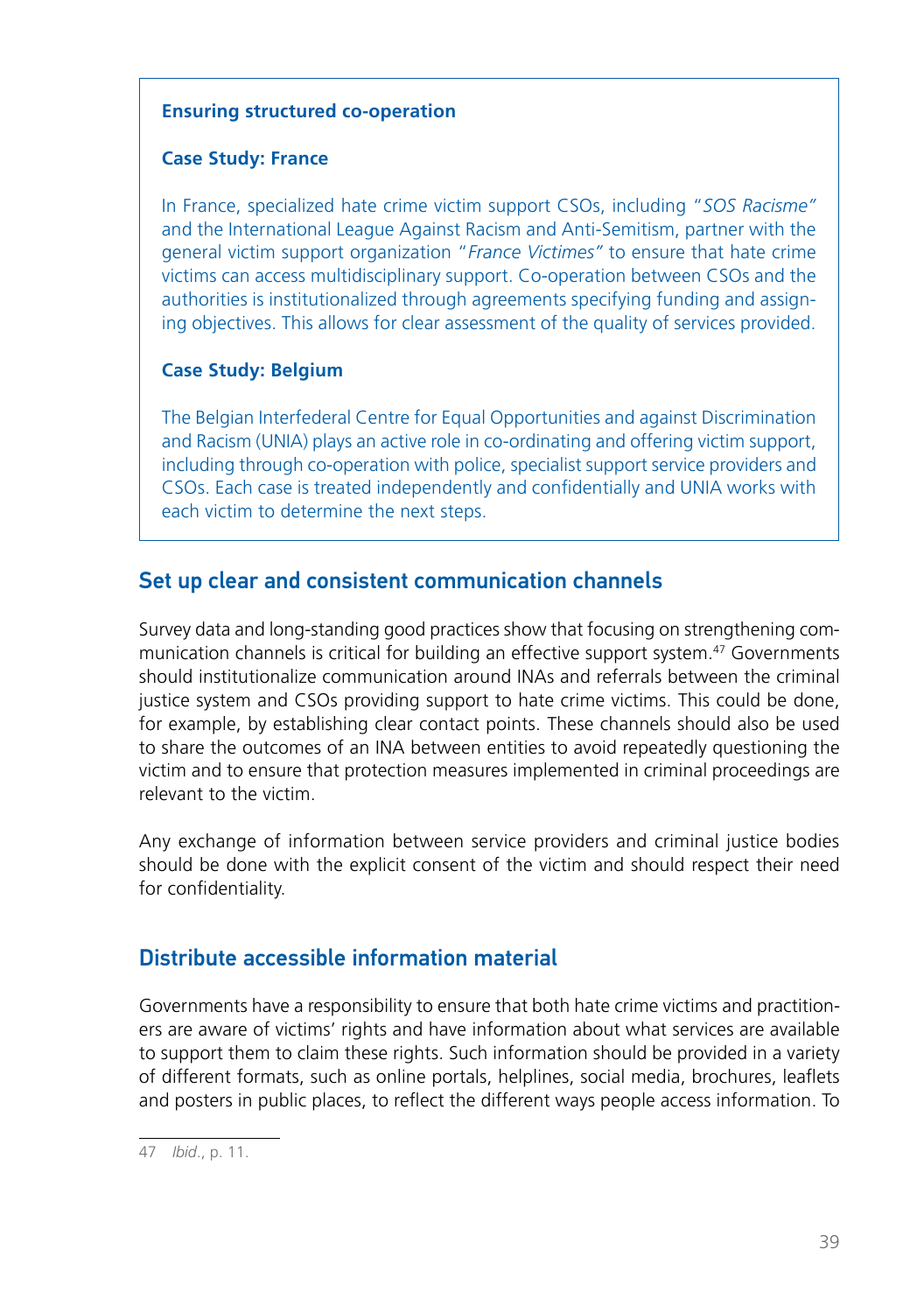<span id="page-39-0"></span>ensure it is available to people with disabilities and those who do not speak the national language(s), it should also be produced in accessible formats, including easy-read, braille and sign language. Materials should also be translated into minority languages.

Given that most victims request information immediately after a hate crime incident, it is particularly important to ensure that first responders and others engaging with victims at this point can provide relevant, accurate and comprehensive information. This helps empower victims, restore their agency and enable them to make informed decisions. However, a victim's need for information may change over time, so providing information should not be viewed as a one-off event.

Governments and other relevant actors should consider supporting research to capture good practices relating to the development and distribution of information material.

#### **24/7 helpline service for hate crime victims and witnesses**

#### **Case Study: United Kingdom**

Since 2006, Stop Hate UK has operated 24/7 helplines providing independent reporting support and other services. The helplines offer emotional and practical advice and support to anyone has been targeted by or witnessed a hate crime motivated by any aspect of (perceived) identity. The services are accessible via phone, text, text-relay, webchat, online form and email, and are provided by trained operators at the point of contact. With the user's consent, operators make referrals to appropriate police and non-police agencies depending on the user's needs.

### Ensure adequate and sustainable funding

The availability of high-quality specialist hate crime victim support services, in terms of their existence, quality of delivered services, their geographic spread and coverage of bias motivations is largely determined by funding. Governments are responsible for ensuring that state service providers are adequately funded and that non-government service providers' have access to government funding. In countries without specialist hate crime victim support CSOs, the state should provide funding for community-based grassroots groups to ensure the provision of basic hate crime victim support. International funding streams can also support the development and provision of specialist hate crime victim support services, including those provided by civil society.

Alongside the volume of funding, the type of funding available is also crucial to ensure efforts are sustainable. To ensure high-quality, continuous services to all hate crime victims in needs, governments should guarantee institutional, ongoing funding to both state and non-state service providers. This means de-linking funding streams from specific project activities and avoiding situations where services simply stop when a project is completed. Institutional funding should also be tied to the quality of service, based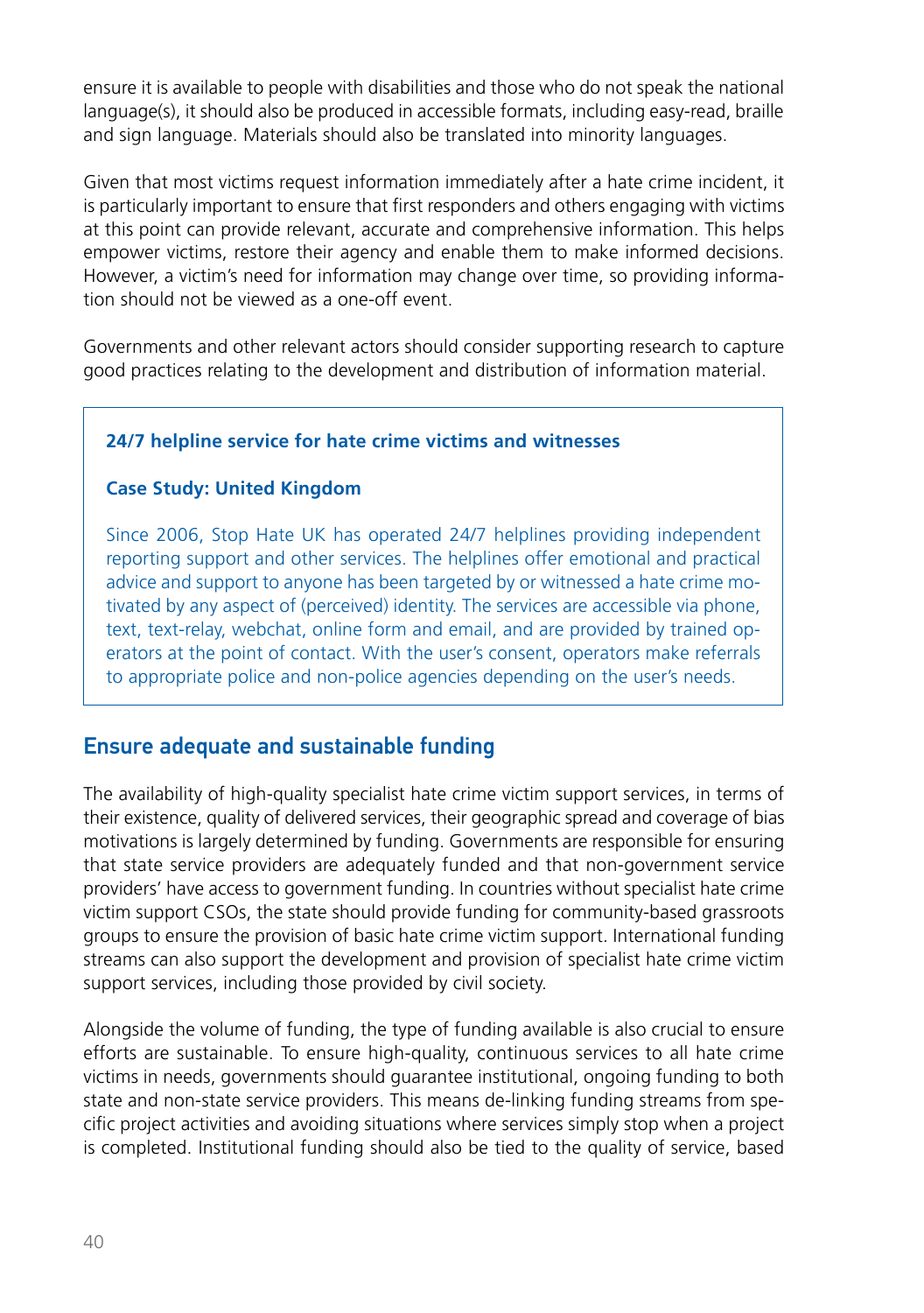<span id="page-40-0"></span>on evaluations from service beneficiaries and experts in the field of hate crime victim support.

### Build victims' trust in support services

Experiencing hate crime often erodes victims' trust in institutions, including the criminal justice system. In many cases, this lack of confidence is not new. Rather, hate crime victimization further exacerbates a sense of exclusion associated with long-standing marginalization. This makes victims reluctant to seek support from victim support services, even those offered by independent providers.48

Government and civil society-led service providers need to reflect on the barriers that discourage victims from using their services and take steps to remove them.

Trust-building measures may include:

- Preserving the autonomy of hate crime victim support providers in how they support and advise individual victims — from the criminal justice system or other government agencies. Many victims will only begin to trust service providers if they are confident they will act exclusively on their behalf.
- Clearly explaining the service's operating principles  $-$  such as being anonymous, free of charge and victim-centred — and explaining that support can be provided through multilingual, easy-to-understand information material.
- Clarifying what personal data will be collected, how it will be processed and stored and who will have access to it.
- Ensuring a diverse team is available to provide support. For some victims, being supported by a caseworker who shares their experiences of victimization, or their social identity, can be crucial in enabling them to overcome their experience of hate crime.

Further research and experience sharing facilitated by governments as part of a multistakeholder exercise is needed to identify and capture successful strategies for building the trust of hate crime victims.

<sup>48</sup> *[Hate Crime Victim Support in Europe: A Practical Guide](https://verband-brg.de/guidelines-hate-crime-victim-support-in-europe/)*, *op. cit.,* note 21.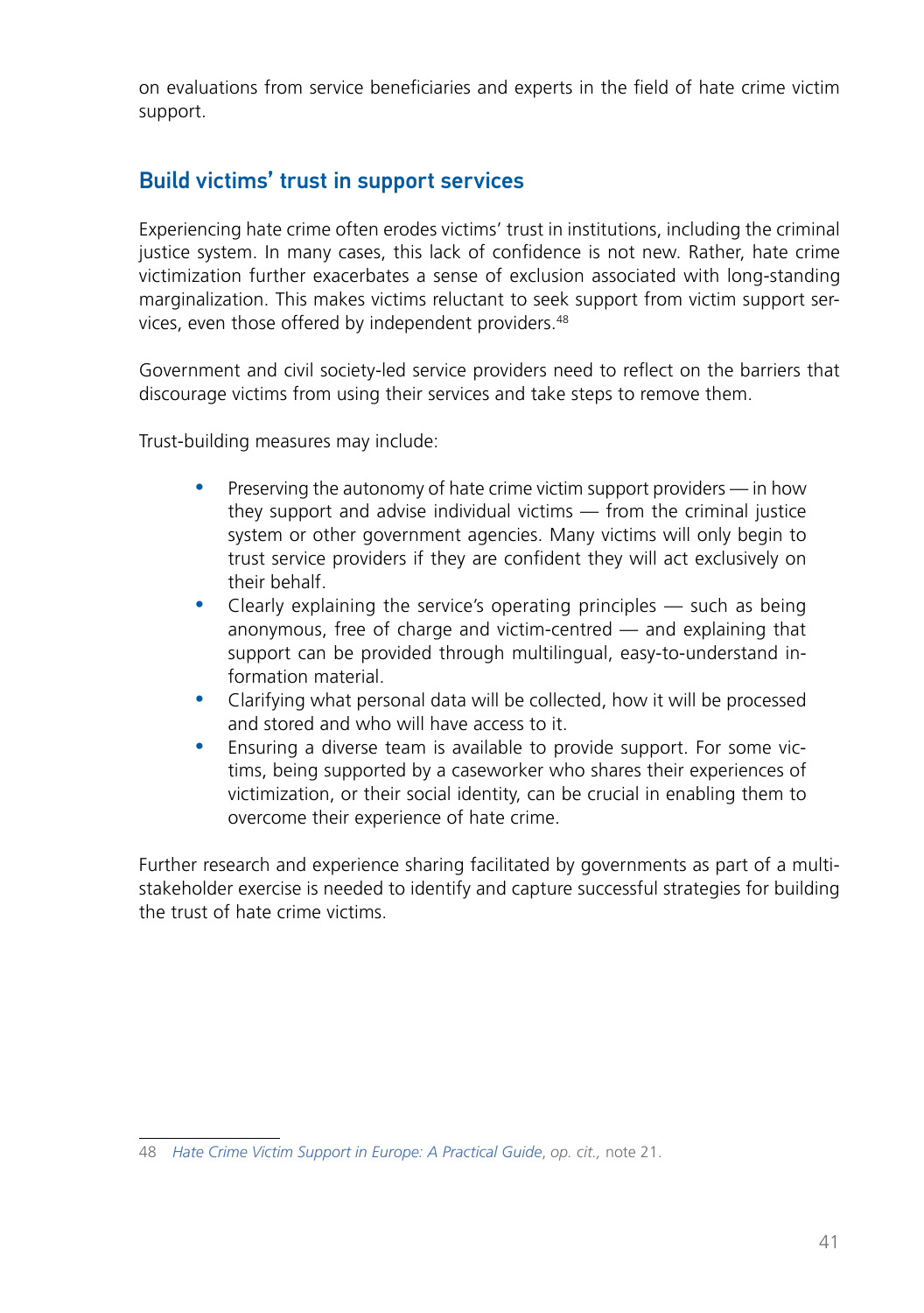<span id="page-41-0"></span>**Building strategies with the aim to improve co-operation with minority communities**

#### **Case Study: Ireland**

The Irish National Police Service's Diversity and Integration Strategy 2019 to 2021 aims to engage with internal and external stakeholders in a proactive and inclusive manner to build trust and identify the policing needs of all diverse, minority and "hard to reach" communities.49 This includes establishing a Garda National Diversity Forum with representatives of communities and key stakeholders to monitor and review the implementation of the strategy. It also involves holding a National Annual Consultation Day with key stakeholders as part of policing plan development and future diversity and integration policy development.

## Ensuring the quality of hate crime victim support services

### Establish quality standards

Governments have a responsibility to ensure that the support services offered to hate crime victims by all providers – both state and non-state – are of a high quality and meet their specific needs. Central to ensuring high quality service is provided is the development of rigorous quality standards, which should:

- y Reflect hate crime victims' identified needs and embed a victim-centred approach;
- Be comprehensive, including clearly defined standards and criteria for each of the services provided, such as the provision of legal advice and representation, psychosocial support or general counselling and a person to accompany the victim;
- Have standards that cover staff qualifications and training, service quidelines and outcomes for victims;
- Incorporate the experience and expertise of a wide range of actors including policymakers, specialist service providers, academics and victims' organizations, through an inclusive co-development process;
- Cover all services providing support to hate crime victims, irrespective of whether they receive government funding; and
- Include robust monitoring and evaluation mechanisms for assessing the implementation of quality standards.

<sup>49</sup> "[Diversity and Integration Strategy 2019 to 2021"](https://www.garda.ie/en/crime-prevention/community-engagement/community-engagement-offices/garda-national-diversity-integration-unit/diversity-and-integration-strategy-2019-2021-english-v1-1.pdf), An Garda Síochána, 2019.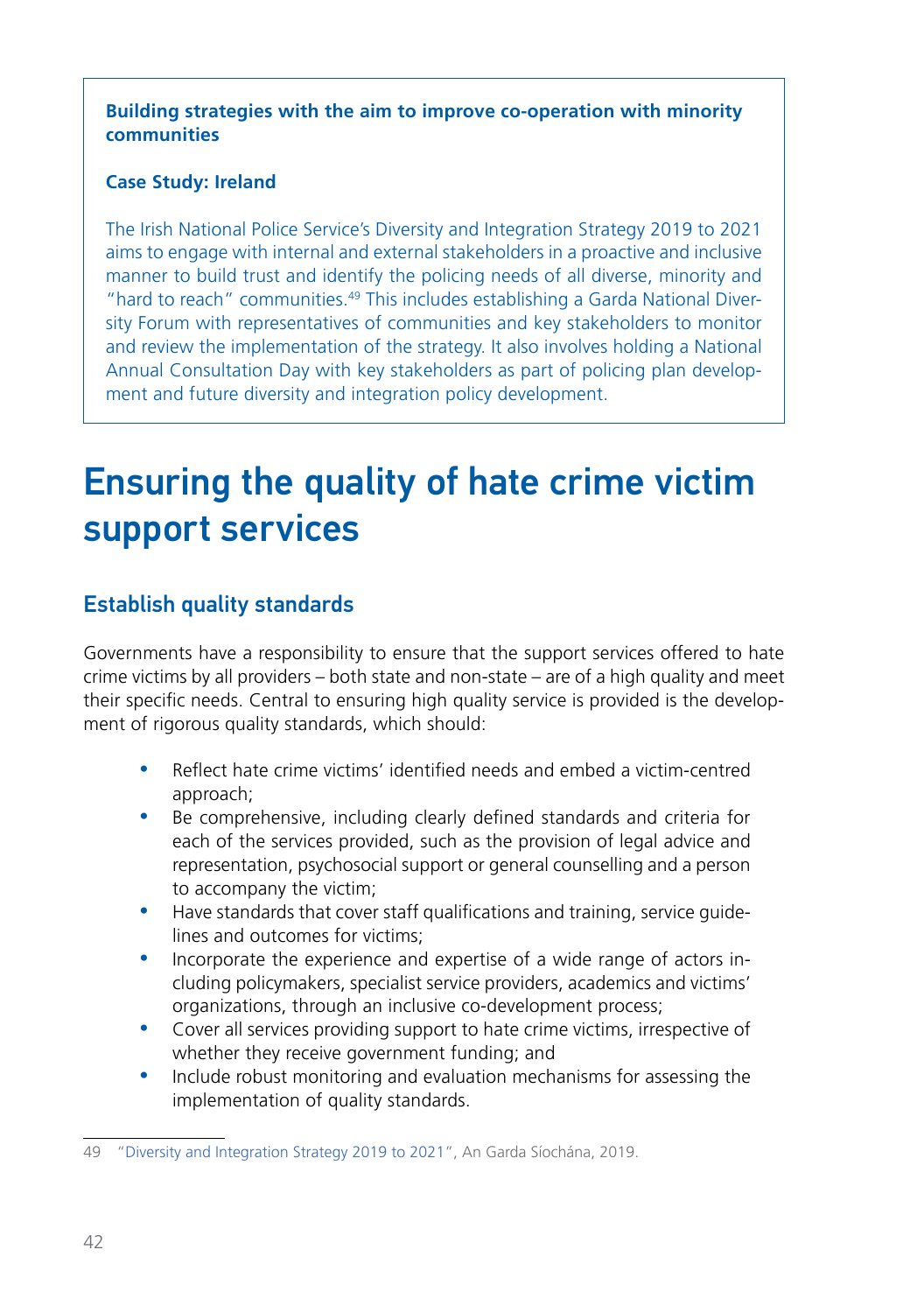<span id="page-42-0"></span>Once developed, these standards should be fully incorporated into government accreditation or licensing programmes, as well as any memoranda of understanding or partnership agreements between government and civil society support providers.

To ensure they are free of political influence, accreditation systems should include actors independent of government. The decisions of any accreditation body should be subject to independent review and this review process must protect the victims from further victimization and have the mechanisms in place to respond when a victim states they were dissatisfied with a service.

#### **Quality standards for hate crime victim support**

#### **Case Study: Czech Republic**

The Czech Republic promotes high quality service through documented mandatory quality standards that apply to social services and the legal information provided to victims. The mandatory quality level must be demonstrated by the service provider during registration with the Ministry of Justice and Ministry of Social Affairs. One of the standards ensures that victims' data are confidential and are not exchanged with law enforcement bodies without prior written agreement. Adherence to the standards is assessed by the ministries mentioned above.

#### **Case Study: Switzerland**

The Swiss counselling network for victims of racism (*Beratungsnetz für Rassismusopfer*) comprises 23 member institutions providing specialist support services to victims of racist attacks. It aims to strengthen service quality by developing professional standards that enable members to identify and jointly agree on ethical guidelines for support services provided to victims of racism. Members commit to implementing the quality standards and communicate gaps openly, so that they can be addressed through training initiatives. The network reports annually on racist incidents and offers members further training and networking opportunities.

### Ensure effective monitoring and evaluation

Even rigorous and comprehensive quality standards are unlikely to systematically improve service delivery unless their implementation is regularly and independently monitored. Monitoring and evaluation can take different forms, such as an accredited government mechanism or an independent commission, but should be:

- y Victim centred, with a focus on the quality of outcomes for hate crime victims, and the extent to which services meet their needs;
- Based on defined quality standards;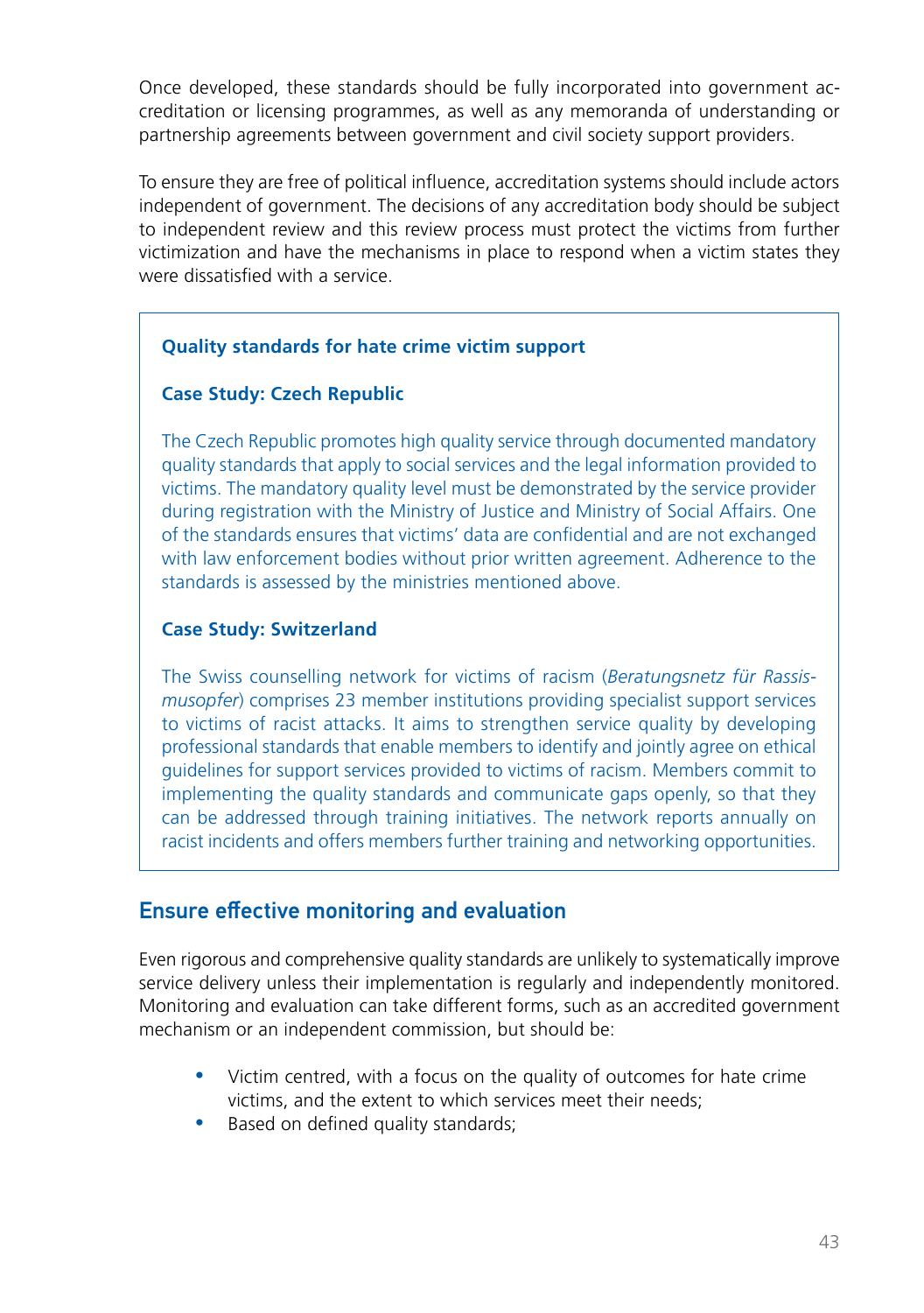- <span id="page-43-0"></span>• Comprehensive in scope, incorporating qualitative and quantitative elements to understand what works and why;
- Inclusive, involving input from different actors, including hate crime victims and experts external to and independent of the service provider itself; and
- Conducted on a regular basis and repeated over time.

The results of monitoring exercises should feed into both service design and delivery, as well as funding allocation and the identification of training needs. Where significant shortcomings are identified, this should prompt a review or, if necessary, removal of the service provider's accreditation or any partnership agreements. Additional research would help to capture examples of effective monitoring and evaluation mechanisms and support mutual learning.

#### **Monitoring the implementation of quality standards**

#### **Case Study: Portugal**

The Portuguese Association for Victim Support (APAV) aims to continuously improve the quality of its services, including those for hate crime victims, by having a specific quality policy. As part of this commitment, a monitoring unit assesses the support services and is responsible for creating and analysing annual satisfaction surveys filled out by victims who have used the services. In addition, a quality management system includes both an internal and external evaluation of each case and unit at the headquarters.

#### **Case Study: Germany**

VBRG member organizations in Germany follow the organization's Quality Standards for Professional Support. The standards were developed in co-operation with the social science research institute German Youth Institute (*Deutsches Jugendinstitut*) or DJI for short. The DJI also assesses the work of counselling centres and independently evaluates clients' experiences, including their satisfaction with the quality of service offered, which aspects helped them most, and how services can be improved. The results of the DJI's assessments are incorporated in the ongoing further development of VBRG's member organizations.

### Collect comprehensive data on hate crime victim support services

One frequent factor that erodes the political will to establish and strengthen hate crime victim support services is the absence of data underlining their value and impact. Collecting comprehensive data on the use and impact of such services can help make a strong policy case for specialist support, as well as to identify what kind of support is most needed, where and by whom. While governments should take a leading role in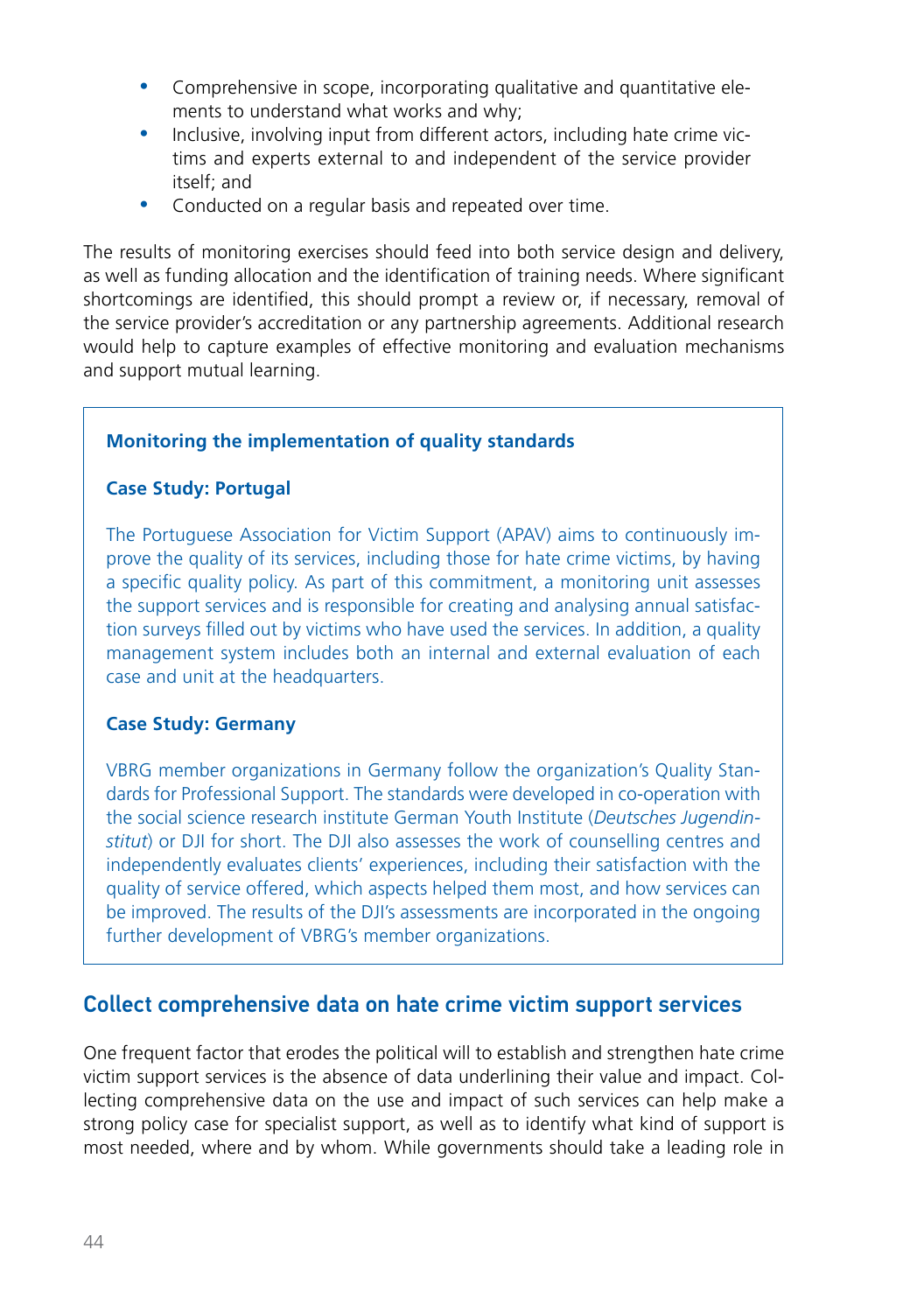collecting this official data both through police and the criminal justice system, they should also draw on data collected by CSO service providers. This data should complement the systematic recording and reporting on hate crime incidents.50 Data collection can also be used for communication and advocacy to raise awareness of hate crime and contribute to preventative measures that benefit society as a whole.

<sup>50</sup> ODIHR presents information from OSCE participating States, civil society and inter-governmental organizations about hate crime on a [dedicated website](https://hatecrime.osce.org/).